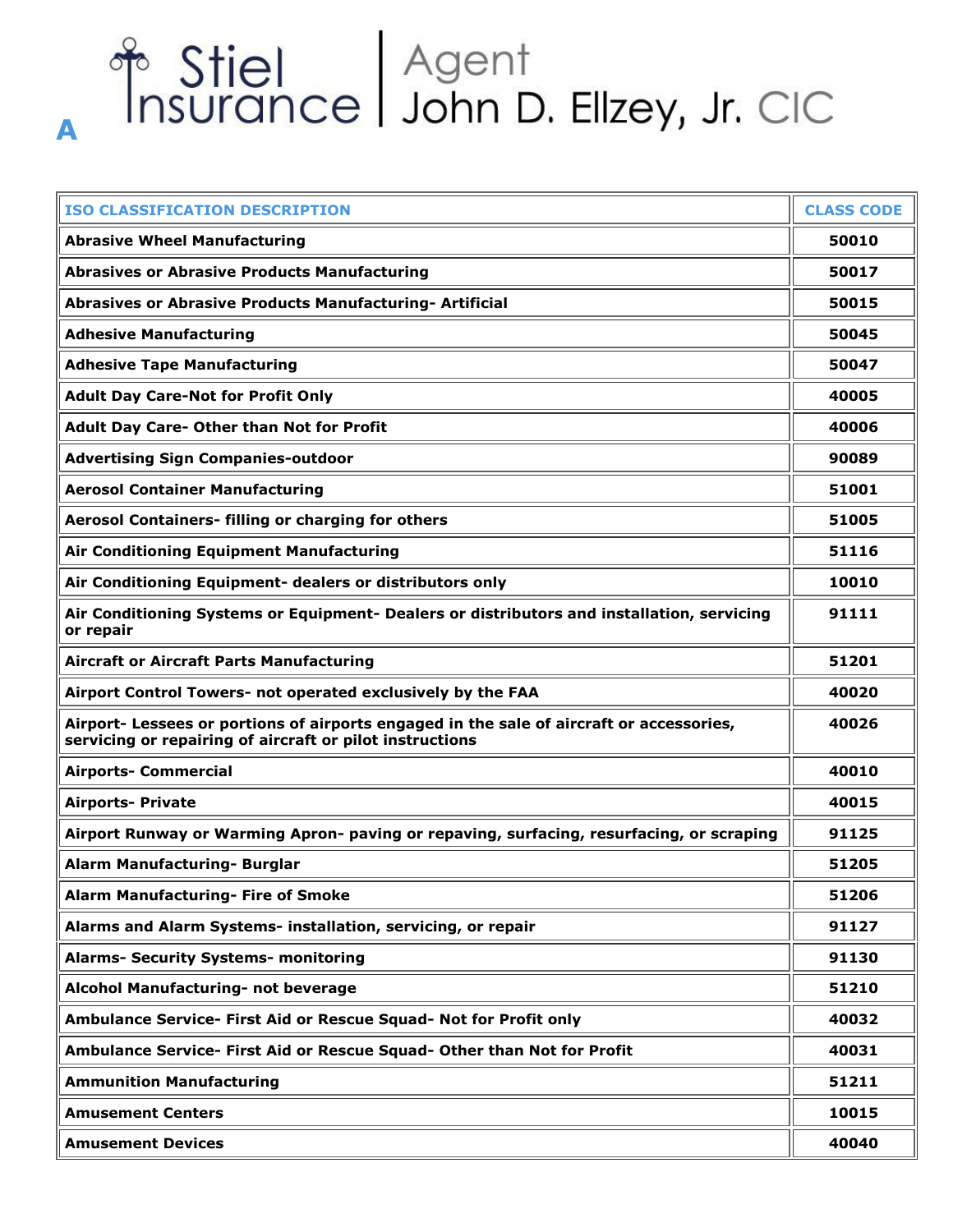| Amusement Devices- operated in connection with carnivals or fairs- Not for Profit Only          | 40042 |
|-------------------------------------------------------------------------------------------------|-------|
| Amusement Devices- operated in connection with carnivals or fairs- Other than Not for<br>Profit | 40041 |
| <b>Amusement Parks</b>                                                                          | 10020 |
| <b>Analytical Chemists</b>                                                                      | 91135 |
| <b>Anhydrous Ammonia Dealers &amp; Distributors</b>                                             | 10036 |
| <b>Animals- Draft</b>                                                                           | 40045 |
| <b>Animals- Saddle- for Rent</b>                                                                | 40046 |
| <b>Animals- Saddle- Private</b>                                                                 | 40047 |
| <b>Antique Stores</b>                                                                           | 10026 |
| <b>Apartment Buildings</b>                                                                      | 60010 |
| <b>Apartment Buildings- Garden</b>                                                              | 60011 |
| Apartment Buildings or Hotels time-sharing-Less than 4 stories                                  | 60012 |
| Apartment Buildings or Hotels time-sharing -4 stories or more                                   | 60013 |
| <b>Apartment Hotels less than 4 stories</b>                                                     | 60015 |
| <b>Apartment Hotels 4 stories or more</b>                                                       | 60016 |
| Appliances and Accessories Manufacturing-Commercial-Gas                                         | 51220 |
| Appliances and Accessories Manufacturing-Commercial- Not Gas                                    | 51221 |
| Appliances and Accessories Manufacturing- Household- Gas                                        | 51222 |
| Appliances and Accessories Manufacturing- Household- Not Gas                                    | 51224 |
| Appliances and Accessories installation, servicing, or repair- Commercial                       | 91150 |
| Appliances and Accessories installation, servicing, or repair- household                        | 91155 |
| <b>Appliance Distributors-household type</b>                                                    | 10040 |
| <b>Appliance Stores- household type</b>                                                         | 10042 |
| <b>Arcades or Penny Arcades</b>                                                                 | 10015 |
| <b>Archery Ranges- Indoor</b>                                                                   | 10052 |
| Archery Ranges- Other than indoor                                                               | 10054 |
| <b>Armored Car Service Companies</b>                                                            | 91160 |
| <b>Army &amp; Navy Stores</b>                                                                   | 10060 |
| Art Galleries- Not for Profit Only                                                              | 10066 |
| Art Galleries- Other than Not for Profit                                                        | 10065 |
| <b>Asbestos Goods Manufacturing</b>                                                             | 51230 |
| <b>Asphalt or Tar Distilling or Refining</b>                                                    | 51240 |
| <b>Asphalt Works</b>                                                                            | 51241 |
| Athletic Games Sponsored by the Insured- Not for Profit Only                                    | 40061 |
| Athletic Games Sponsored by the Insured-Other than Not for Profit                               | 40059 |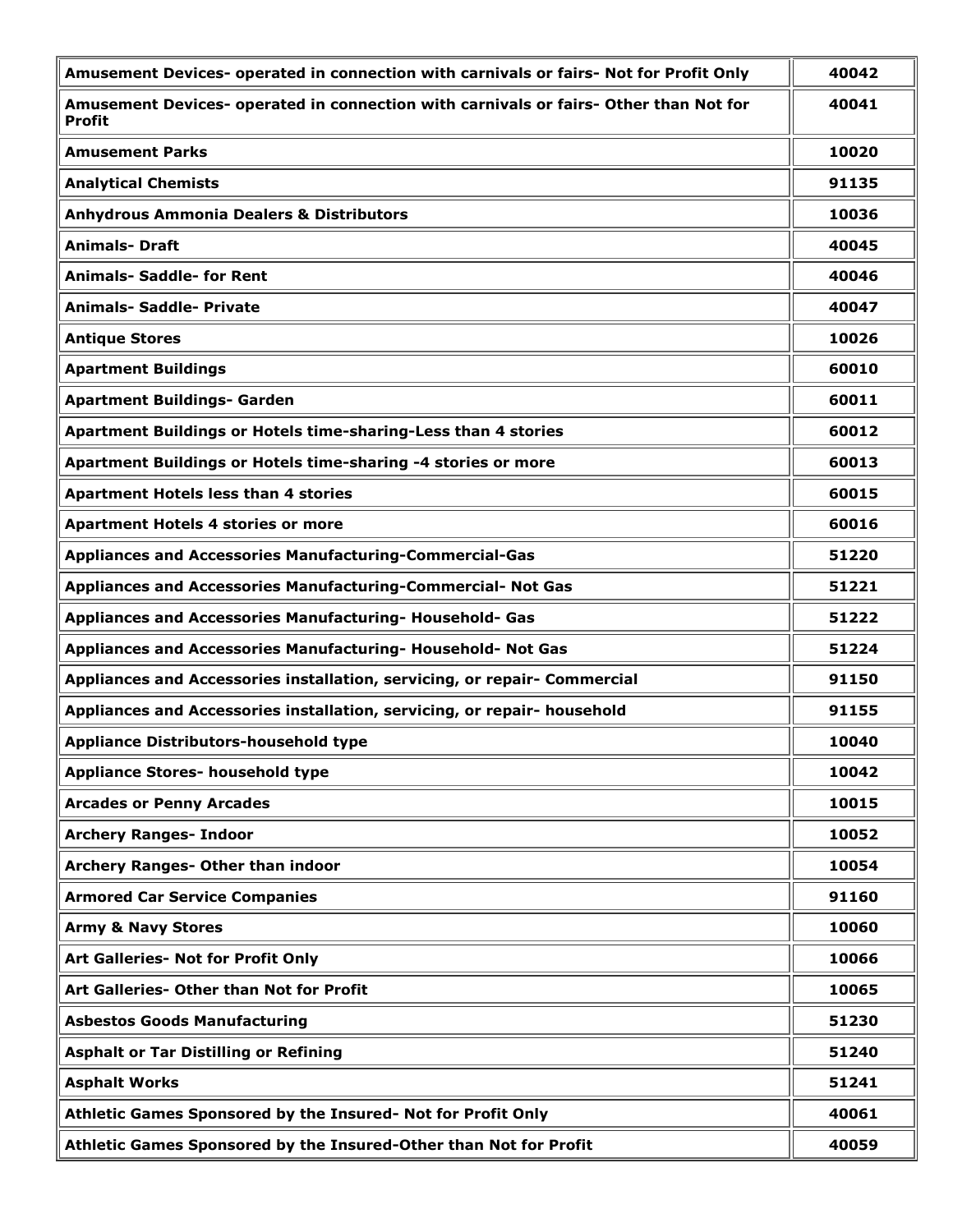| Athletic or Sports Contests- in buildings-lessees-Not for Profit Only       | 40064 |
|-----------------------------------------------------------------------------|-------|
| Athletic or Sports Contests- in buildings-lessees-Other than Not for Profit | 40063 |
| Athletics or Sports Programs-amateur- Not for Profit Only                   | 40067 |
| Athletics or Sports Programs-amateur- Other than Not for Profit             | 40066 |
| Athletic Teams- professional or semi professionals                          | 40069 |
| Auctioneers-livestock-sales conducted away from the insured's premises      | 91175 |
| Auctioneers- sales conducted away from the insured's premises               | 91177 |
| Auctions- on premises owned or rented by the insured                        | 91179 |
| <b>Audiologists</b>                                                         | 13759 |
| Automobile, Bus, or Truck Body Manufacturing                                | 51250 |
| Automobile, Bus, or Truck Body Manufacturing- Brakes or brake lining        | 51251 |
| Automobile, Bus, or Truck Body Manufacturing-Not operating parts            | 51252 |
| Automobile, Bus, or Truck Body Manufacturing- Operating Parts               | 51253 |
| Automobile, Bus, or Truck Body Manufacturing- Passenger restraining devices | 51254 |
| <b>Automobile Dismantling</b>                                               | 91190 |
| <b>Automobile Manufacturing Or Assembling</b>                               | 51255 |
| <b>Automobile Parts or Supplies Distributors</b>                            | 10070 |
| <b>Automobile Parts and Supplies Stores</b>                                 | 10071 |
| <b>Automobile Quick Lubrication Services</b>                                | 10072 |
| <b>Automobile Renting or Leasing Companies</b>                              | 60035 |
| <b>Automobile Sales, Repair or Service Shops</b>                            | 10073 |
| Automobile Repair Shops- self service                                       | 10075 |
| <b>Automobile Storage or Private Parking</b>                                | 46622 |

## **B**

| <b>ISO CLASSIFICATION DESCRIPTION</b>              | <b>CLASS CODE</b> |
|----------------------------------------------------|-------------------|
| <b>Baby Food Manufacturing</b>                     | 51305             |
| <b>Baby Food Manufacturing-In Glass containers</b> | 51300             |
| <b>Bakeries</b>                                    | 10100             |
| <b>Bakery Plants</b>                               | 51315             |
| <b>Barber or Beauty Shop Supplies Distributors</b> | 10111             |
| <b>Barber Shops</b>                                | 10113             |
| <b>Bathhouses or Bathing Pavilions</b>             | 10120             |
| <b>Battery Manufacturing- Dry Cell</b>             | 51330             |
| <b>Battery Manufacturing- Wet Cell or Storage</b>  | 51333             |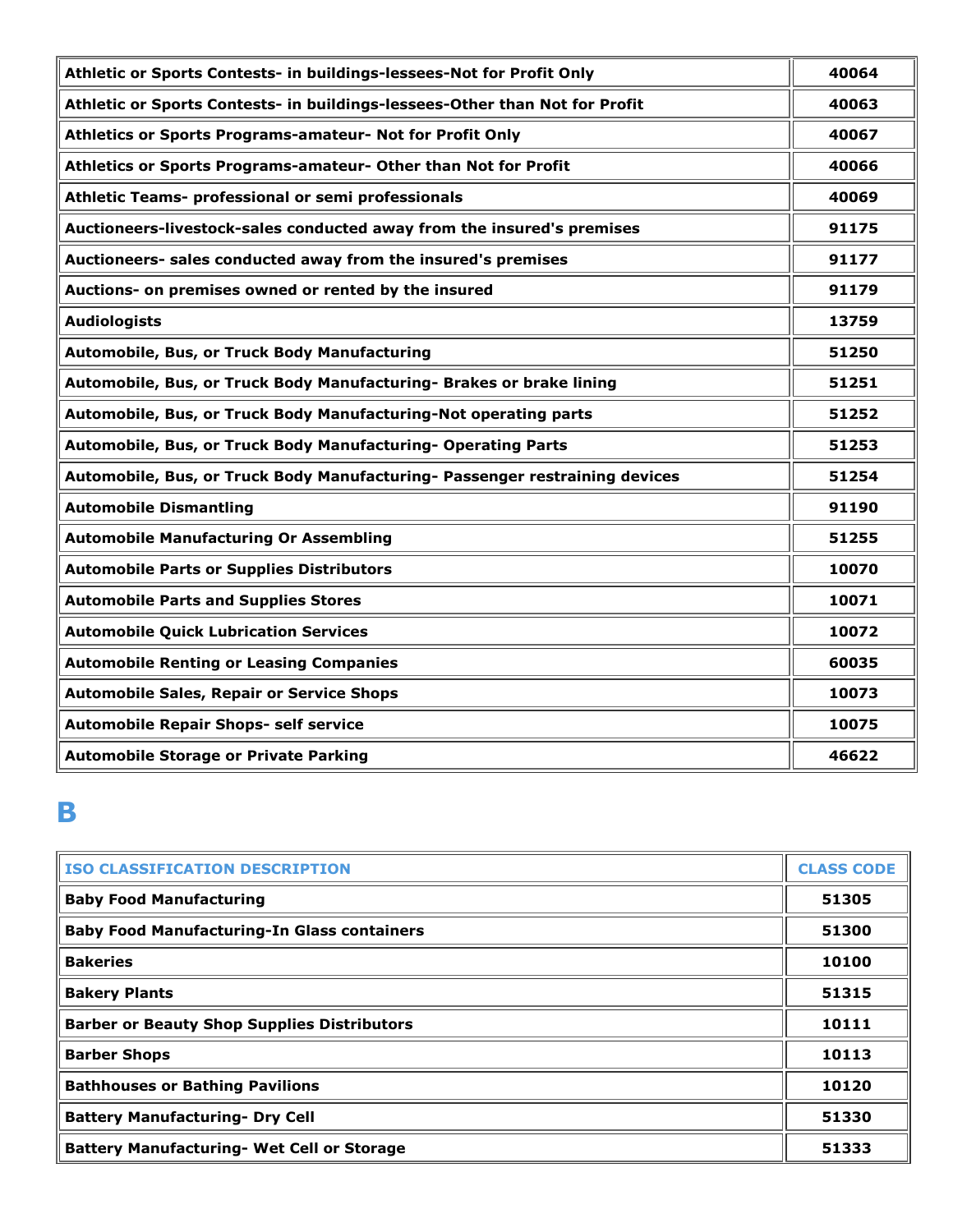| <b>Batting Machines</b>                                               | 90500 |
|-----------------------------------------------------------------------|-------|
| Bazaars- Operated by the insured- Not for Profit Only                 | 10132 |
| Bazaars- Operated by the insured- Other than Not for Profit           | 10130 |
| <b>Beach Chairs and Umbrellas- rented to others</b>                   | 10133 |
| <b>Beaches- Bathing- Commercially Operated</b>                        | 10135 |
| <b>Beaches- Bathing- Not Commercially Operated</b>                    | 40072 |
| <b>Bearing Manufacturing</b>                                          | 51340 |
| <b>Beauty Parlors and Hair Styling Salons</b>                         | 10115 |
| <b>Bed and Breakfast Inns</b>                                         | 70113 |
| Beer, Ale or Malt Liquor Manufacturing- In Bottles                    | 51350 |
| Beer, Ale or Malt Liquor Manufacturing- In Cans                       | 51351 |
| Beer, Ale or Malt Liquor Manufacturing- Not Bottled or Canned         | 51352 |
| Beverage Bottler- Soft Drinks- Carbonated- in cans or plastic bottles | 51355 |
| Beverage Bottler- Soft Drinks- Carbonated- in glass bottles           | 51356 |
| Beverage Bottler- Soft Drinks- In Metal Cylinders                     | 51357 |
| Beverage Bottler- Soft Drinks- In Paper Containers                    | 51358 |
| Beverage Bottler- Soft Drinks- Not Carbonated- in bottles or cans     | 51359 |
| Beverage Distributors- Alcoholic other than beer                      | 10140 |
| Beverage Distributors- Non alcoholic and beer                         | 10141 |
| <b>Beverage Stores- Liquor &amp; Wine</b>                             | 10145 |
| Beverage Stores- Soft drinks & beer                                   | 10146 |
| <b>Bicycle Manufacturing- Not Motorized</b>                           | 51370 |
| <b>Bicycle Stores- sales &amp; servicing</b>                          | 10150 |
| <b>Bicycles- Rented to others</b>                                     | 10151 |
| <b>Billiards or Pool Halls</b>                                        | 10160 |
| <b>Billiard or Pool Table Manufacturing</b>                           | 51380 |
| Bingo Games- In Public Halls or theaters- commercially operated       | 40075 |
| <b>Blacksmithing</b>                                                  | 91200 |
| <b>Blasting Operations</b>                                            | 91210 |
| <b>Blood Banks- Not for Profit Only</b>                               | 40102 |
| <b>Blood Banks- Other Than Not for Profit</b>                         | 40101 |
| <b>Boarding or Rooming Houses</b>                                     | 61000 |
| Boat or Ship Building- inboard and inboard/outboard                   | 51400 |
| <b>Boat or Ship Building- without motors</b>                          | 51401 |
| <b>Boat Dealers</b>                                                   | 10101 |
| <b>Boat Repair and Servicing</b>                                      | 91235 |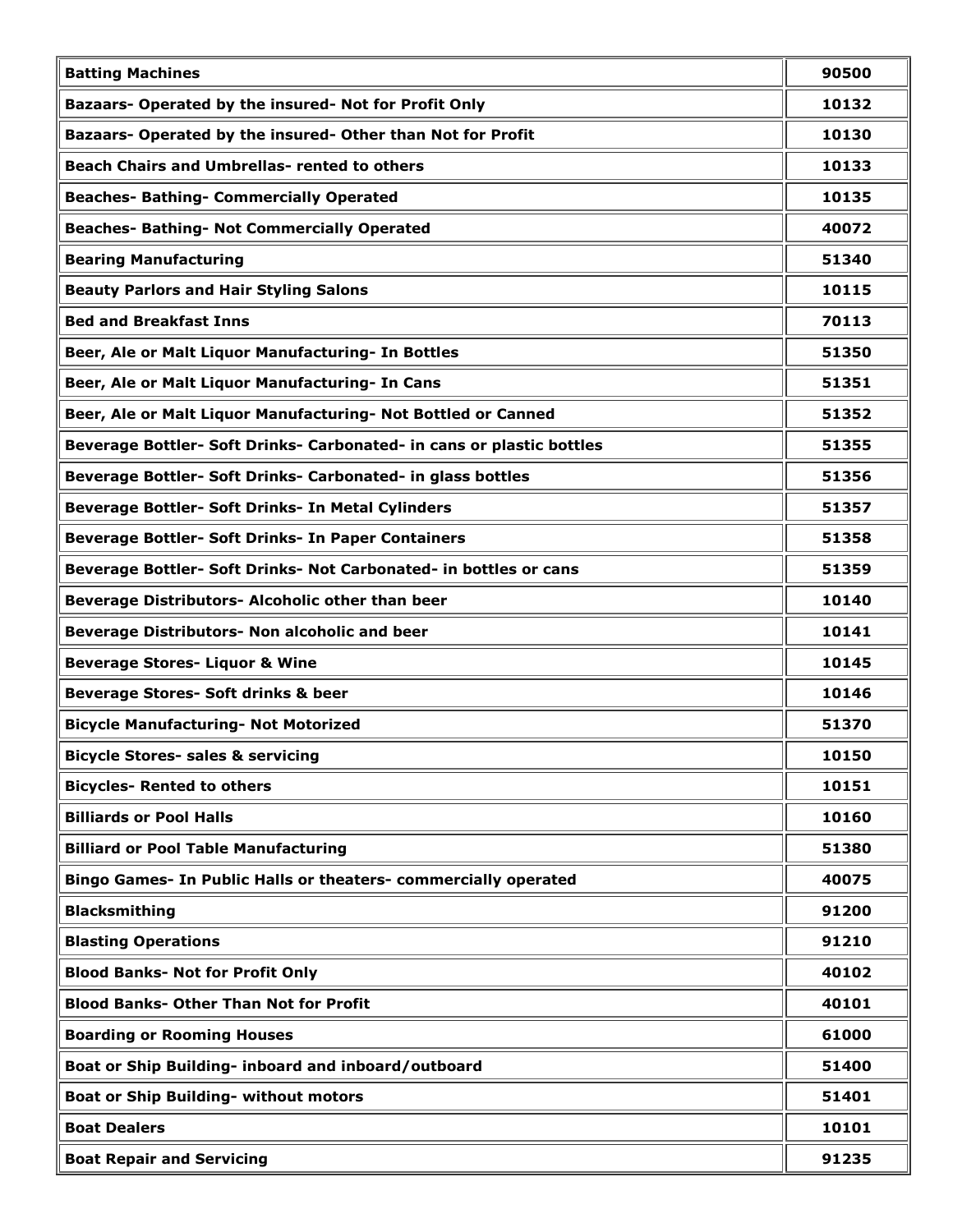| <b>Boat Storage or Moorage</b>                                                                               | 10105 |
|--------------------------------------------------------------------------------------------------------------|-------|
| <b>Boat Yards or Marinas- Public</b>                                                                         | 10107 |
| Boats- Canoes or row boards- for Rent- not equipped with motors                                              | 10110 |
| Boats- Canoes or row boards- Not for Rent- not equipped with motors                                          | 40111 |
| <b>Boats- Motor or sail- Not for Rent</b>                                                                    | 40115 |
| <b>Boats- Motor or sail- Rented to Others</b>                                                                | 10117 |
| <b>Boats- Non Owned- Over 26 Feet</b>                                                                        | 40140 |
| <b>Boats- Not for Rent</b>                                                                                   | 40117 |
| <b>Boats- Rented to Others</b>                                                                               | 10119 |
| <b>Boiler Inspection, Installation, Cleaning or Repair</b>                                                   | 91250 |
| Bolt, Nut, Rivet, Screw or Washer Manufacturing                                                              | 51500 |
| <b>Bookbinding- Not for Profit Only</b>                                                                      | 51517 |
| Bookbinding- Other than Not for Profit                                                                       | 51516 |
| <b>Book and Magazine Stores-Not for Profit Only</b>                                                          | 10205 |
| Book and Magazine Stores-Other than Not for Profit                                                           | 10204 |
| Bottle & Jar Manufacturing- Glass- not for use under pressure                                                | 51550 |
| Bottle & Jar Manufacturing- Glass- for use under pressure- non-returnable                                    | 51551 |
| Bottle & Jar Manufacturing- Glass- for use under pressure- returnable                                        | 51552 |
| Bottle & Jar Manufacturing- Plastic- Non-returnable                                                          | 51553 |
| Bottle & Jar Manufacturing- Plastic- Returnable                                                              | 51554 |
| <b>Bowling Lanes</b>                                                                                         | 10220 |
| Boxes or Containers Manufacturing- Corrugated or Fiberboard                                                  | 51575 |
| <b>Boxes or Containers Manufacturing- Wood</b>                                                               | 51576 |
| <b>Boy or Girl Scout Councils</b>                                                                            | 41001 |
| <b>Brick Manufacturing</b>                                                                                   | 51600 |
| <b>Bridge or Elevated Highway Construction- Concrete</b>                                                     | 91266 |
| Bridge or Elevated Highway Construction- Iron or Steel                                                       | 91265 |
| <b>Brush or Broom Manufacturing</b>                                                                          | 51613 |
| <b>Building Material Dealers- Secondhand material</b>                                                        | 10256 |
| <b>Building Material Dealers- Other than Secondhand material</b>                                             | 10255 |
| <b>Building Material Distributors</b>                                                                        | 10257 |
| <b>Building Structure- raising or moving</b>                                                                 | 91280 |
| Building or Premises-bank and other financial institutions                                                   | 61223 |
| Building or Premises- bank or office mercantile or manufacturer (Lessor's Risk Only)- Not<br>for Profit Only | 61216 |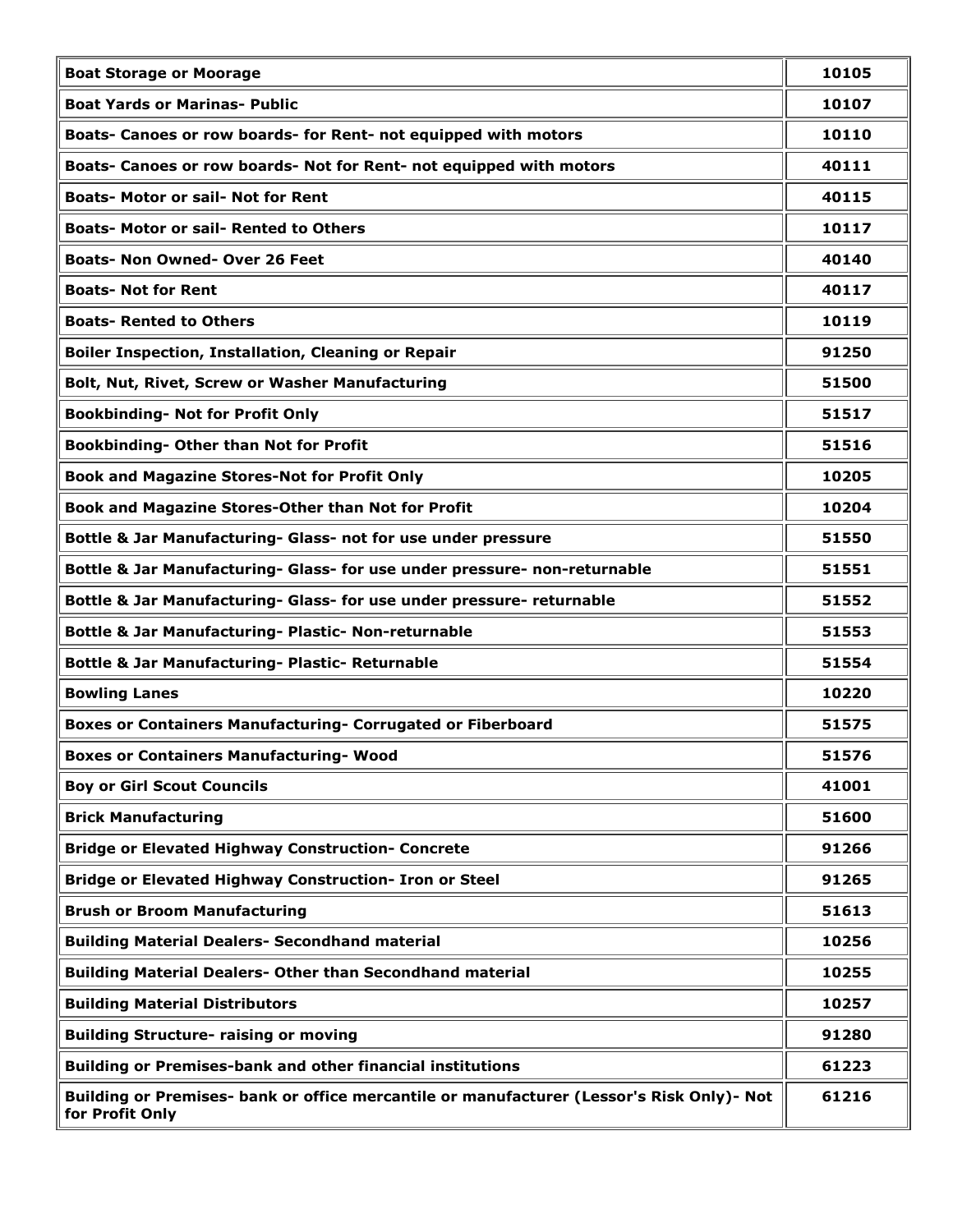| Building or Premises- bank or office mercantile or manufacturer (Lessor's Risk Only)-<br><b>Other than Not for Profit</b>                     | 61212 |
|-----------------------------------------------------------------------------------------------------------------------------------------------|-------|
| Building or Premises- bank or office mercantile or manufacturer (Lessor's Risk Only)-<br>Maintained by the insured- Not for Profit only       | 61218 |
| Building or Premises- bank or office mercantile or manufacturer (Lessor's Risk Only)-<br>Maintained by the insured- Other than Not for Profit | 61217 |
| <b>Building or Premises- Office- Not for Profit Only</b>                                                                                      | 61227 |
| <b>Building or Premises- Office- Other than Not for Profit</b>                                                                                | 61226 |
| Building or Premises- Office- Premises occupied by employees of the insured- Not for<br><b>Profit Only</b>                                    | 61225 |
| Building or Premises- Office- Premises occupied by employees of the insured- Other than<br><b>Not for Profit</b>                              | 61224 |
| <b>Bus Manufacturing Or Assembling or Reconstruction</b>                                                                                      | 51625 |
| <b>Bus Stations or Terminals</b>                                                                                                              | 51210 |
| <b>Buttons or Fasteners Manufacturing</b>                                                                                                     | 51666 |

# **C**

| <b>ISO CLASSIFICATION DESCRIPTION</b>                       | <b>CLASS CODE</b> |
|-------------------------------------------------------------|-------------------|
| <b>Cable Installation in Conduits or Subways</b>            | 91302             |
| <b>Cable or Subscription Television Companies</b>           | 91315             |
| <b>Cable or Wire Manufacturing</b>                          | 56916             |
| <b>Caisson or Cofferdam Work- foundations for buildings</b> | 91324             |
| Caisson or Cofferdam Work- not foundations for buildings    | 91325             |
| <b>Camera &amp; Photographic Equipment stores</b>           | 10309             |
| <b>Camper Bodies or Camber Trailers Manufacturing</b>       | 51702             |
| <b>Campers or Travel Trailer Sales Agencies</b>             | 10315             |
| <b>Campers Manufacturing- Self powered</b>                  | 51703             |
| <b>Campgrounds- Not for Profit Only</b>                     | 10332             |
| <b>Campgrounds- Other than Not for Profit</b>               | 10331             |
| <b>Camps- For Profit</b>                                    | 41421             |
| <b>Camps- Not For Profit</b>                                | 41422             |
| Can Manufacturing- Metal                                    | 51734             |
| <b>Candle Manufacturing</b>                                 | 51741             |
| <b>Candy or Confectionery Products Manufacturing</b>        | 51752             |
| <b>Candy or Confectionery Stores</b>                        | 10352             |
| <b>Car Washes- Self Service</b>                             | 10368             |
| <b>Car Washes- Other than Self Service</b>                  | 10367             |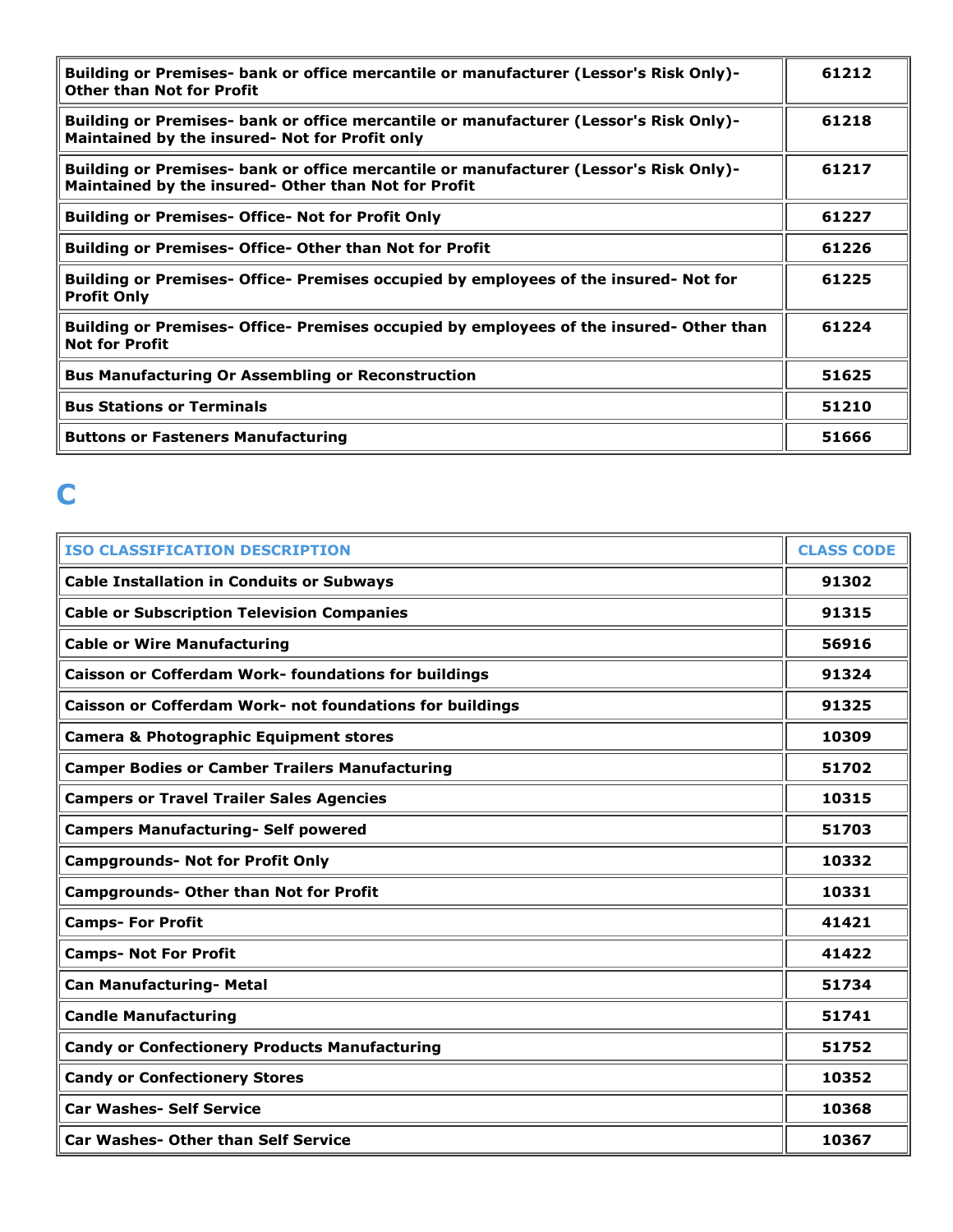| <b>Carbon Paper or Inked Ribbon Manufacturing</b>                                                                           | 51767 |
|-----------------------------------------------------------------------------------------------------------------------------|-------|
| <b>Carnival or Circus Companies</b>                                                                                         | 10375 |
| Carnivals- outside (sponsor's risk only)- Not for Profit Only                                                               | 10379 |
| Carnivals- outside (sponsor's risk only)- Other than Not for Profit                                                         | 10378 |
| Carnival or Circuses- in tents (Sponsor's Risk Only)- Not for Profit Only                                                   | 10381 |
| Carnival or Circuses- in tents (Sponsor's Risk Only)- Other than Not for Profit                                             | 10380 |
| Carpentry- construction of residential property not exceeding 3 stories in height                                           | 91340 |
| Carpentry                                                                                                                   | 91342 |
| <b>Carpentry- Interior</b>                                                                                                  | 91341 |
| <b>Carpentry- Shop Only</b>                                                                                                 | 91343 |
| <b>Carpet or Rug Manufacturing</b>                                                                                          | 51777 |
| Carpet, Rug, Furniture or Upholstery Cleaning- on customers premises                                                        | 91405 |
| Carpet, Rug, Furniture or Upholstery Cleaning- Shop Only                                                                    | 11007 |
| <b>Catalog or Premium Coupon Redemption Stores</b>                                                                          | 11020 |
| <b>Caterers</b>                                                                                                             | 11039 |
| <b>Caulking Compounds, Putty or Similar Products Manufacturing</b>                                                          | 51790 |
| <b>Caves- tourist attraction</b>                                                                                            | 41510 |
| <b>Ceiling or Wall Installation-metal</b>                                                                                   | 91436 |
| <b>Cellophane and Cellophane Products Manufacturing</b>                                                                     | 51796 |
| Cement, Concrete Mix or Plaster Manufacturing- packaged                                                                     | 51808 |
| <b>Cement or Plaster Manufacturing- bulk</b>                                                                                | 51809 |
| <b>Cemeteries- Not for Profit Only</b>                                                                                      | 41604 |
| <b>Cemeteries- Other than Not for Profit</b>                                                                                | 41603 |
| <b>Chairs- Rented to others</b>                                                                                             | 11052 |
| <b>Charcoal or Coal Briquette Manufacturing</b>                                                                             | 51833 |
| <b>Chemical Distributors</b>                                                                                                | 11101 |
| <b>Chemical Manufacturing- Commercial or Industrial</b>                                                                     | 51850 |
| Chemical Manufacturing- Commercial or Industrial- toxic and either flammable, explosive,<br>or reactive                     | 51851 |
| Chemical Manufacturing- Commercial or Industrial- primarily flammable, explosive, or<br>reactive                            | 51852 |
| Chemical Manufacturing- Commercial or Industrial-commercial or industrial- primarily<br>toxic or presenting a health hazard | 51853 |
| <b>Chemical Manufacturing- Household</b>                                                                                    | 51855 |
| Chemical Manufacturing- Household- Toxic and either flammable, explosive or reactive                                        | 51854 |
| Chemical Manufacturing- Household- primarily flammable, explosive or reactive                                               | 51856 |
| Chemical Manufacturing- Household- primarily toxic or presenting a health hazard                                            | 51857 |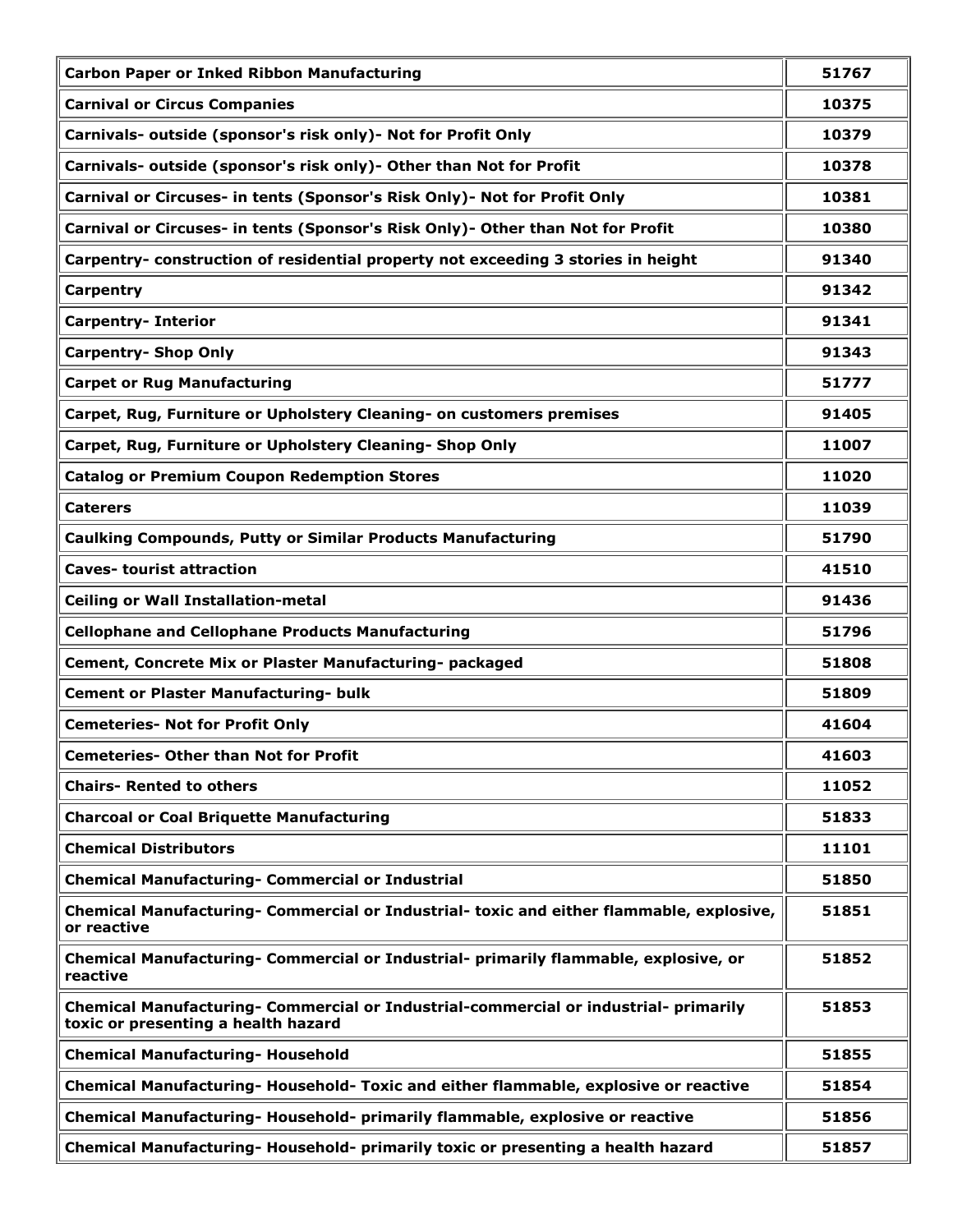| <b>Children's Play Center- Indoor</b>                                                                                                   | 11120 |
|-----------------------------------------------------------------------------------------------------------------------------------------|-------|
| <b>Chimney Cleaning</b>                                                                                                                 | 91481 |
| China, Porcelain or Earthenware Manufacturing                                                                                           | 51869 |
| <b>Christmas Tree Sales- Lots</b>                                                                                                       | 10003 |
| <b>Christmas Tree Sales- Tree Farms</b>                                                                                                 | 50981 |
| <b>Churches or Other Houses of Worship</b>                                                                                              | 41650 |
| <b>Clay or Shale Digging</b>                                                                                                            | 91507 |
| <b>Clay Products Manufacturing</b>                                                                                                      | 51877 |
| <b>Cleaning- Outside surfaces of buildings</b>                                                                                          | 91523 |
| Cleaning or washing by pressure apparatus                                                                                               | 90511 |
| <b>Clock Manufacturing</b>                                                                                                              | 51889 |
| <b>Clothing Manufacturing</b>                                                                                                           | 51896 |
| <b>Clothing or Wearing Apparel Distributors</b>                                                                                         | 11126 |
| <b>Clothing or Wearing Apparel Stores- Not for Profit Only</b>                                                                          | 11128 |
| <b>Clothing or Wearing Apparel Stores- Other than Not for Profit</b>                                                                    | 11127 |
| Clubs- Civic, service or social- having buildings or premises owned or leased- other that<br><b>Not for Profit</b>                      | 41667 |
| Clubs- Civic, service or social- having buildings or premises owned or leased- Not for<br><b>Profit only</b>                            | 41668 |
| Clubs- Civic, service or social- having buildings or premises owned or leased except for<br>office purposes - Other than Not For Profit | 41669 |
| <b>Clubs- Country or Golf</b>                                                                                                           | 11138 |
| Clubs- Horseback riding- No Commercial riding instructions                                                                              | 41664 |
| <b>Clubs- Racket sports or handball</b>                                                                                                 | 41665 |
| <b>Clubs-Swimming</b>                                                                                                                   | 41666 |
| <b>Coffins or Caskets Manufacturing</b>                                                                                                 | 51900 |
| Coin, Stamp or Rare Book Dealers and Distributors                                                                                       | 11155 |
| <b>Coke Manufacturing</b>                                                                                                               | 51909 |
| <b>Collectibles and Memorbilia Stores</b>                                                                                               | 11155 |
| <b>Color or Pigment Preparation</b>                                                                                                     | 51919 |
| <b>Commissary Work</b>                                                                                                                  | 91547 |
| <b>Communication Equipment Installation- Industrial or Commercial</b>                                                                   | 91551 |
| Communication or Recording Systems or Equipment Manufacturing- Industrial or<br><b>Commercial</b>                                       | 51926 |
| Communication or Recording Systems or Equipment Manufacturing- Other than Industrial<br>or Commercial                                   | 51927 |
| Community Recreational Facilities- not operated by governmental agency                                                                  | 41678 |
| <b>Composition Goods Manufacturing - Not floor coverings</b>                                                                            | 51934 |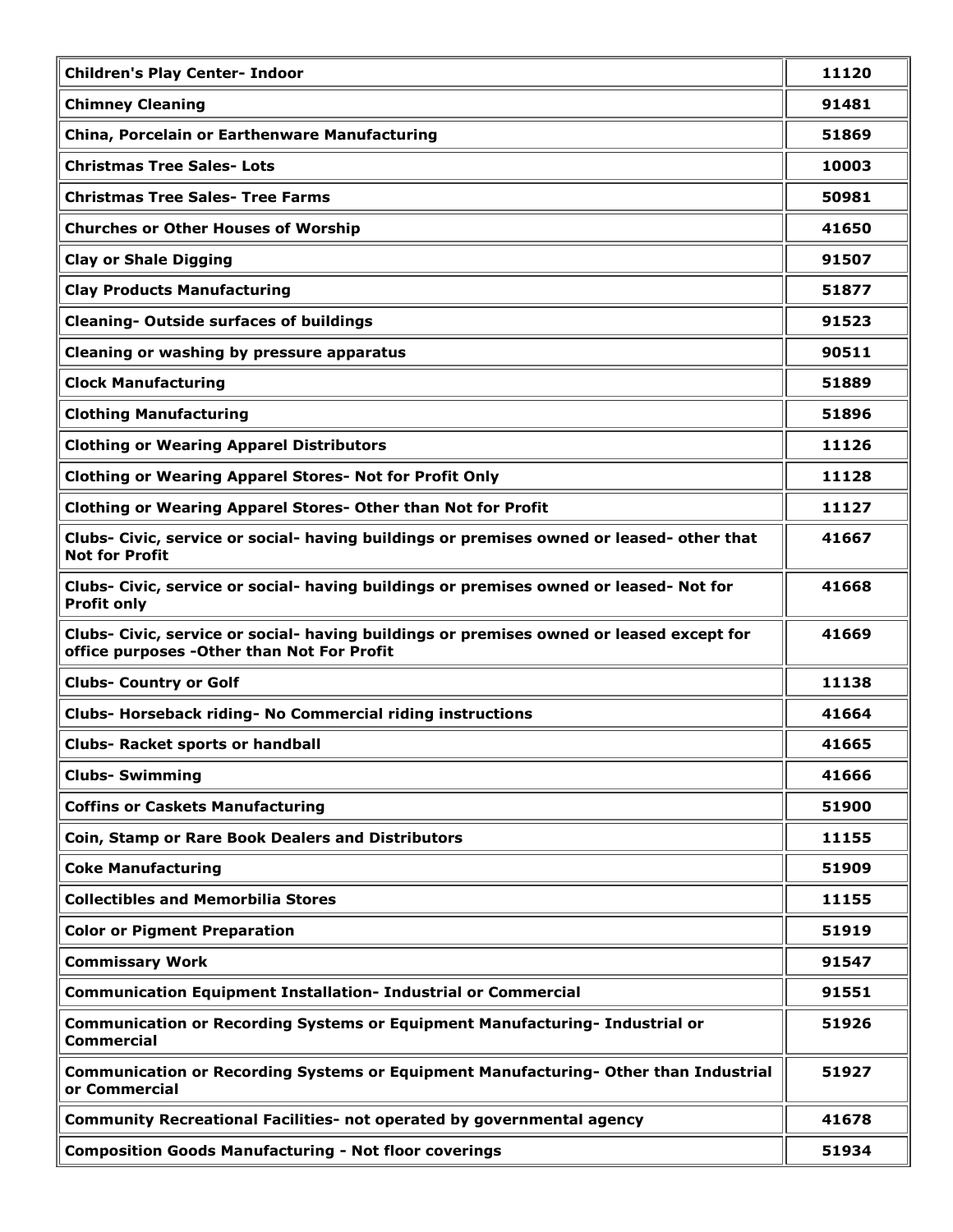| <b>Computer Consulting or Programming</b>                                                                                                                         | 41675 |
|-------------------------------------------------------------------------------------------------------------------------------------------------------------------|-------|
| <b>Computer Data Processing - Time Sharing</b>                                                                                                                    | 43152 |
| <b>Computer Data Processing - Operations</b>                                                                                                                      | 43151 |
| <b>Computer Manufacturing</b>                                                                                                                                     | 51941 |
| <b>Computer Service or Repair</b>                                                                                                                                 | 91555 |
| <b>Computer Software Design &amp; Consulting</b>                                                                                                                  | 90514 |
| <b>Computer Software Manufacturing- Pre-packaged</b>                                                                                                              | 51942 |
| <b>Computer Stores</b>                                                                                                                                            | 11160 |
| <b>Concerts-Indoor</b>                                                                                                                                            | 63219 |
| <b>Concerts-Outdoor</b>                                                                                                                                           | 63220 |
| <b>Concessionaires - NOC</b>                                                                                                                                      | 11168 |
| Concessionaires- Checkroom, shoeshine, or toilet concessions in hotels, restaurants,<br>railroad stations, etc.                                                   | 11167 |
| <b>Concrete Construction</b>                                                                                                                                      | 91560 |
| <b>Concrete- Mixed in Transit</b>                                                                                                                                 | 51956 |
| Concrete or Cement Distributing Towers- rented to others- installations, repair or removal<br>operations only                                                     | 91562 |
| Concrete or Plaster Products Manufacturing- Not structural                                                                                                        | 51957 |
| <b>Concrete Products Manufacturing- Pre-stressed</b>                                                                                                              | 51958 |
| <b>Concrete Products Manufacturing- Structural</b>                                                                                                                | 51959 |
| Condominiums - Commercial- Bank or Mercantile manufacturing or office (association risk<br>only)                                                                  | 62000 |
| Condominiums - Commercial shopping centers (assn risk only)                                                                                                       | 62001 |
| Condominiums - Commercial warehouses- Manufacturing or private (association risk<br>only)                                                                         | 62002 |
| Condominiums- Residential- (association risk only)                                                                                                                | 62003 |
| <b>Conduit Construction for Cables or Wires</b>                                                                                                                   | 91577 |
| <b>Construction or Project managers</b>                                                                                                                           | 91600 |
| <b>Consultants-NOC</b>                                                                                                                                            | 41677 |
| <b>Contact Lenses Manufacturing</b>                                                                                                                               | 51960 |
| <b>Contractors - NOC</b>                                                                                                                                          | 94444 |
| <b>Contractors- Executive Supervisors or Executive Superintendents</b>                                                                                            | 91580 |
| Contractors- Subcontracted work- in connection with bridge, tunnel, elevated street or<br>highway construction, reconstruction or repair                          | 91588 |
| Contractors- Subcontracted work- in connection with building construction,<br>reconstruction, repair or erection- apartment or office buildings over four stories | 91582 |
| Contractors- Subcontracted work- in connection with building construction,<br>reconstruction, repair or erection- one or two family dwellings                     | 91583 |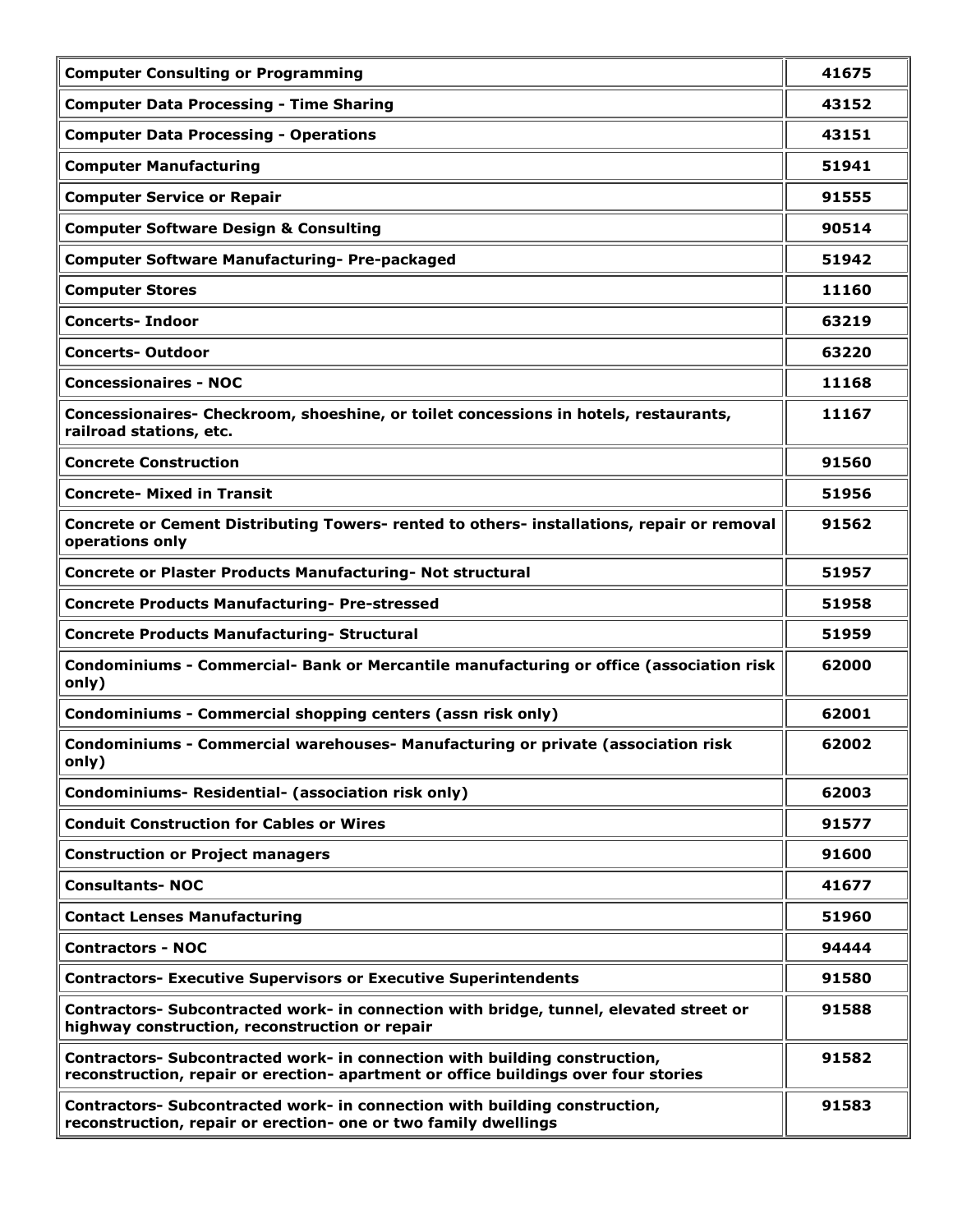| Contractors- Subcontracted work- in connection with construction, reconstruction, repair<br>or erection- Not buildings                                               | 91581 |
|----------------------------------------------------------------------------------------------------------------------------------------------------------------------|-------|
| Contractors- Subcontracted work- in connection with construction, reconstruction, repair<br>or erection of buildings- for industrial use                             | 91584 |
| Contractors- Subcontracted work- in connection with construction, reconstruction, repair<br>or erection of buildings - NOC                                           | 91585 |
| Contractors- Subcontracted work- in connection with oil and gas field construction,<br>reconstruction or repair                                                      | 91586 |
| Contractors- Subcontracted work- in connection with pipeline (other than oil or gas) or<br>communication or power line reconstruction or repair                      | 91587 |
| Contractors- Subcontracted work- in connection with street or highway construction, or<br>repair, not elevated                                                       | 91589 |
| Contractors- Subcontracted work- other than construction-related work                                                                                                | 91591 |
| Contractors Equipment- cranes, derricks, power shovels and equipment incidental<br>thereto- Rented to others with operators                                          | 11201 |
| Contractors Equipment- cranes, derricks, power shovels and equipment incidental<br>thereto- Rented to others without operators                                       | 11202 |
| Contractors Equipment- Earth moving equipment other than cranes, derricks and power<br>shovels- rented to others with operators                                      | 11205 |
| Contractors Equipment- Earth moving equipment other than cranes, derricks and power<br>shovels- rented to others without operators                                   | 11206 |
| Contractors Equipment- excluding automobiles- rented to others with operators                                                                                        | 11207 |
| Contractors Equipment- excluding automobiles- rented to others without operators                                                                                     | 11208 |
| Contractors Equipment- hod or material platform hoists and equipment incidental thereto<br>- rented to others w/ operators                                           | 11209 |
| Contractors Equipment- hod or material platform hoists and equipment incidental thereto<br>- rented to others without operators                                      | 11210 |
| Contractors Equipment- ladders, scaffolds, scaffolding, sidewalk, bridges, towers and<br>equipment incidental hereto- rented to others                               | 11211 |
| Contractors Equipment- scaffolds, scaffolding, sidewalk, bridges, hod or material hoist<br>towers- rented to others-installation, repair, or removal operations only | 11212 |
| Contractors Equipment- steam boilers, compressors, air pressure tanks, pneumatic tools<br>and equipment incidental thereto- Rented to others w/ operators            | 11213 |
| Contractors Equipment- steam boilers, compressors, air pressure tanks, pneumatic tools<br>and equipment incidental thereto- Rented to others without operators       | 11214 |
| Contractors Equipment Dealers- ladders excluding hoists, scaffolds or towers                                                                                         | 11203 |
| <b>Contractors Equipment Dealers- ladders, hoists, scaffolds or towers</b>                                                                                           | 11204 |
| Contractors Permanent Yards- maintenance or storage of equipment or material                                                                                         | 91590 |
| Conventions (Sponsor's Risk Only)- Not for Profit Only                                                                                                               | 41673 |
| Conventions (Sponsor's Risk Only)- Other than Not for Profit                                                                                                         | 41672 |
| <b>Convents or Monasteries</b>                                                                                                                                       | 41680 |
| <b>Copying or Duplicating Services- Retail</b>                                                                                                                       | 11222 |
| <b>Cosmetic, Hair or Skin Preparation Stores</b>                                                                                                                     | 11234 |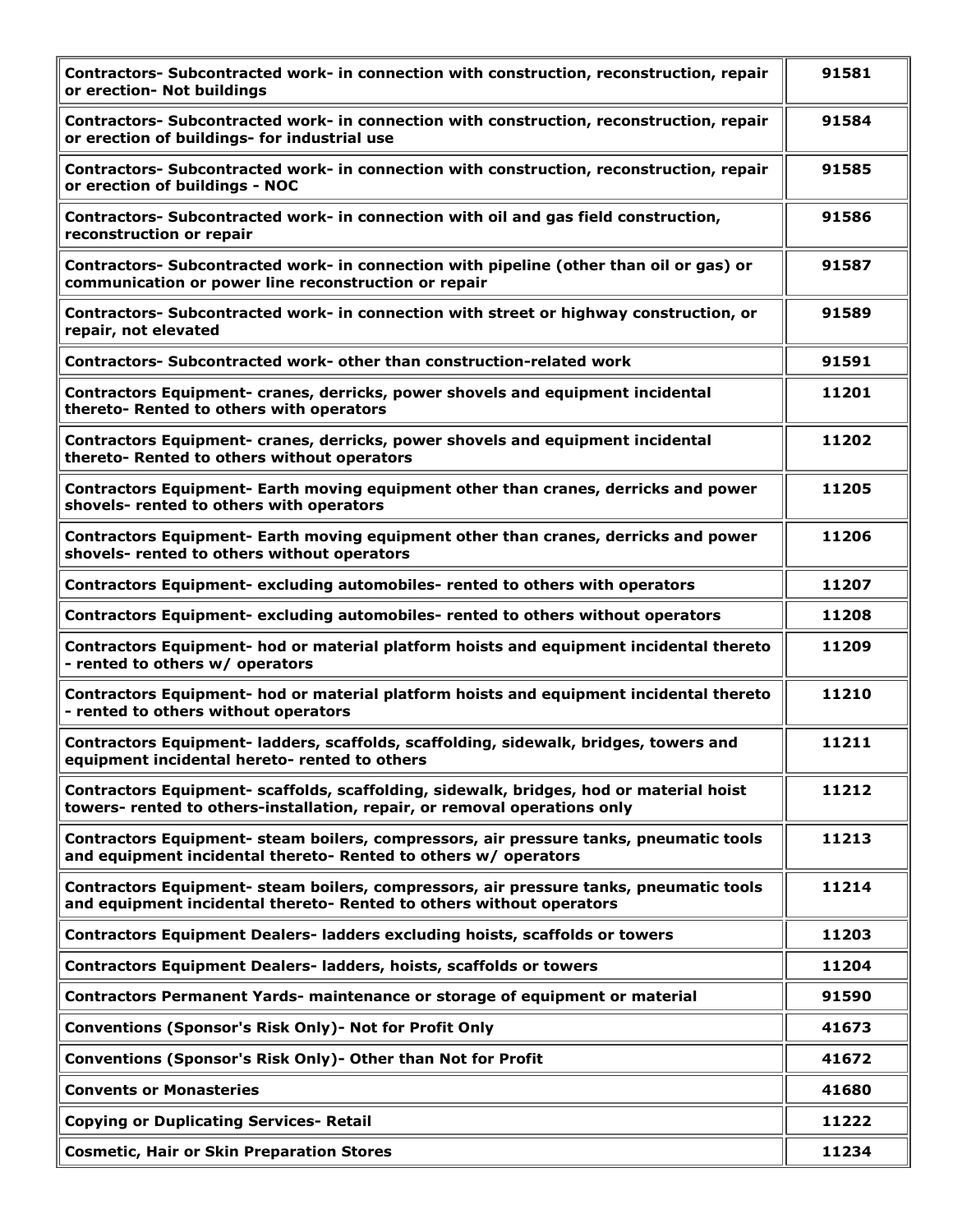| <b>Cosmetics Manufacturing</b>                                       | 51970 |
|----------------------------------------------------------------------|-------|
| <b>Cotton Batting, Wadding or Waste Manufacturing</b>                | 51982 |
| <b>Cotton Compressing</b>                                            | 51985 |
| <b>Cotton Gin Operations</b>                                         | 51986 |
| Cotton Gin Operations- Other than those performed for a fee per bale | 41679 |
| <b>Cotton or Wool Merchants</b>                                      | 11248 |
| <b>Counseling Centers- Not for Profit</b>                            | 44440 |
| <b>Counseling Centers- Other than Not for Profit</b>                 | 44439 |
| <b>Crematories- Not for Profit Only</b>                              | 41697 |
| <b>Crematories- Other than Not for Profit</b>                        | 41696 |
| Crop Spraying - by contractors                                       | 91606 |
| <b>Cutlery (not powered) and Flatware Manufacturing</b>              | 51999 |

## **D**

| <b>ISO CLASSIFICATION DESCRIPTION</b>                             | <b>CLASS CODE</b> |
|-------------------------------------------------------------------|-------------------|
| <b>Dairy Products Manufacturing</b>                               | 52002             |
| Dairy Products or Butter & Egg Stores - Not for Profit Only       | 11259             |
| Dairy Products or Butter & Egg Stores - Other than Not for Profit | 11258             |
| Dam, Levee, or Dike- Existence hazard only                        | 41700             |
| <b>Dam or Reservoir Construction</b>                              | 91618             |
| Dance Halls, Ballrooms or Discotheques- Not for Profit Only       | 11274             |
| Dance Halls, Ballrooms or Discotheques- Other than Not for Profit | 11273             |
| Day Care Centers- Not for Profit Only                             | 41716             |
| Day Care Centers- Other than Not for Profit                       | 41715             |
| <b>Dare Care- In Home</b>                                         | 82115             |
| <b>Debris Removal- Construction site</b>                          | 91629             |
| <b>Delicatessens</b>                                              | 11288             |
| <b>Dental Laboratories</b>                                        | 12014             |
| <b>Department or Discount Stores</b>                              | 12356             |
| <b>Detective or Investigative Agencies- Private</b>               | 91636             |
| <b>Detergent Manufacturing- Household</b>                         | 52075             |
| Detergent Manufacturing- Other than Household                     | 52076             |
| <b>Dextrine Manufacturing</b>                                     | 52109             |
| <b>Diagnostic Testing Laboratories</b>                            | 46112             |
| <b>Die Casting Manufacturing</b>                                  | 52137             |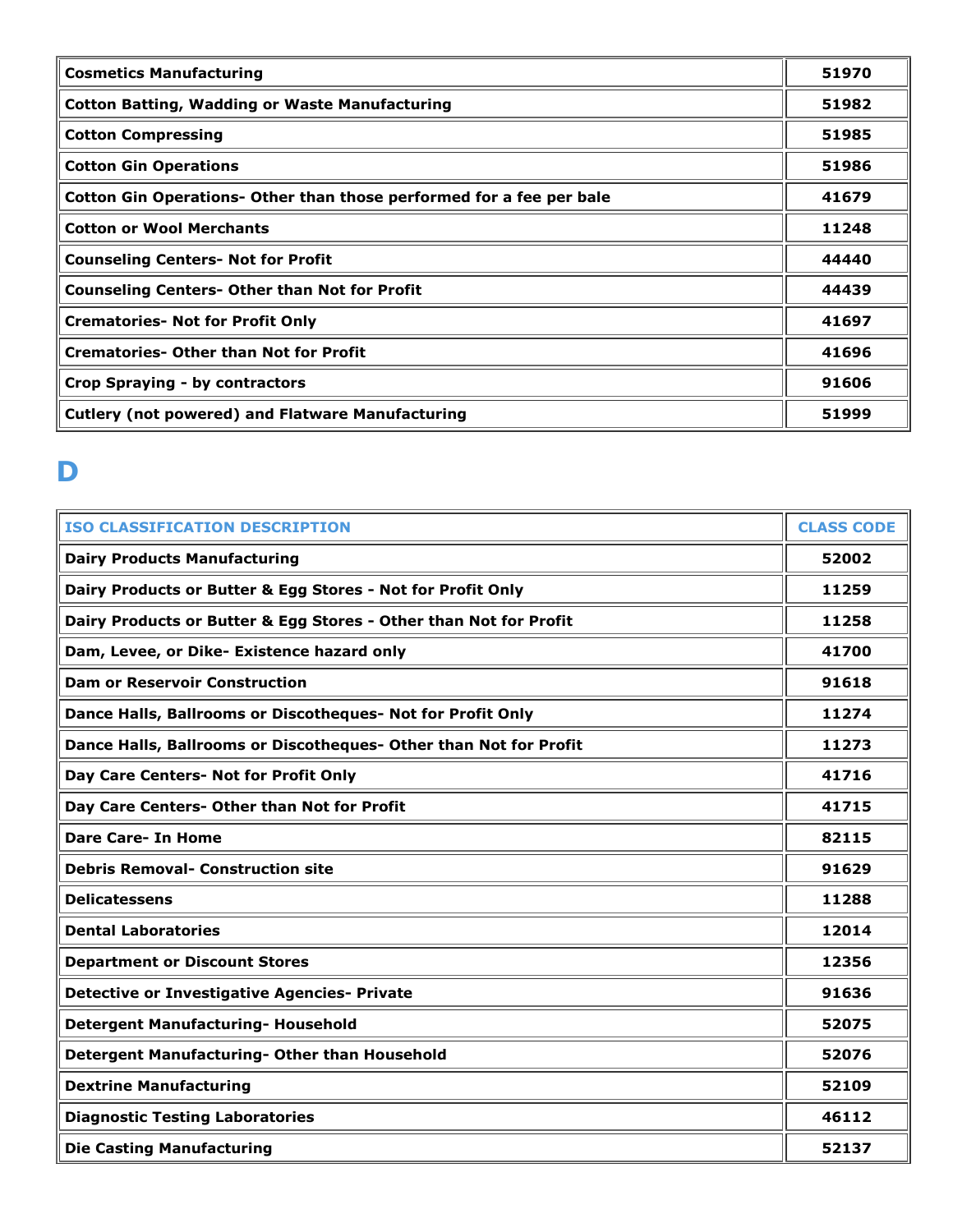| Dike, Levee, or Revetment Construction                                                | 91641 |
|---------------------------------------------------------------------------------------|-------|
| <b>Display Booths</b>                                                                 | 15608 |
| <b>Distillation or Extraction</b>                                                     | 52150 |
| <b>Distributors- Food or Drink</b>                                                    | 12361 |
| Distributors- No Food or Drink                                                        | 12362 |
| <b>Diving-Marine</b>                                                                  | 91666 |
| Dock Operations- Coal, grain or ore                                                   | 91722 |
| Door or Window Manufacturing- Wood                                                    | 52315 |
| Door or Window Manufacturing- Other than Wood                                         | 52134 |
| Door, Window or Assembled Millwork- installation- metal                               | 91746 |
| <b>Dormitories</b>                                                                    | 67511 |
| <b>Draftsmen</b>                                                                      | 91805 |
| <b>Drawbridges- Existence hazard only</b>                                             | 43007 |
| <b>Dredging</b>                                                                       | 92055 |
| Dredging- Gold- Endless bucket or ladder type                                         | 92053 |
| Dredging- Gold- Floating dragline type                                                | 92054 |
| <b>Drilling-Water</b>                                                                 | 92102 |
| <b>Drilling- Other than Water</b>                                                     | 92101 |
| Driveway, Parking Area or Sidewalk- paving or repaving                                | 92215 |
| <b>Drug Distributors</b>                                                              | 12373 |
| Drug Manufacturing- biological products                                               | 52341 |
| Drug, Medicine or Pharmaceutical Preparation Manufacturing- for animal use            | 52342 |
| Drug, Medicine or Pharmaceutical Preparation Manufacturing- other than for animal use | 52343 |
| <b>Drugstores</b>                                                                     | 12375 |
| Drugstores- No table or counter service for beverage or food                          | 12374 |
| <b>Drums or Containers Manufacturing- Metal</b>                                       | 52401 |
| <b>Drums or Containers Manufacturing- Plastic</b>                                     | 52402 |
| Dry Goods Dealers- Retail (Including Fabrics, Yam or Piece Goods)                     | 18438 |
| Dry Wall or Wallboard Installation                                                    | 92338 |
| <b>Dwellings- One-Family (Lessor's Risk Only)</b>                                     | 63010 |
| <b>Dwellings- Two-Family (Lessor's Risk Only)</b>                                     | 63011 |
| <b>Dwellings- Three-Family (Lessor's Risk Only)</b>                                   | 63012 |
| <b>Dwellings- Four-Family (Lessor's Risk Only)</b>                                    | 63013 |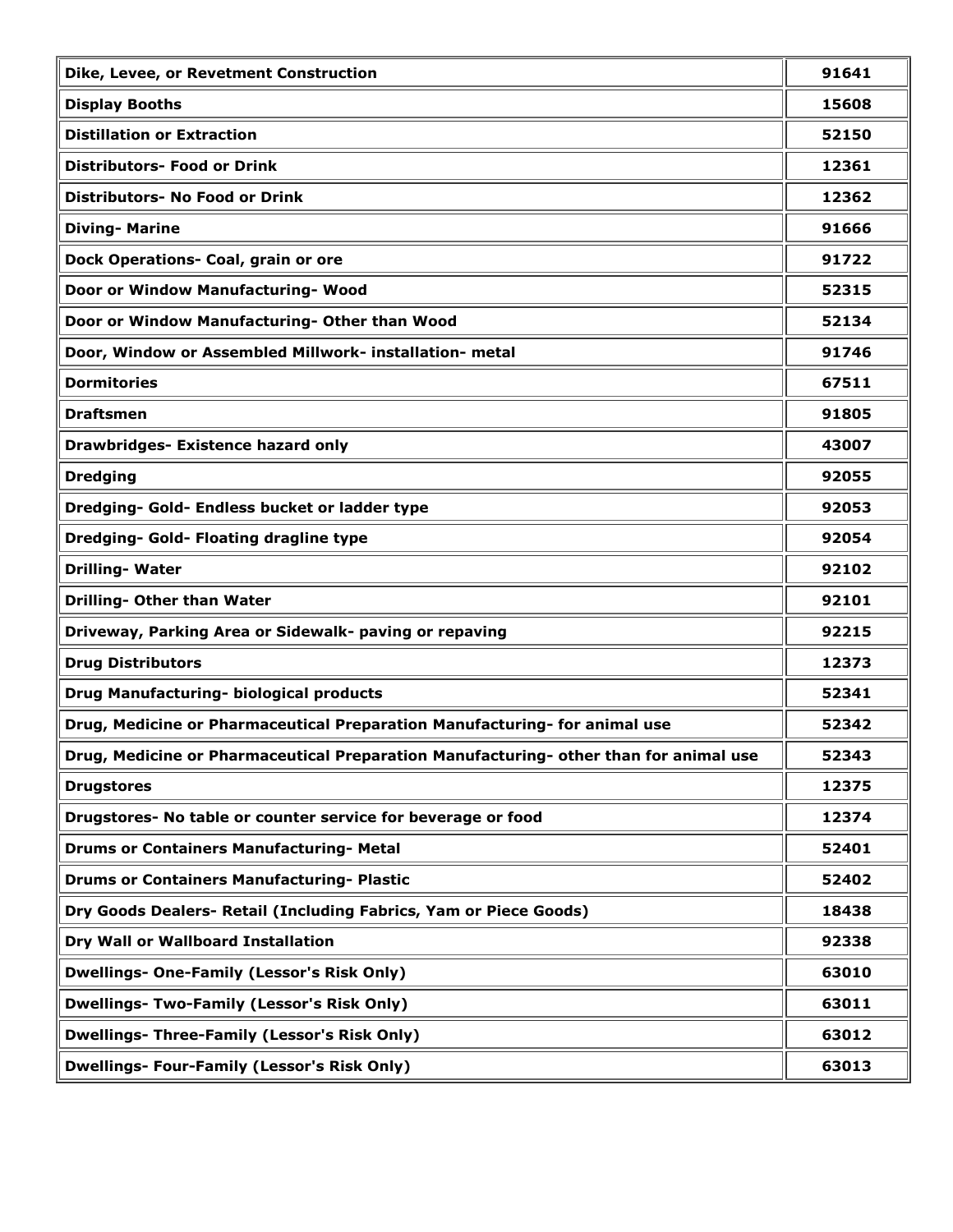| <b>ISO CLASSIFICATION DESCRIPTION</b>                                                                   | <b>CLASS CODE</b> |
|---------------------------------------------------------------------------------------------------------|-------------------|
| <b>Electric Light or Power Companies</b>                                                                | 92445             |
| Electric Light or Power Cooperatives- Rural electrification administration projects only                | 92453             |
| <b>Electric Light or Power Line Construction</b>                                                        | 92446             |
| Electric Light or Power Line Construction- Rural electrification administration projects<br>only        | 92447             |
| Electrical Apparatus- installation, servicing or repair                                                 | 92451             |
| Electrical equipment Manufacturing- Other than for Direct and Indirect Application to the<br>body - NOC | 52432             |
| Electrical equipment Manufacturing- For Direct and Indirect Application to the body - NOC               | 52433             |
| <b>Electrical Generating machinery Manufacturing</b>                                                    | 52435             |
| <b>Electrical Parts, Components or Accessories Manufacturing</b>                                        | 52438             |
| <b>Electrical Power Distribution or Transmission Equipment Manufacturing</b>                            | 52440             |
| <b>Electric Wire or Cable Manufacturing</b>                                                             | 52467             |
| <b>Electrical Work- Within buildings</b>                                                                | 92478             |
| <b>Electronic Components Manufacturing</b>                                                              | 52469             |
| <b>Electronic Games Manufacturing</b>                                                                   | 52505             |
| <b>Electronics Store</b>                                                                                | 12393             |
| Electroplating                                                                                          | 52547             |
| Elevator or Escalator Inspection, Installation, Servicing or Repair                                     | 92593             |
| <b>Elevator Manufacturing</b>                                                                           | 52581             |
| <b>Employee Leasing Agencies</b>                                                                        | 47366             |
| <b>Employment Agencies</b>                                                                              | 43200             |
| <b>Employment Agencies-Temporary</b>                                                                    | 60400             |
| <b>Engine or Turbine Manufacturing- Not Aircraft</b>                                                    | 52619             |
| Engineers or Architects- Consulting- Not engaged in actual construction                                 | 92663             |
| <b>Engraving</b>                                                                                        | 52660             |
| <b>Entertainment Performed on Others' Premises</b>                                                      | 43215             |
| Equipment, Fixtures or Supplies- For bars, hotels, offices, restaurant or stores-<br>distributors       | 12467             |
| <b>Escalator or Moving Sidewalk Manufacturing</b>                                                       | 52744             |
| <b>Excavation</b>                                                                                       | 94007             |
| <b>Exercise or Playground Equipment Manufacturing</b>                                                   | 52767             |
| Exhibition or Convention Buildings- Not for Profit Only                                                 | 63216             |
| Exhibition or Convention Buildings- Other than Not for Profit                                           | 63215             |

**E**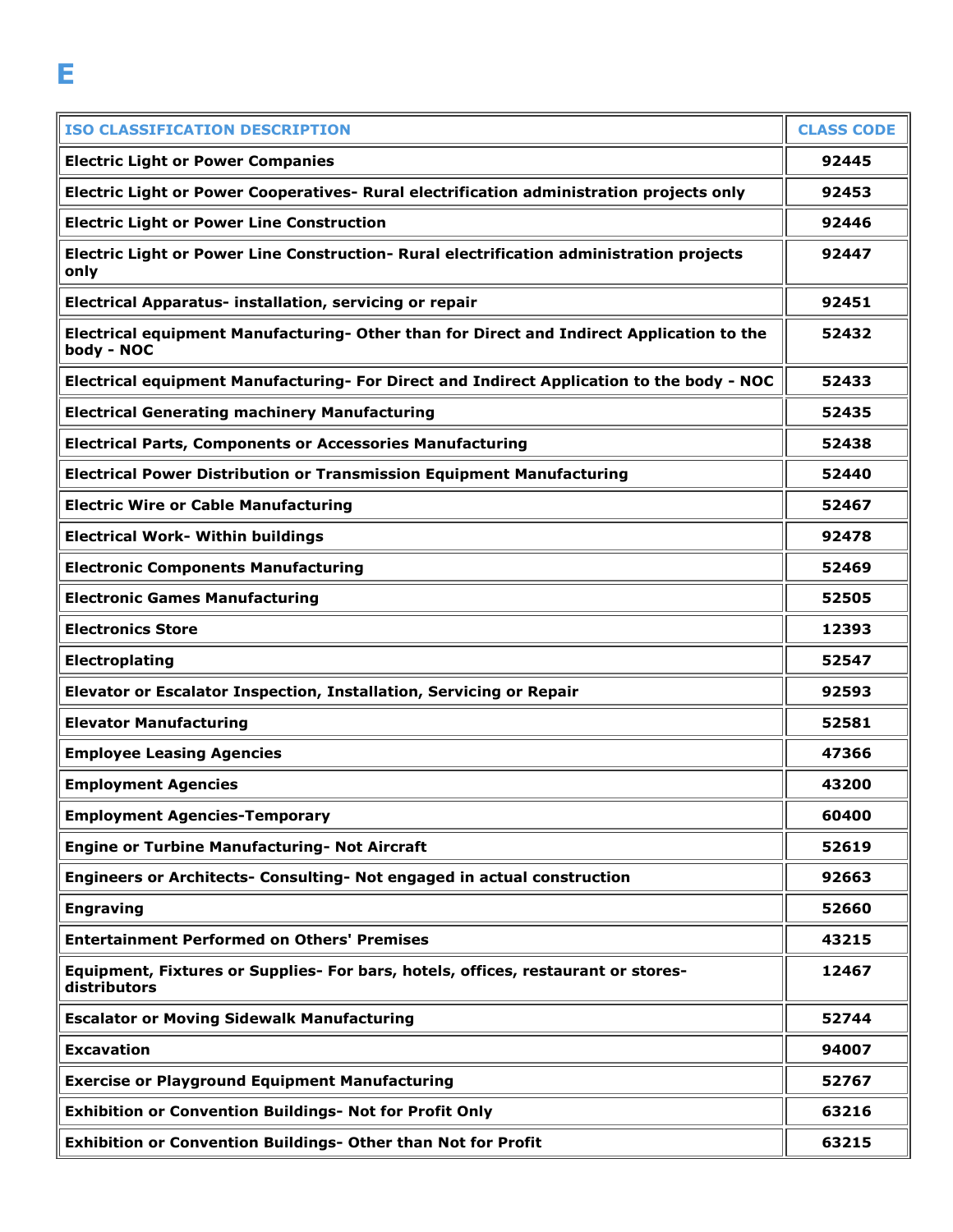| <b>Exhibitions- In Buildings- Not for Profit Only</b>                                                                                                                                      | 63218 |
|--------------------------------------------------------------------------------------------------------------------------------------------------------------------------------------------|-------|
| <b>Exhibitions- In Buildings- Other than Not for Profit</b>                                                                                                                                | 63217 |
| Exhibitions- In Buildings- No Admission charged- Not for Profit Only                                                                                                                       | 63220 |
| Exhibitions- In Buildings- No Admission charged- Other than Not for Profit                                                                                                                 | 63219 |
| Exhibitions- Outside- in stadiums or on premises having grandstands or bleachers not<br>erected by or for the insured- Ushers or other attendants in stands not provided by the<br>insured | 43421 |
| Exhibitions- Outside- in stadiums or on premises having grandstands or bleachers not<br>erected by or for the insured- Ushers or other attendants in stands provided by the<br>insured     | 43422 |
| <b>Exhibitions- Outside- No Stadiums or grandstands</b>                                                                                                                                    | 43424 |
| <b>Explosive or Fireworks Manufacturing</b>                                                                                                                                                | 52876 |
| <b>Express Companies</b>                                                                                                                                                                   | 94099 |
| <b>Extracts Manufacturing</b>                                                                                                                                                              | 52911 |
| <b>Eye Glass Lens Manufacturing</b>                                                                                                                                                        | 52967 |

#### **F**

| <b>ISO CLASSIFICATION DESCRIPTION</b>                     | <b>CLASS CODE</b> |
|-----------------------------------------------------------|-------------------|
| <b>Fabric Distributors</b>                                | 12509             |
| <b>Fabric Stores</b>                                      | 12510             |
| Fair Grounds- non operating season                        | 43517             |
| Fairs- Outside (operator's risk only)                     | 43518             |
| Farm Machinery Operations- By Contractors                 | 94225             |
| <b>Feed, Grain or Hay Dealers</b>                         | 12583             |
| <b>Feed Manufacturing</b>                                 | 53001             |
| <b>Fence Dealers</b>                                      | 12651             |
| <b>Fence Erection Contractors</b>                         | 94276             |
| <b>Fertilizer Dealers and Distributors</b>                | 12683             |
| <b>Fertilizer Manufacturing</b>                           | 53077             |
| Fiber Manufacturing- Other than synthetic                 | 53095             |
| <b>Fiber Manufacturing- Synthetic</b>                     | 53096             |
| <b>Fiberglass Manufacturing</b>                           | 53121             |
| Fire Departments- Other than volunteer                    | 43550             |
| <b>Fire Departments- Volunteer</b>                        | 43551             |
| Fire Extinguishers- servicing, refilling, or testing      | 94304             |
| <b>Fire Extinguishers Manufacturing</b>                   | 53147             |
| <b>Fire Protection Equipment Dealers and Distributors</b> | 12707             |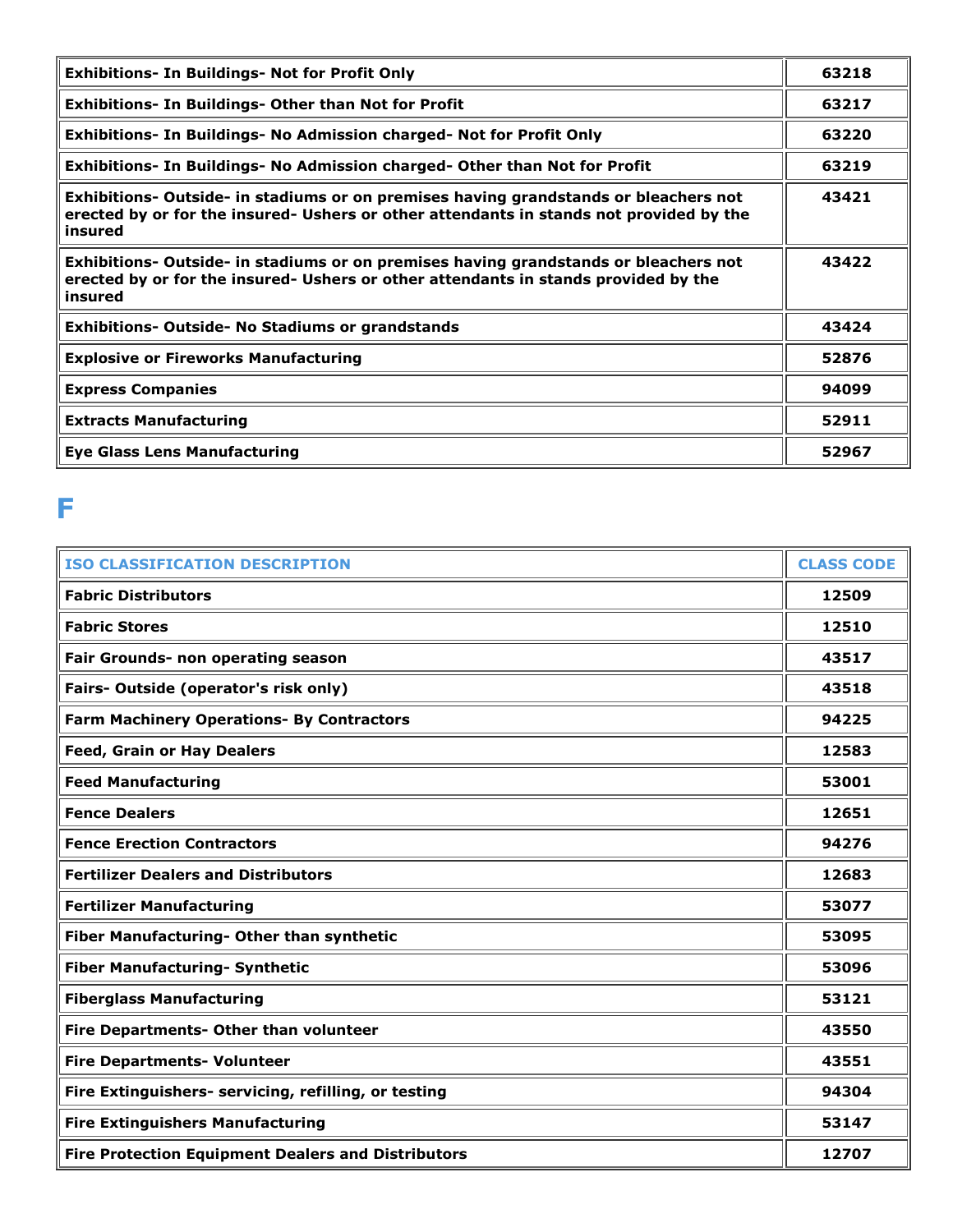| Fire Suppression Systems- installation, servicing or repair                                                          | 94381 |
|----------------------------------------------------------------------------------------------------------------------|-------|
| <b>Fire Suppression Systems Manufacturing</b>                                                                        | 53229 |
| <b>Firearms Manufacturing</b>                                                                                        | 53271 |
| <b>Fireproofing- Structures</b>                                                                                      | 94404 |
| <b>Fireworks Exhibitions- Contractor's Risk Only</b>                                                                 | 43626 |
| Fireworks Exhibitions- Sponsor's risk only- Not for Profit Only                                                      | 43629 |
| Fireworks Exhibitions- Sponsor's risk only- Other than Not for Profit                                                | 43628 |
| <b>Fishing Piers</b>                                                                                                 | 43754 |
| <b>Fishing Ponds or Lakes- Commercially Operated</b>                                                                 | 43760 |
| <b>Floor Covering Distributors</b>                                                                                   | 12797 |
| Floor Covering Installation- not Ceramic Tile or stone                                                               | 94569 |
| Floor Covering Manufacturing- Not Carpets, Rugs, Ceramic or Stone Tiles                                              | 53333 |
| <b>Floor Covering Stores</b>                                                                                         | 12805 |
| <b>Floor Waxing</b>                                                                                                  | 94590 |
| <b>Florists</b>                                                                                                      | 12841 |
| <b>Food Products Manufacturing- Dry</b>                                                                              | 53374 |
| <b>Food Products Manufacturing- Frozen</b>                                                                           | 53375 |
| Food Products Manufacturing- Not Dry- In glass containers                                                            | 53376 |
| Food Products Manufacturing- Not Dry- In other than glass containers                                                 | 53377 |
| <b>Forestry Service</b>                                                                                              | 43822 |
| <b>Forging Work</b>                                                                                                  | 53403 |
| <b>Formal Wear or Costumes- Rented to Others</b>                                                                     | 12927 |
| <b>Foundries</b>                                                                                                     | 53425 |
| Freight Forwarders or Handlers- other than packing, handling, or shipping explosives or<br>ammunition under contract | 94617 |
| Freight Forwarders or Handlers-Packing, handling, or shipping explosives or ammunition<br>under contract             | 94638 |
| <b>Frozen Food- Distributors</b>                                                                                     | 13049 |
| <b>Fruit or Vegetable Dealers</b>                                                                                    | 13111 |
| <b>Fruit or Vegetable Distributors</b>                                                                               | 13112 |
| <b>Fruit or Vegetable - Harvesting Contractors</b>                                                                   | 43840 |
| Fruit or Vegetable Juice Manufacturing- No Bottling of carbonated beverages                                          | 53565 |
| <b>Fuel Dealers or Distributors- Coal or Wood</b>                                                                    | 13201 |
| <b>Fuel Oil or Kerosene Dealers</b>                                                                                  | 13204 |
| <b>Fuel Oil or Kerosene Distributors</b>                                                                             | 13205 |
| <b>Fumigating</b>                                                                                                    | 43860 |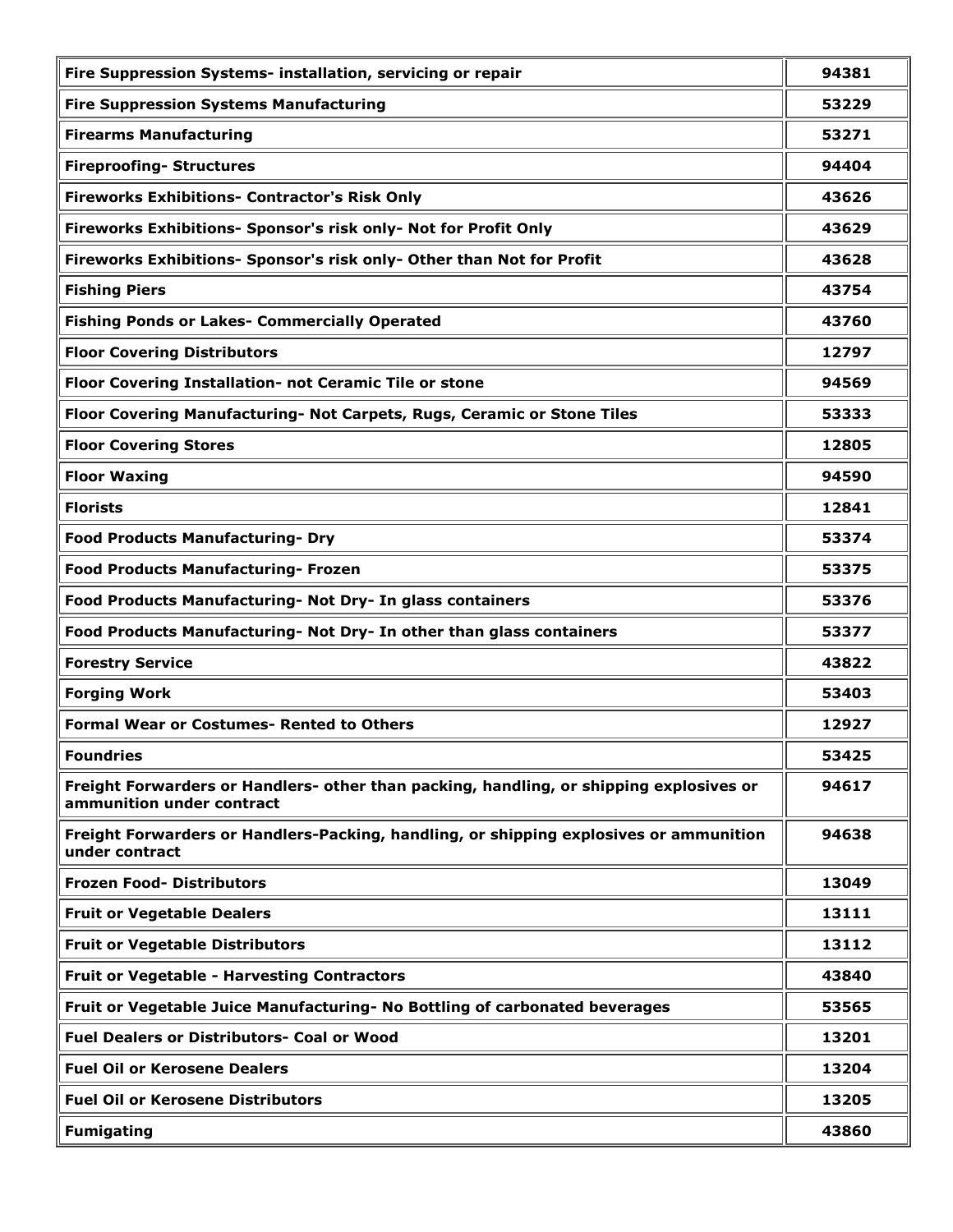| <b>Funeral Homes or Chapels</b>                                                   | 43889 |
|-----------------------------------------------------------------------------------|-------|
| <b>Fur Garment Manufacturing</b>                                                  | 53631 |
| <b>Fur- Garments and pelts- distributors</b>                                      | 13314 |
| <b>Fur or Pelt Processing</b>                                                     | 53632 |
| <b>Furniture Manufacturing Or Assembling- Infants</b>                             | 53731 |
| <b>Furniture Manufacturing Or Assembling- Other than Wood</b>                     | 53732 |
| <b>Furniture Manufacturing Or Assembling- Wood</b>                                | 53733 |
| Furniture or Fixtures- installation in offices or stores- portable- metal or wood | 95124 |
| Furniture or Woodwork Stripping, Refinishing or Repairing- shop only              | 53734 |
| <b>Furniture Stores- Not for Profit Only</b>                                      | 13352 |
| <b>Furniture Stores- Other than Not for Profit</b>                                | 13351 |

# **G**

| <b>ISO CLASSIFICATION DESCRIPTION</b>                                | <b>CLASS CODE</b> |
|----------------------------------------------------------------------|-------------------|
| <b>Galvanizing or Tinning</b>                                        | 53803             |
| <b>Gambling- Casinos</b>                                             | 43990             |
| <b>Gambling- Incidental to other operations</b>                      | 43991             |
| <b>Garbage, Ash or Refuse Collecting</b>                             | 95233             |
| <b>Garbage or Refuse Dumps</b>                                       | 43945             |
| Garbage Works- Separation for recycling, reduction or incineration   | 43946             |
| <b>Gas Companies</b>                                                 | 95305             |
| <b>Gas Companies- Natural Gas- Local Distribution</b>                | 95306             |
| <b>Gas Dealers-LPG</b>                                               | 13410             |
| <b>Gas Dealers or Distributors</b>                                   | 13411             |
| <b>Gas Distributors-LPG</b>                                          | 13412             |
| <b>Gas Mains or Connections Construction</b>                         | 95310             |
| <b>Gas Manufacturing- Inert</b>                                      | 53902             |
| Gas Manufacturing- Primarily flammable, explosive or reactive        | 53904             |
| Gas Manufacturing- Primarily toxic or presenting a health hazard     | 53905             |
| Gas Manufacturing- Toxic and either flammable, explosive or reactive | 53901             |
| <b>Gas Manufacturing- Other</b>                                      | 53903             |
| <b>Gasoline Distributors</b>                                         | 53907             |
| Gasoline or Oil Supply Stations- retail -(Lessor's Risk Only)        | 44009             |
| Gasoline Recovery- from casing head or natural gas                   | 44010             |
| <b>Gasoline Stations- Full Service</b>                               | 13453             |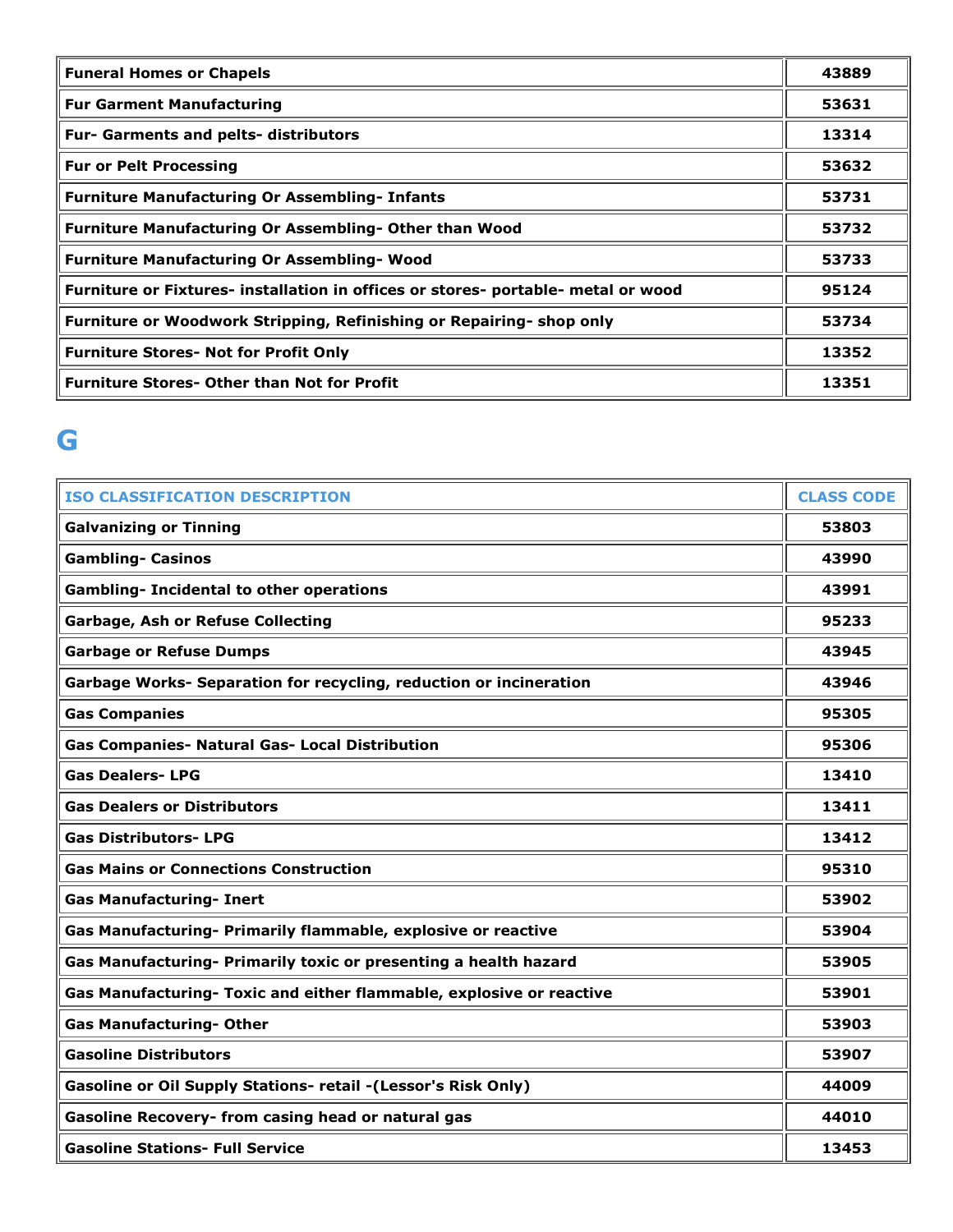| <b>Gasoline Stations- Self-Service</b>                       | 13454 |
|--------------------------------------------------------------|-------|
| <b>Gasoline Stations- Self and Full Service Combined</b>     | 13455 |
| <b>Gemstone Cutting or Polishing</b>                         | 54012 |
| <b>Geophysical Exploration- seismic method</b>               | 95358 |
| <b>Geophysical Exploration- other</b>                        | 95357 |
| <b>Gift Shops- Not for Profit Only</b>                       | 13507 |
| <b>Gift Shops- Other than Not for Profit</b>                 | 13506 |
| <b>Glass Dealers and Glaziers</b>                            | 13590 |
| <b>Glass or Glassware manufacturing</b>                      | 54077 |
| <b>Golf Courses- Miniature</b>                               | 44069 |
| Golf Courses- Municipal or Public- Not Golf or Country Clubs | 44070 |
| <b>Golf Driving Ranges</b>                                   | 44071 |
| <b>Golfmobiles or Golf Carts- Loaned or Rented to Others</b> | 44072 |
| <b>Grading of Land</b>                                       | 95410 |
| <b>Grain Elevator Operations</b>                             | 95455 |
| <b>Grain Milling</b>                                         | 13621 |
| <b>Grandstands or Bleachers- Not for Profit Only</b>         | 44194 |
| <b>Grandstands or Bleachers- Other than Not for Profit</b>   | 44193 |
| <b>Greenhouse Erection</b>                                   | 95487 |
| <b>Grocery Distributors</b>                                  | 13670 |
| <b>Grocery Stores</b>                                        | 13673 |
| <b>Guides or Outfitters</b>                                  | 44222 |
| <b>Guniting or Shot-Crete</b>                                | 95505 |
| <b>Gunsmiths</b>                                             | 95620 |

# **H**

| <b>ISO CLASSIFICATION DESCRIPTION</b>                    | <b>CLASS CODE</b> |
|----------------------------------------------------------|-------------------|
| <b>Halls- Not for Profit Only</b>                        | 44277             |
| Halls- Other than Not for Profit                         | 44276             |
| Handyperson                                              | 95625             |
| <b>Hardware and Tool Distributors</b>                    | 13715             |
| <b>Hardware Stores</b>                                   | 13716             |
| <b>Haunted Houses</b>                                    | 90506             |
| <b>Hazardous material contractors</b>                    | 95630             |
| Health Care Facilities- Alcohol and Drug- Not for Profit | 44428             |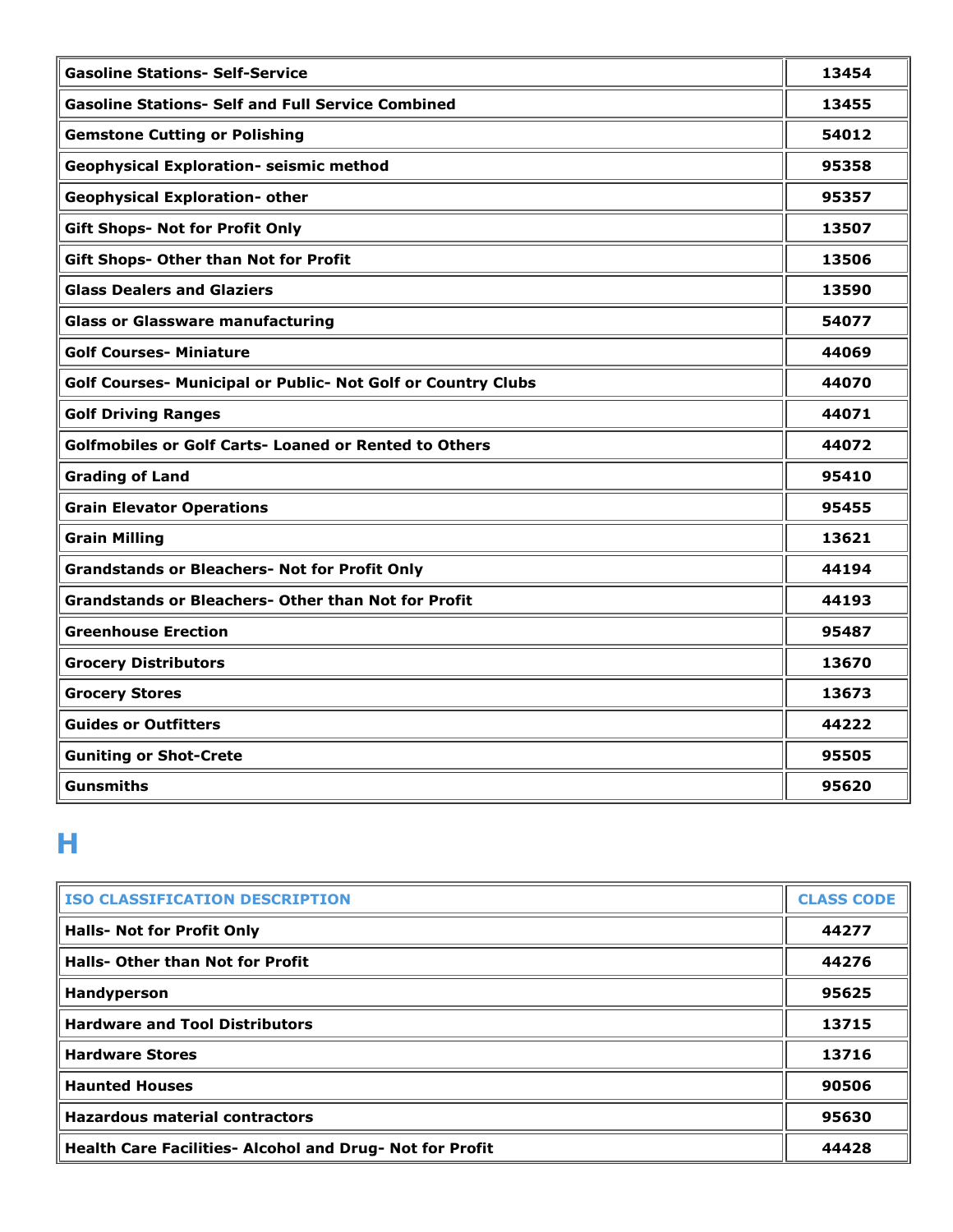| Health Care Facilities- Alcohol and Drug- Other than Not for Profit (and Halfway Houses)                                                                                                  | 44427 |
|-------------------------------------------------------------------------------------------------------------------------------------------------------------------------------------------|-------|
| Health Care Facilities- Clinics, dispensaries or infirmaries treating outpatients only- no<br>regular bed and board facilities- Not for Profit                                            | 44440 |
| Health Care Facilities- Clinics, dispensaries or infirmaries treating outpatients only- no<br>regular bed and board facilities- Other than Not for Profit                                 | 44439 |
| Health Care Facilities- Convalescent or nursing homes- not mental- psychopathic<br>institutions- Not for Profit Only                                                                      | 44430 |
| Health Care Facilities- Convalescent or nursing homes- not mental- psychopathic<br>institutions- Other than Not for Profit                                                                | 44429 |
| Health Care Facilities- Homes for the aged- Not for Profit Only                                                                                                                           | 44432 |
| Health Care Facilities- Homes for the aged- Other than Not for Profit                                                                                                                     | 44431 |
| Health Care Facilities-Homes for the physically handicapped or orphaned- Not for Profit<br>Only                                                                                           | 44434 |
| Health Care Facilities-Homes for the physically handicapped or orphaned- Other than Not<br>for Profit                                                                                     | 44433 |
| <b>Health Care Facilities- Hospitals- Not for Profit Only</b>                                                                                                                             | 44436 |
| Health Care Facilities- Hospitals- Other than Not for Profit                                                                                                                              | 44435 |
| Health Care Facilities- Mental- Psychopathic institutions- Other than Not for Profit                                                                                                      | 44437 |
| Health Care Facilities- Mental- Psychopathic institutions- Not for Profit Only                                                                                                            | 44438 |
| <b>Health &amp; Exercise Clubs</b>                                                                                                                                                        | 44311 |
| Health & Exercise Facilities - commercially operated                                                                                                                                      | 44315 |
| <b>Health &amp; Natural Food Stores</b>                                                                                                                                                   | 13720 |
| <b>Hearing Aid Stores</b>                                                                                                                                                                 | 13759 |
| Heating or Combined Heating and Air Conditioning Equipment- dealers or distributors<br>only                                                                                               | 13930 |
| Heating or Combined Heating and Air Conditioning Equipment- dealers or distributors and<br>installation, servicing or repair                                                              | 95648 |
| Heating or Combined Heating and Air Conditioning Equipment- dealers or distributors and<br>installation, servicing or repair- No liquified petroleum gas (LPG) equipment sales or<br>work | 95647 |
| Heating Equipment Manufacturing- Coal or Wood                                                                                                                                             | 55010 |
| <b>Heating Equipment Manufacturing- Electric</b>                                                                                                                                          | 55011 |
| Heating Equipment Manufacturing- Fuel oil or Kerosene                                                                                                                                     | 55012 |
| Heating Equipment Manufacturing- Gas or liquefied petroleum gas                                                                                                                           | 55013 |
| <b>Hide Dealers and Distributors- Raw</b>                                                                                                                                                 | 14068 |
| Hobby, Craft or Artists' Supply Stores                                                                                                                                                    | 14101 |
| Hobby, Model Maker or Artist's Supply Stores                                                                                                                                              | 14101 |
| Home Health Care Services- Not for Profit Only                                                                                                                                            | 44500 |
| Home Health Care Services- Other than Not for Profit                                                                                                                                      | 44501 |
| <b>Home Improvement Stores</b>                                                                                                                                                            | 14279 |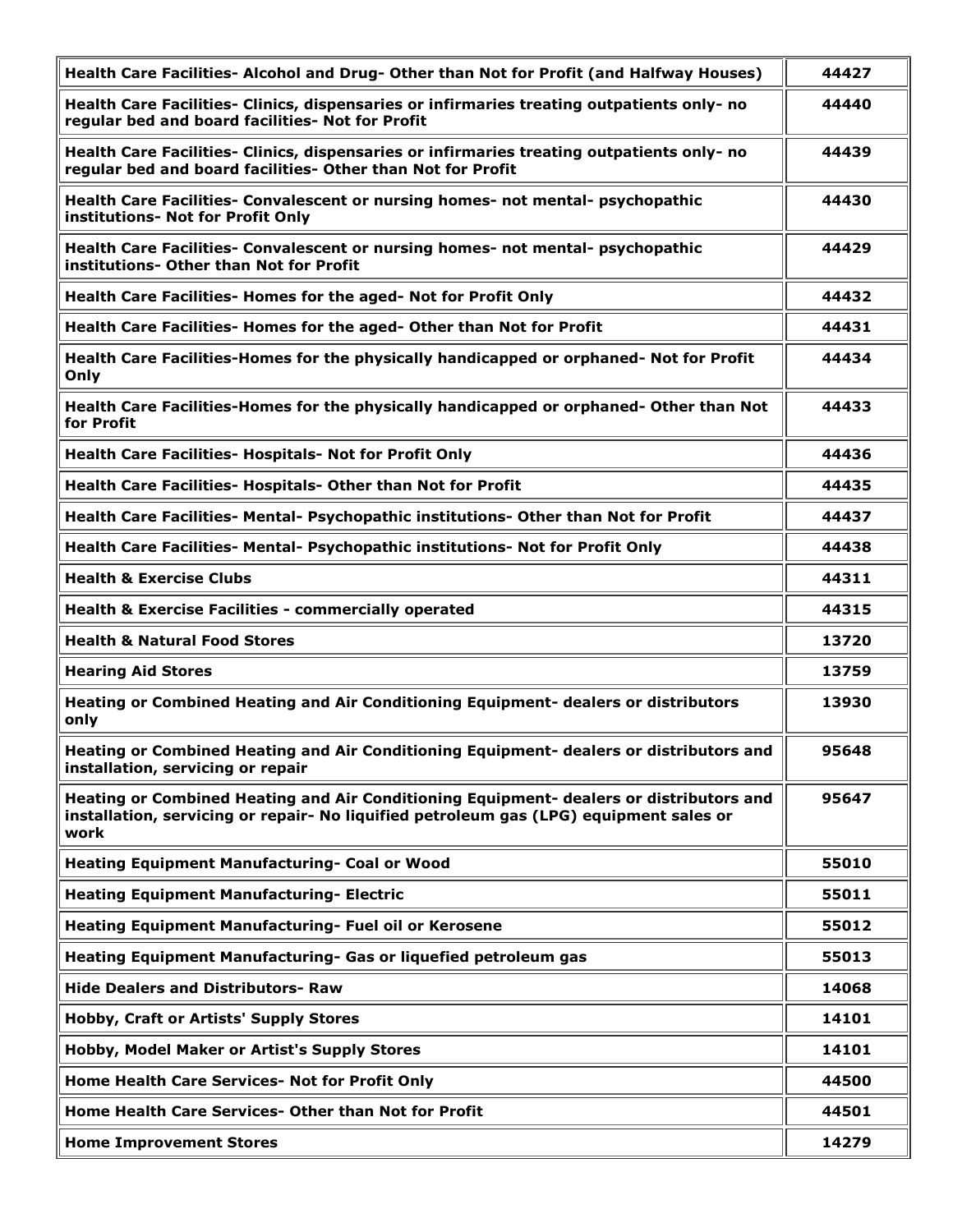| <b>Homeowners Associations</b>                                            | 90507 |
|---------------------------------------------------------------------------|-------|
| Hone, Oilstone or Whetstone Manufacturing                                 | 55214 |
| <b>Honey Extracting</b>                                                   | 55371 |
| Hospice Facilities- No regular bed & board                                | 90501 |
| Hospice Facilities- With regular bed & board                              | 90502 |
| <b>Hotels &amp; Motels- with Pools or Beaches- Less than 4 Stories</b>    | 45190 |
| <b>Hotels &amp; Motels- with Pools or Beaches-4 Stories or more</b>       | 45191 |
| <b>Hotels &amp; Motels- without Pools or Beaches- Less than 4 Stories</b> | 45192 |
| <b>Hotels &amp; Motels- without Pools or Beaches- 4 Stories or more</b>   | 45193 |
| Hotels & Motels- (Lessor's Risk Only) Less than 4 Stories                 | 64074 |
| Hotels & Motels- (Lessor's Risk Only) -4 Stories or more                  | 64075 |
| <b>House Furnishings Installation</b>                                     | 96053 |
| Housing Projects- federal, state, local                                   | 64500 |
| <b>Hunting Preserves- Not for Profit Only</b>                             | 45525 |
| Hunting Preserves- Other than Not for Profit                              | 45524 |

# **I**

| <b>ISO CLASSIFICATION DESCRIPTION</b>                                                       | <b>CLASS CODE</b> |
|---------------------------------------------------------------------------------------------|-------------------|
| <b>Ice Cream Stores</b>                                                                     | 14401             |
| <b>Ice Dealers or Distributors</b>                                                          | 14405             |
| <b>Importers</b>                                                                            | 55410             |
| <b>Ink Manufacturing</b>                                                                    | 55426             |
| <b>Inner Tubes Manufacturing</b>                                                            | 55597             |
| <b>Inspection &amp; Appraisal Companies- inspecting for insurance or valuation purposes</b> | 96317             |
| <b>Instrument Manufacturing</b>                                                             | 55649             |
| Instrument Manufacturing- analytical, calibrating, measuring, testing or recording          | 55647             |
| <b>Instrument Manufacturing- Control</b>                                                    | 55648             |
| <b>Insulating Material Manufacturing- Mineral</b>                                           | 55715             |
| <b>Insulating Material Manufacturing- Organic</b>                                           | 55716             |
| <b>Insulating Material Manufacturing- Plastic</b>                                           | 55718             |
| Insulating Material Manufacturing- Plastic- For Application in a solid state                | 55717             |
| <b>Insulation Work- Mineral</b>                                                             | 96410             |
| <b>Insulation Work- Organic or plastic in solid state</b>                                   | 96409             |
| <b>Insulation Work- Plastic</b>                                                             | 96408             |
| <b>Insurance Agents</b>                                                                     | 45334             |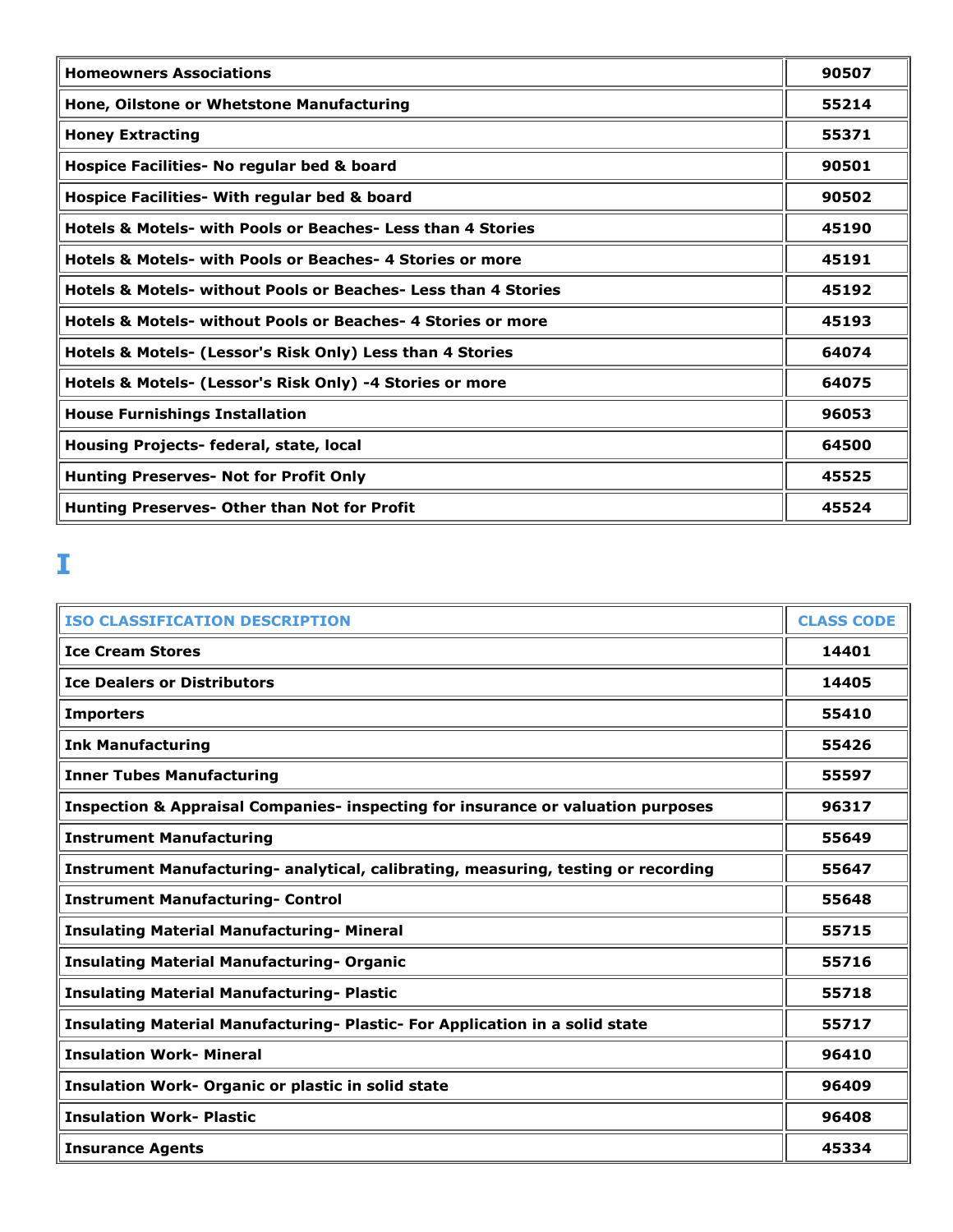| <b>Interior Decorators</b>                        | 96611 |
|---------------------------------------------------|-------|
| <b>Internet Access Providers</b>                  | 47600 |
| <b>Internet Retailers</b>                         | 16750 |
| <b>Internet Service Providers</b>                 | 47610 |
| <b>Irrigation or Drainage System Construction</b> | 96702 |
| <b>Irrigation Works Operations</b>                | 96703 |

### **J**

| <b>ISO CLASSIFICATION DESCRIPTION</b>        | <b>CLASS CODE</b> |
|----------------------------------------------|-------------------|
| <b>Janitorial Services</b>                   | 96816             |
| Janitorial Supplies- dealers or distributors | 14527             |
| Jetty or Breakwater Construction             | 96872             |
| Jewelry Manufacturing                        | 55802             |
| Jewelry Stores or Distributors               | 14655             |
| <b>Junk Dealers</b>                          | 45380             |

# **K**

| <b>ISO CLASSIFICATION DESCRIPTION</b> | <b>CLASS CODE</b> |
|---------------------------------------|-------------------|
| Kennels-breeding, boarding or sales   | 45450             |

#### **L**

| <b>ISO CLASSIFICATION DESCRIPTION</b>                                                          | <b>CLASS CODE</b> |
|------------------------------------------------------------------------------------------------|-------------------|
| <b>Labor Union Offices</b>                                                                     | 65007             |
| Laboratories- Research, development, or testing- Not for Profit Only                           | 97003             |
| Laboratories- Research, development, or testing- Other than Not for Profit                     | 97002             |
| Ladder Manufacturing- Wood                                                                     | 55919             |
| Ladder Manufacturing- Other than wood                                                          | 55918             |
| Lakes or Reservoirs- existence hazard only- Not for Profit Only                                | 45524             |
| Lakes or Reservoirs- existence hazard only- Other than Not for Profit                          | 45523             |
| <b>Lamp Shade Manufacturing</b>                                                                | 56040             |
| <b>Lamps or Lanterns Manufacturing- Electric</b>                                               | 56041             |
| Lamps or Lanterns Manufacturing- Other than electric                                           | 56042             |
| Land- Occupied by persons other than the insured for business purposes (Lessor's Risk<br>Only) | 45539             |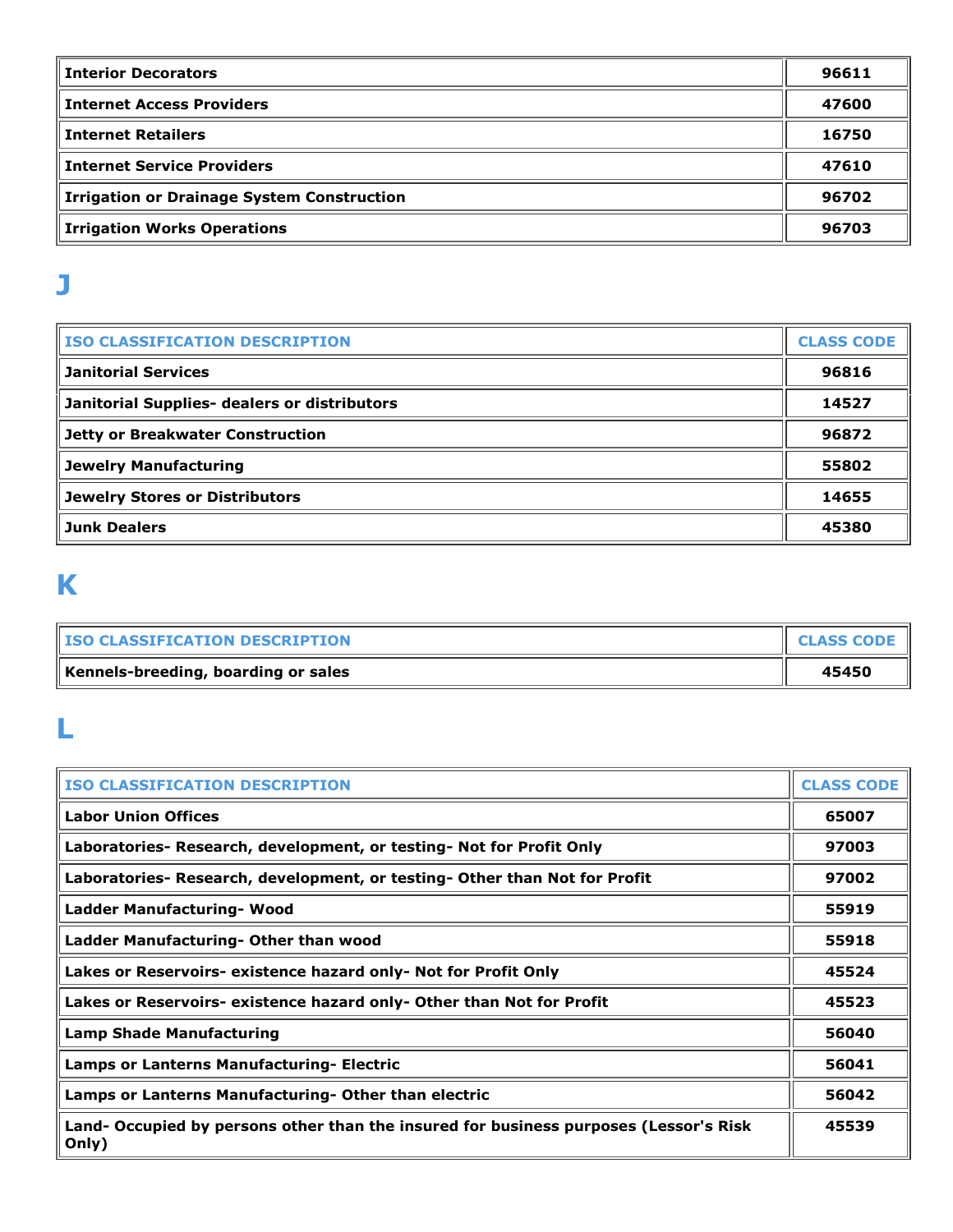| <b>Landscape Gardening</b>                                   | 97047 |
|--------------------------------------------------------------|-------|
| <b>Laundries and Dry Cleaners- Self-Service</b>              | 14731 |
| <b>Laundries and Dry Cleaning Plants</b>                     | 45678 |
| <b>Laundry and Dry Cleaning or Dyeing Receiving stations</b> | 14732 |
| <b>Laundry and Dry Cleaning Stores</b>                       | 14733 |
| <b>Laundry Rental Service</b>                                | 14734 |
| <b>Lawn Care Services</b>                                    | 97050 |
| Lawyers offices- Not for Profit Only                         | 66123 |
| Lawyers offices- Other than Not for Profit                   | 66122 |
| Lead Manufacturing- Red or White                             | 56170 |
| Lead Works- sheet, pipe or shot                              | 56171 |
| <b>Leather Goods Manufacturing</b>                           | 56202 |
| <b>Libraries</b>                                             | 66309 |
| <b>Light Bulb or Tubes Manufacturing</b>                     | 56390 |
| <b>Lighting Fixtures Manufacturing</b>                       | 56391 |
| Lime Manufacturing- Exposure base sales                      | 56427 |
| Lime Manufacturing- Exposure base per 1,000 tons             | 56428 |
| <b>Liquor Manufacturing</b>                                  | 56488 |
| Lithographing                                                | 58408 |
| <b>Livestock Dealers or Commission Merchants</b>             | 14855 |
| <b>Livestock Sale Companies</b>                              | 45771 |
| <b>Locksmiths</b>                                            | 14913 |
| Lodging Houses- Barracks or dormitory type- For Profit       | 49918 |
| Lodging Houses- Barracks or dormitory type- Not For Profit   | 49919 |
| <b>Logging &amp; Lumbering</b>                               | 97111 |
| <b>Lubricants Manufacturing- Grease</b>                      | 56567 |
| <b>Lumberyards</b>                                           | 45819 |

## **M**

| <b>ISO CLASSIFICATION DESCRIPTION</b>                                     | <b>CLASS CODE</b> |
|---------------------------------------------------------------------------|-------------------|
| <b>Machine Shops</b>                                                      | 97220             |
| Machinery or Equipment- Farm- installation, servicing, repair or erection | 97221             |
| Machinery or Equipment- Industrial- installation, servicing or repair     | 97222             |
| Machinery or Equipment- Installation, servicing or repair                 | 97223             |
| <b>Machinery or Equipment Dealers - NOC</b>                               | 15062             |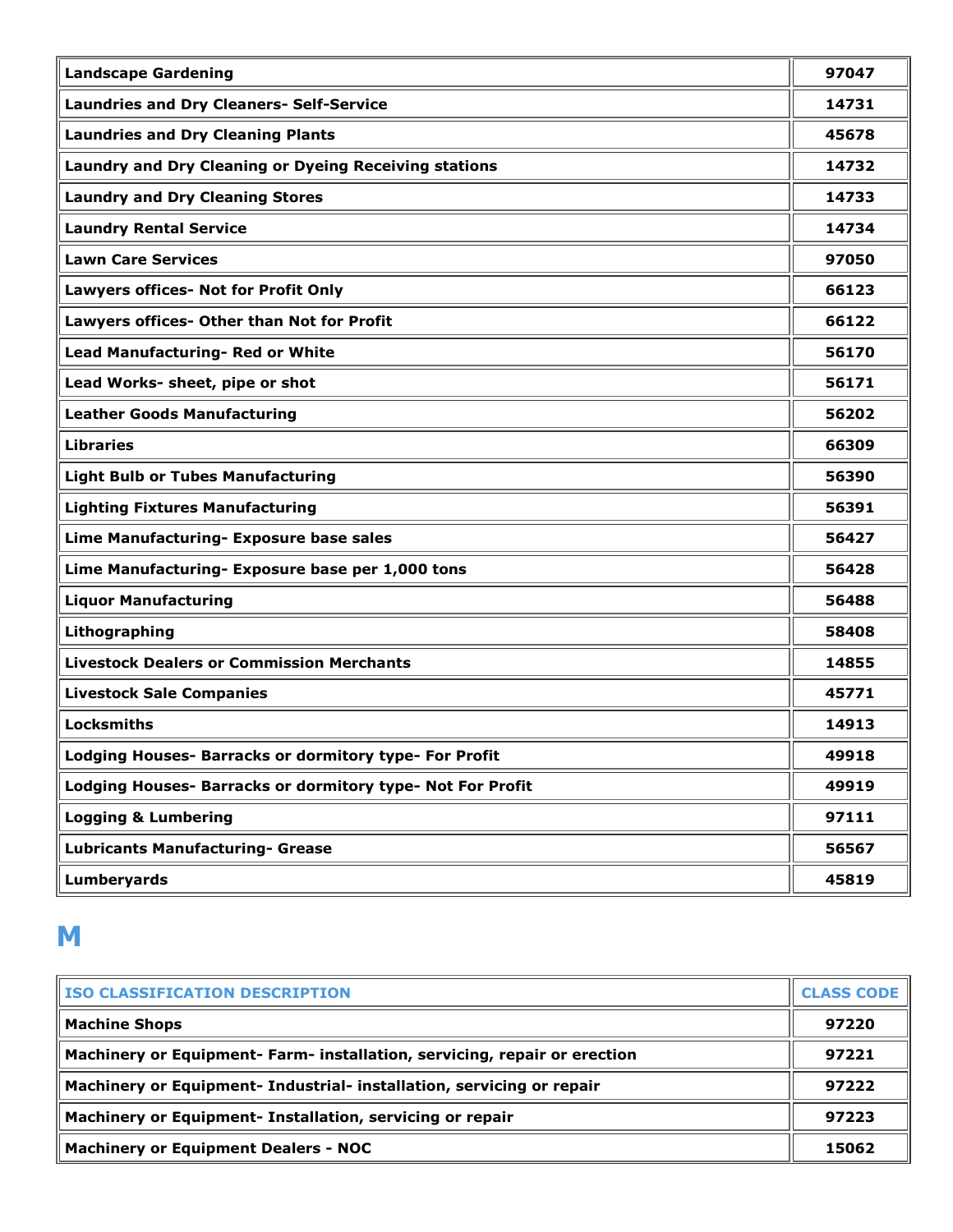| Machinery or Equipment Dealers- Construction or industrial- mobile type                              | 15060 |
|------------------------------------------------------------------------------------------------------|-------|
| <b>Machinery or Equipment Dealers- Farm Type</b>                                                     | 15061 |
| Machinery or Equipment Dealers-Yard or garden type                                                   | 15063 |
| <b>Machinery or Machinery Parts Manufacturing</b>                                                    | 56654 |
| Machinery or Machinery Parts Manufacturing- Construction, mining or material handling<br>type        | 56650 |
| Machinery or Machinery Parts Manufacturing- Farm Type                                                | 56651 |
| Machinery or Machinery Parts Manufacturing- Industrial Type                                          | 56652 |
| Machinery or Machinery Parts Manufacturing- Metalworking                                             | 56653 |
| <b>Mail box or Packaging Stores</b>                                                                  | 15070 |
| <b>Mail Order or On-Line Drug Stores</b>                                                             | 45900 |
| <b>Mail Order Houses</b>                                                                             | 45901 |
| <b>Mailing or Addressing Companies</b>                                                               | 45937 |
| <b>Manufacturers - NOC</b>                                                                           | 54444 |
| <b>Manufacturers' Representatives</b>                                                                | 45993 |
| <b>Marine Appraisers or Surveyors</b>                                                                | 97308 |
| Markets- Not Open Air (Lessor's Risk Only)- Not for Profit Only                                      | 15120 |
| Markets- Not Open Air (Lessor's Risk Only)- Other than Not for Profit                                | 15119 |
| Markets- Open Air (Lessor's Risk Only)- Not for Profit Only                                          | 15124 |
| Markets- Open Air (Lessor's Risk Only)- Other than Not for Profit                                    | 15123 |
| <b>Masonry</b>                                                                                       | 97447 |
| <b>Masseur/Masseuse</b>                                                                              | 80996 |
| <b>Match Manufacturing</b>                                                                           | 56690 |
| <b>Mattress or Box Spring Manufacturing</b>                                                          | 56699 |
| <b>Mausoleums- Not for Profit Only</b>                                                               | 46005 |
| <b>Mausoleums- Other than Not for Profit</b>                                                         | 46004 |
| Meat, Fish, Poultry or Seafood-Curing                                                                | 56758 |
| Meat, Fish, Poultry or Seafood-Distributors                                                          | 15223 |
| Meat, Fish, Poultry or Seafood-Processing- In airtight containers                                    | 56759 |
| Meat, Fish, Poultry or Seafood-Processing- No in airtight containers                                 | 56760 |
| Meat, Fish, Poultry or Seafood Stores                                                                | 15224 |
| Medical, Dental, Hospital or Surgical Equipment or Supplies Manufacturing-Expendable                 | 56805 |
| Medical, Dental, Hospital or Surgical Equipment or Supplies Manufacturing- Non-<br><b>Expendable</b> | 56806 |
| Medical, Dental, Hospital or Surgical Instruments Manufacturing                                      | 56807 |
| Medical, Dental or Surgical Diagnostic or Treatment Machines or Devices Manufacturing                | 56808 |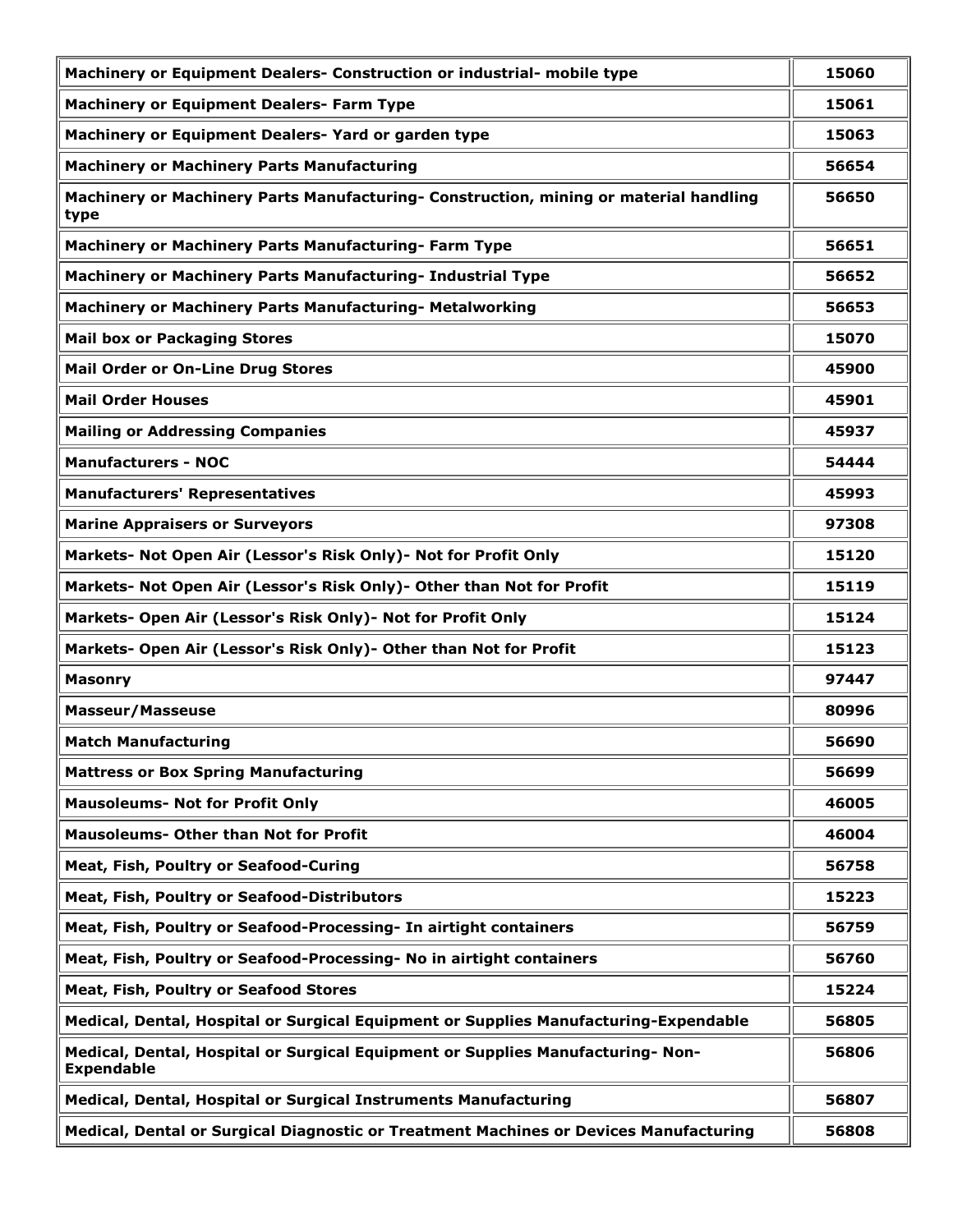| Medical, Hospital and Surgical Equipment and Supplies- rented to others                                                                         | 15300 |
|-------------------------------------------------------------------------------------------------------------------------------------------------|-------|
| <b>Medical, Hospital and Surgical Supply Stores</b>                                                                                             | 15314 |
| <b>Medical Offices</b>                                                                                                                          | 66561 |
| <b>Metal Dealers or Distributors- Nonstructural</b>                                                                                             | 15404 |
| <b>Metal Dealers or Distributors- Structural</b>                                                                                                | 15405 |
| <b>Metal Erection- Decorative or artistic</b>                                                                                                   | 97650 |
| Metal Erection- Frame structures iron work on outside of building                                                                               | 97651 |
| Metal Erection- In the construction of dwellings not exceeding 2 stories in height                                                              | 97652 |
| <b>Metal Erection- Nonstructural</b>                                                                                                            | 97653 |
| Metal Erection- Steel lock gates, gasholders, standpipes, water towers, smokestacks,<br>tanks, silos, prison cells, fire or burglarproof vaults | 97654 |
| <b>Metal Erection- Structural</b>                                                                                                               | 97655 |
| <b>Metal Foil Manufacturing</b>                                                                                                                 | 56910 |
| <b>Metal Goods Manufacturing</b>                                                                                                                | 56911 |
| Metal Goods Manufacturing- Stamping- Not signs                                                                                                  | 56912 |
| <b>Metal Heat Processing</b>                                                                                                                    | 56913 |
| <b>Metal Scrap Dealers</b>                                                                                                                      | 15406 |
| Metal Works- Shop- Decorative or artistic                                                                                                       | 59914 |
| Metal Works- Shop- Structural- Load Bearing                                                                                                     | 56915 |
| <b>Metal Works- Shop- Structural- Not Load Bearing</b>                                                                                          | 56916 |
| <b>Metals- Extraction or Refining</b>                                                                                                           | 56900 |
| <b>Metals- Extraction or Refining- Chemical Processes</b>                                                                                       | 56917 |
| Metals- Extraction or Refining- Electrometallurgical processes                                                                                  | 56918 |
| Metals- Extraction or Refining or ferrous metals- blast furnace or other pyrometallurgical<br>processes                                         | 56919 |
| Metals- Extraction or Refining or nonferrous metals- blast furnace or other<br>pyrometallurgical processes                                      | 56920 |
| <b>Mica Goods Manufacturing</b>                                                                                                                 | 56980 |
| <b>Milk Depots or Dealers</b>                                                                                                                   | 57001 |
| <b>Milk Processing</b>                                                                                                                          | 57002 |
| <b>Mining</b>                                                                                                                                   | 98002 |
| <b>Mining-Surface</b>                                                                                                                           | 98003 |
| Mission - Settlement or Halfway Houses - not church or office buildings                                                                         | 67017 |
| <b>Mobile Home Manufacturing</b>                                                                                                                | 57090 |
| <b>Mobile Home Parks or Courts</b>                                                                                                              | 46202 |
| <b>Mobile Home Sales Agencies</b>                                                                                                               | 15488 |
| <b>Model Homes</b>                                                                                                                              | 46362 |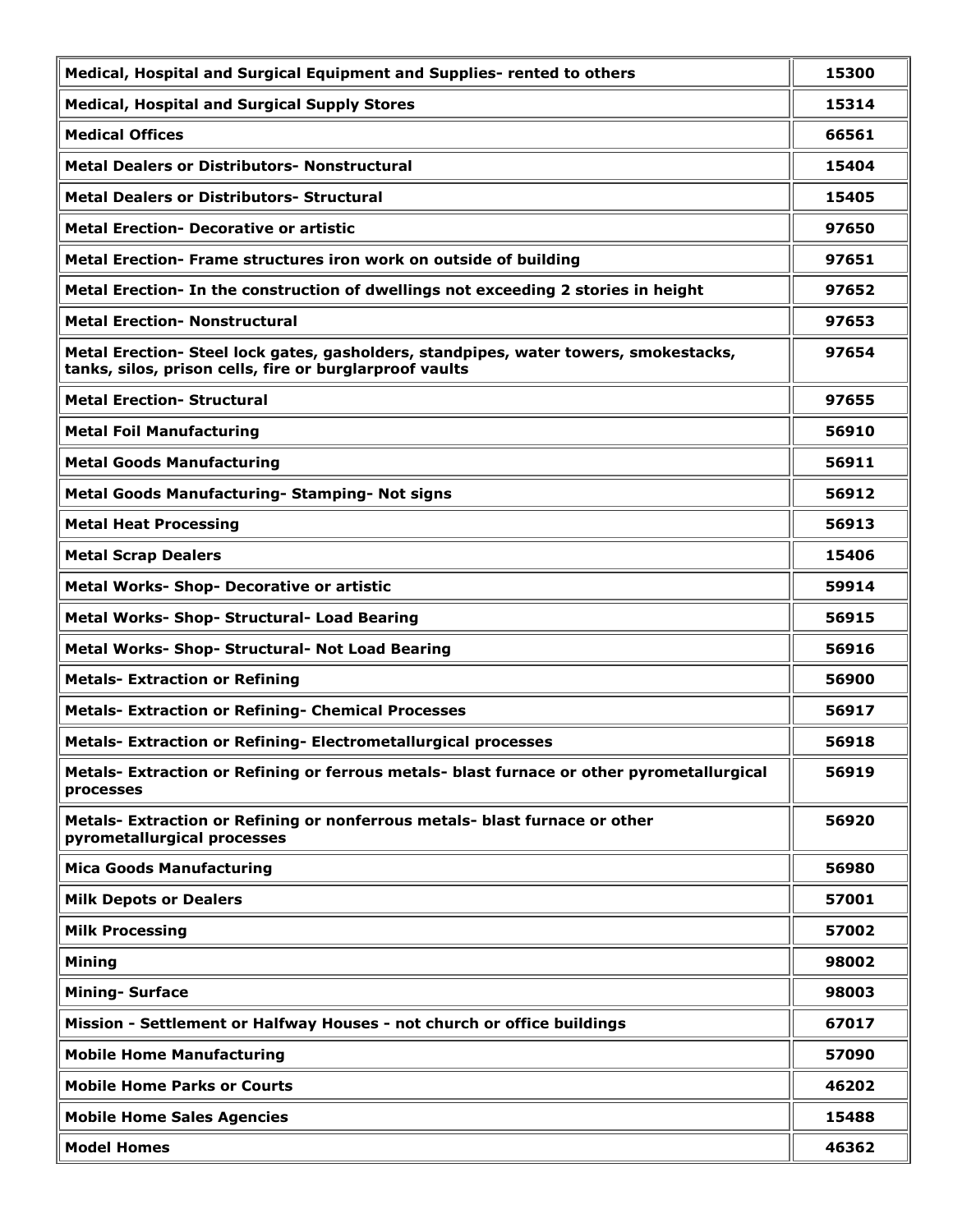| <b>Monasteries</b>                                                                                       | 41680 |
|----------------------------------------------------------------------------------------------------------|-------|
| <b>Modular Units Manufacturing</b>                                                                       | 57146 |
| Motion Pictures- development of negatives, printing, and all subsequent operations                       | 98090 |
| Motion Pictures- film distribution or exchanges- not located at motion picture studios                   | 98091 |
| Motion Pictures- production- studios or outside- all operations prior to the development of<br>negatives | 98092 |
| <b>Motorcycle, Moped or Motor Scooter Manufacturing</b>                                                  | 57202 |
| <b>Museums- Not for Profit Only</b>                                                                      | 46427 |
| <b>Museums- Other than Not for Profit</b>                                                                | 46426 |
| <b>Music Stores- pre-recorded</b>                                                                        | 16676 |
| <b>Musical Instruments Manufacturing</b>                                                                 | 57257 |
| <b>Musical Instruments Store</b>                                                                         | 15538 |
| <b>Musical Products Manufacturing- Pre-recorded</b>                                                      | 58627 |

## **N**

| <b>ISO CLASSIFICATION DESCRIPTION</b>             | <b>CLASS CODE</b> |
|---------------------------------------------------|-------------------|
| <b>Nails or Spikes Manufacturing</b>              | 57401             |
| <b>Nail Salons</b>                                | 15600             |
| <b>Needles, Pins or Tacks Manufacturing</b>       | 57403             |
| <b>Net Manufacturing- Other than Safety Nets</b>  | 57410             |
| <b>Net Manufacturing- Safety Nets</b>             | 57411             |
| <b>Newspaper or Magazine Distributors</b>         | 15607             |
| <b>Newsstands</b>                                 | 15608             |
| <b>Nightclubs, Cabarets and Comedy Clubs</b>      | 15656             |
| <b>Nursery- Garden</b>                            | 15699             |
| <b>Nursery Schools- Not for Profit</b>            | 41716             |
| <b>Nursery Schools- Other than Not for Profit</b> | 41715             |

#### **O**

| <b>ISO CLASSIFICATION DESCRIPTION</b>                                         | <b>CLASS CODE</b> |
|-------------------------------------------------------------------------------|-------------------|
| <b>Office Machines Manufacturing</b>                                          | 57572             |
| Office Machines or Appliances- installation, inspection, adjustment or repair | 98111             |
| Office Machines or Appliances- retail or wholesale- with repair               | 10042             |
| <b>Oil or Natural Gas Lease Operations</b>                                    | 98150             |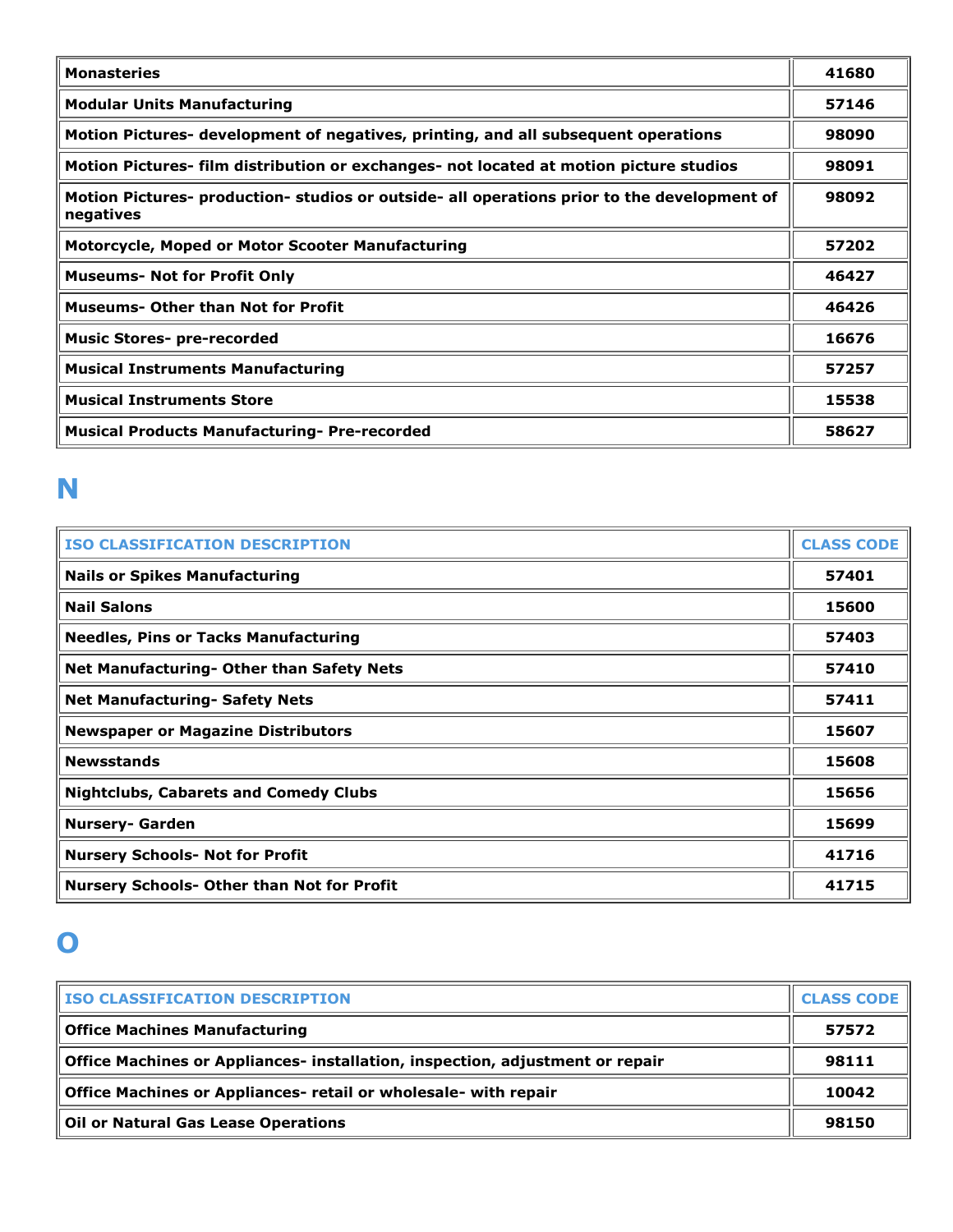| Oil or Gas Lease Operations- natural gas- within the limits of any town or city on the right-<br>of-way of any railroad, or in any ocean, gulf or bay                                      | 98151 |
|--------------------------------------------------------------------------------------------------------------------------------------------------------------------------------------------|-------|
| Oil or Gas Lease Work by Contractors- Not Lease Operation                                                                                                                                  | 98152 |
| Oil or Gas Wells- Acidizing                                                                                                                                                                | 98153 |
| <b>Oil or Gas Wells- Cementing</b>                                                                                                                                                         | 98154 |
| Oil or Gas Wells- Cleaning or swabbing by contractors                                                                                                                                      | 98155 |
| Oil or Gas Wells- Cleaning or swabbing by contractors- within the limits of any town or<br>city, on the right-of-way of any railroad, or in any ocean, gulf or bay                         | 98156 |
| Oil or Gas Wells- Drilling or re-drilling, installation or recovery of casing                                                                                                              | 98157 |
| Oil or Gas Wells- Drilling or re-drilling, installation or recovery of casing- within the limits<br>of any town or city, on the right-of-way of any railroad, or in any ocean, gulf or bay | 98158 |
| Oil or Gas Wells- instrument logging or survey work in wells                                                                                                                               | 98159 |
| Oil or Gas Wells- non-operating working interest                                                                                                                                           | 46510 |
| Oil or Gas Wells- perforating of casing                                                                                                                                                    | 98160 |
| Oil or Gas Wells- Servicing- By contractors                                                                                                                                                | 98161 |
| Oil or Gas Wells- shooting                                                                                                                                                                 | 98162 |
| Oil or Gas Well Supplies or Equipment dealers- secondhand                                                                                                                                  | 15188 |
| <b>Oil Refineries</b>                                                                                                                                                                      | 15733 |
| Oil Rig or Derrick Erecting or Dismantling- Wood or Metal                                                                                                                                  | 98163 |
| <b>Oil Still Erection or Repair</b>                                                                                                                                                        | 98164 |
| <b>Optical Goods Manufacturing</b>                                                                                                                                                         | 57600 |
| <b>Optical Goods Stores</b>                                                                                                                                                                | 15839 |
| <b>Orchards or Vineyards -Operation by contractors</b>                                                                                                                                     | 98257 |
| <b>Ore Milling or Processing</b>                                                                                                                                                           | 57611 |
| <b>Orthopedic, Ambulation or Prosthetic Devices Manufacturing</b>                                                                                                                          | 57625 |

#### **P**

| <b>ISO CLASSIFICATION DESCRIPTION</b>                                      | <b>CLASS CODE</b> |
|----------------------------------------------------------------------------|-------------------|
| <b>Packing Houses</b>                                                      | 57651             |
| Paint, Varnish, Shellac or Lacquer Manufacturing                           | 57690             |
| <b>Paint, Wallpaper or Wallcovering Stores</b>                             | 15991             |
| Painting- Exterior-buildings or structures- exceeding 3 stories in -height | 98303             |
| Painting- Exterior-buildings or structures- 3 stories or less in height    | 98304             |
| Painting- Interior- buildings or structures                                | 98305             |
| <b>Painting- Oil or Gasoline Tanks</b>                                     | 98306             |
| <b>Painting- Ship Hulls</b>                                                | 98307             |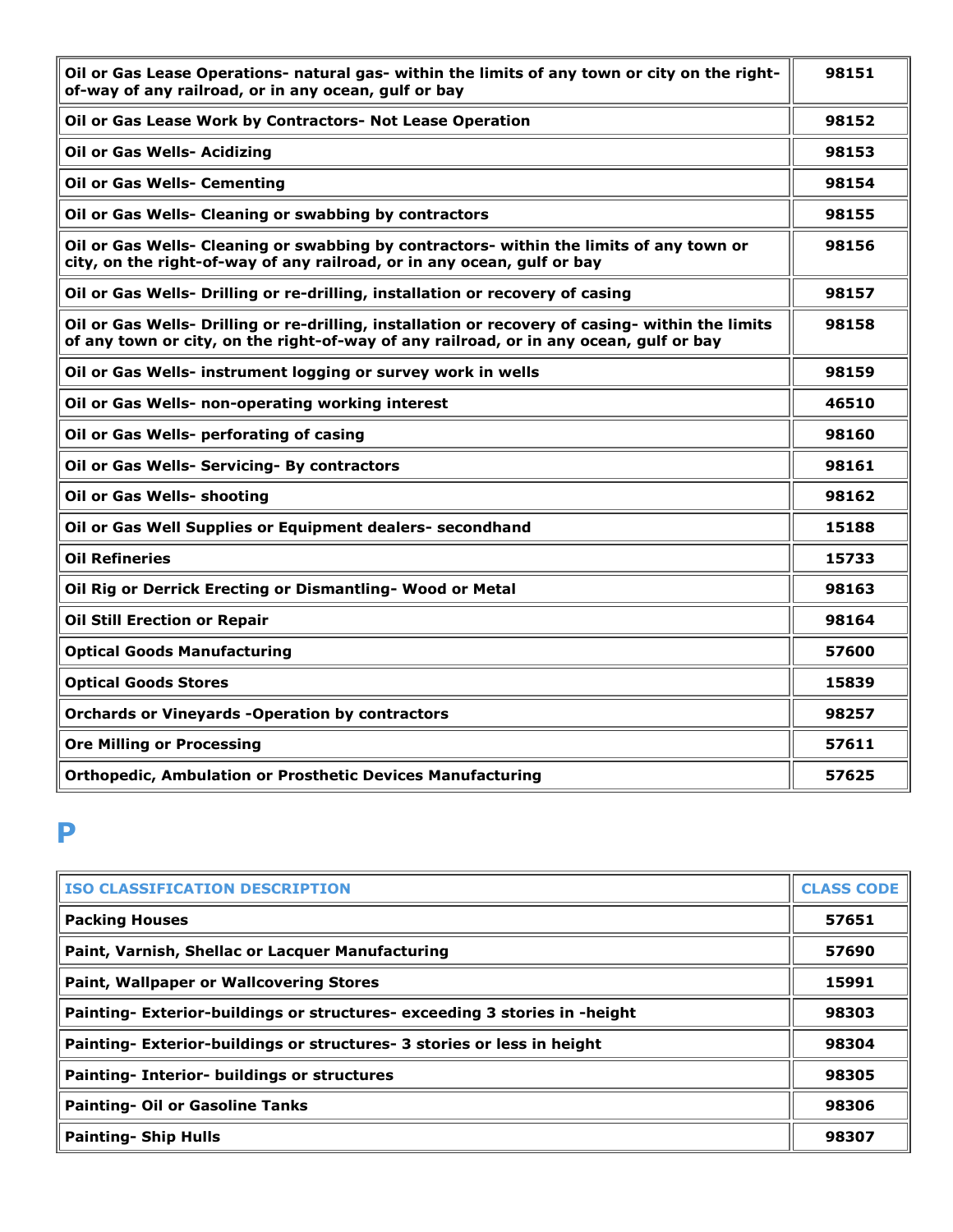| <b>Painting- Shops Only</b>                                                       | 98308 |
|-----------------------------------------------------------------------------------|-------|
| Painting- Steel structures or bridges                                             | 98309 |
| <b>Painting, Picture or Frame Stores</b>                                          | 15993 |
| <b>Paper Coating or Finishing</b>                                                 | 57716 |
| <b>Paper Goods Manufacturing</b>                                                  | 57725 |
| <b>Paper Manufacturing</b>                                                        | 57726 |
| <b>Paper Products Distributors</b>                                                | 16005 |
| Paper, Rag, or Rubber Stock Dealers and Distributors- secondhand                  | 16009 |
| Paperhanging                                                                      | 98344 |
| <b>Parachute Manufacturing</b>                                                    | 57798 |
| <b>Parades</b>                                                                    | 46590 |
| Parking- private                                                                  | 46622 |
| Parking- public- open air                                                         | 46604 |
| Parking- public- shopping centers- maintained by the insured (Lessor's Risk Only) | 46607 |
| Parking- public- not open air                                                     | 46603 |
| Parking- public- shopping centers- maintained by lessee (Lessor's Risk Only)      | 46606 |
| <b>Parks or Playgrounds</b>                                                       | 46671 |
| Pattern Manufacturing- Metal                                                      | 57808 |
| Pattern Manufacturing- Paper                                                      | 57810 |
| Pattern Manufacturing- Other                                                      | 57809 |
| <b>Penal Institutions</b>                                                         | 46700 |
| Pencil, Pen, Crayon or Chalk Manufacturing                                        | 57871 |
| <b>Pest Control Services</b>                                                      | 43470 |
| <b>Pet Food Manufacturing</b>                                                     | 57913 |
| <b>Pet Grooming Services</b>                                                      | 16402 |
| <b>Pet Sitting Services</b>                                                       | 16404 |
| <b>Pet Stores</b>                                                                 | 16403 |
| <b>Pet Training</b>                                                               | 16404 |
| <b>Photo Finishing Laboratories</b>                                               | 57997 |
| Photographers                                                                     | 16471 |
| <b>Photographic Equipment Manufacturing</b>                                       | 57998 |
| <b>Photographic Supplies Manufacturing</b>                                        | 57999 |
| <b>Piano Tuning</b>                                                               | 98405 |
| <b>Picnic Grounds- commercially operated</b>                                      | 46773 |
| Pile Driving- Building foundation only                                            | 98413 |
| <b>Pile Driving- Sonic Method</b>                                                 | 98415 |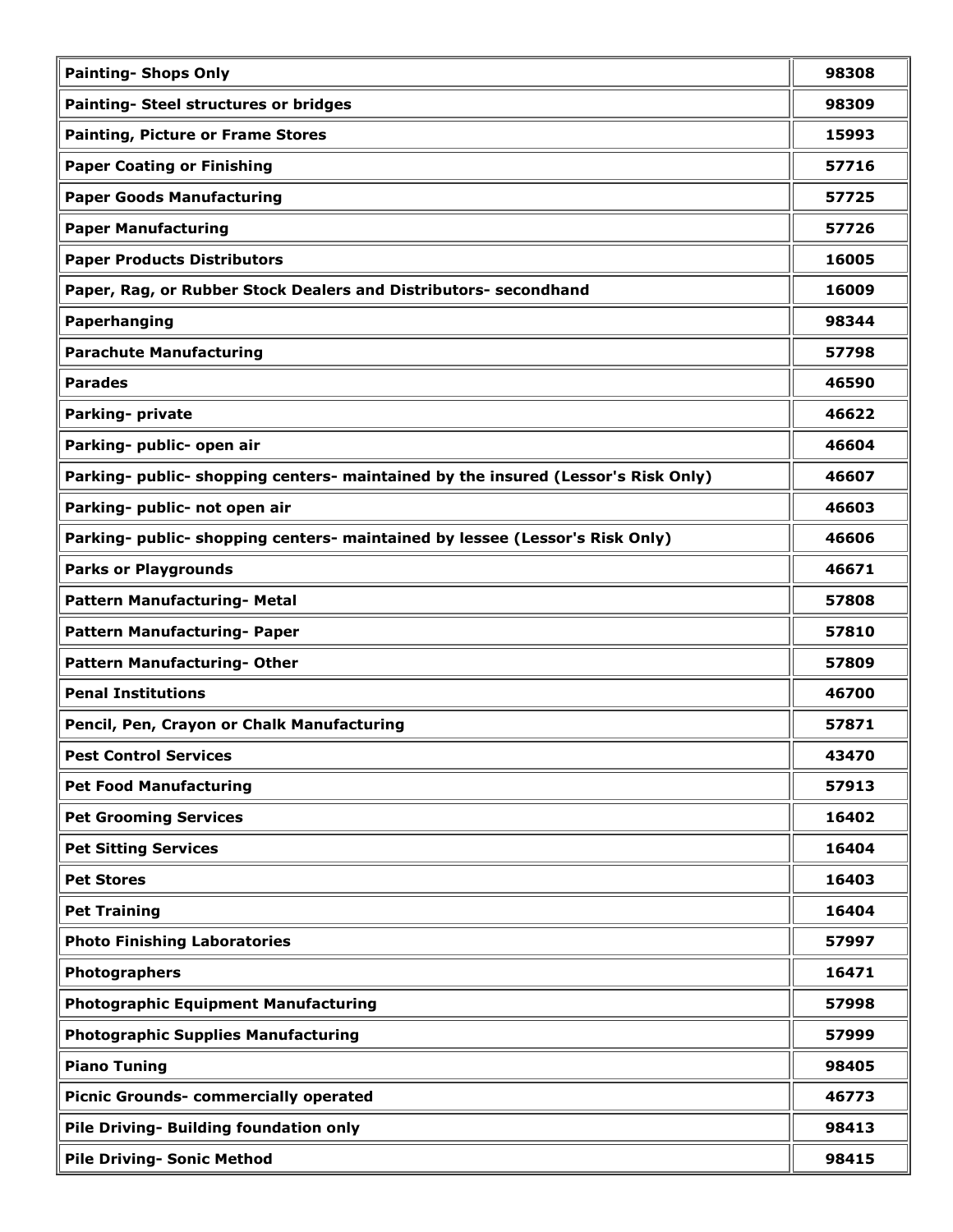| <b>Pile Driving- Other</b>                                                                                                    | 98414 |
|-------------------------------------------------------------------------------------------------------------------------------|-------|
| <b>Pipeline Construction- Gas</b>                                                                                             | 98423 |
| <b>Pipeline Construction- Oil</b>                                                                                             | 98425 |
| Pipeline Construction- Slurry- nonflammable mixtures                                                                          | 98426 |
| <b>Pipeline Construction- Other</b>                                                                                           | 98424 |
| <b>Pipeline Operation- Gas</b>                                                                                                | 98427 |
| <b>Pipeline Operation- Oil</b>                                                                                                | 98429 |
| Pipeline Operation- Slurry- nonflammable mixtures                                                                             | 98430 |
| <b>Pipeline Operation- Other</b>                                                                                              | 98428 |
| <b>Pipes Manufacturing- Tobacco</b>                                                                                           | 58020 |
| Pipes or Tubes Manufacturing- Metal                                                                                           | 58009 |
| Pipes or Tubes Manufacturing- Plastic                                                                                         | 58010 |
| <b>Plastering or Stucco Work</b>                                                                                              | 98449 |
| <b>Plastic Manufacturing- Raw Materials</b>                                                                                   | 58056 |
| Plastic or Rubber Goods Manufacturing- Household                                                                              | 58057 |
| Plastic or Rubber Goods Manufacturing- Other than household                                                                   | 58058 |
| <b>Plastic or Rubber Supply Goods Distributors</b>                                                                            | 16501 |
| <b>Plumbing- Commercial &amp; Industrial</b>                                                                                  | 98482 |
| <b>Plumbing- Residential &amp; Domestic</b>                                                                                   | 98483 |
| <b>Plumbing Fixtures Manufacturing</b>                                                                                        | 58095 |
| <b>Plumbing Supplies and Fixtures Dealers and Distributors</b>                                                                | 16527 |
| <b>Plumbing Supplies Manufacturing</b>                                                                                        | 58096 |
| Plywood, Veneer or Veneer Products Manufacturing- Without Log processing                                                      | 58302 |
| Plywood, Veneer or Veneer Products Manufacturing-Other                                                                        | 58301 |
| <b>Political Campaign Headquarters or Offices</b>                                                                             | 46822 |
| <b>Pony Rides</b>                                                                                                             | 90503 |
| <b>Prefabricated Building Erection</b>                                                                                        | 98502 |
| <b>Prefabricated Building Manufacturing</b>                                                                                   | 58397 |
| <b>Printers or Electrotypers Supplies- Distributors</b>                                                                       | 16588 |
| <b>Printing- Not for Profit Only</b>                                                                                          | 58409 |
| Printing- Other than Not for Profit                                                                                           | 58408 |
| <b>Produce Handling or Packing</b>                                                                                            | 16604 |
| Professional and Trade Assns- No buildings or premises owned or leased except as offices-<br><b>Not for Profit Only</b>       | 46882 |
| Professional and Trade Assns- No buildings or premises owned or leased except as offices-<br><b>Other than Not for Profit</b> | 46881 |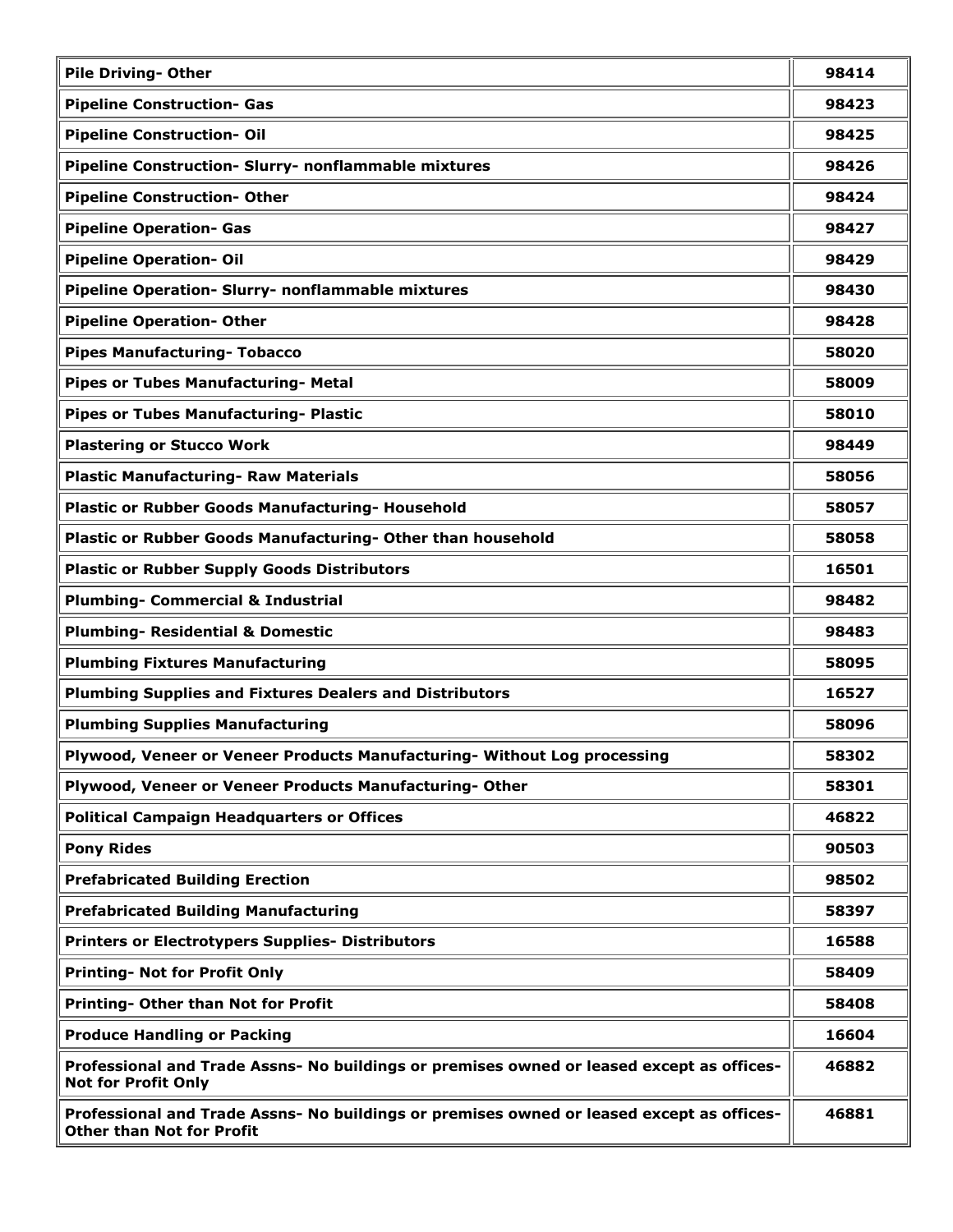| Publishers- books or magazines- Not for Profit Only       | 58457 |
|-----------------------------------------------------------|-------|
| Publishers- books or magazines- Other than Not for Profit | 58456 |
| <b>Publishers- Newspapers- Not for Profit Only</b>        | 58459 |
| Publishers- Newspapers- Other than Not for Profit         | 58458 |
| <b>Pulp Manufacturing</b>                                 | 58503 |
| <b>Pumpkin Sales</b>                                      | 10003 |
| <b>Pumps or Compressors Manufacturing</b>                 | 58532 |
| <b>Pushcarts</b>                                          | 15608 |

# **Q**

| <b>ISO CLASSIFICATION DESCRIPTION</b> | <b>CLASS CODE</b> |
|---------------------------------------|-------------------|
| <b>Quarries</b>                       | 98555             |

#### **R**

| <b>ISO CLASSIFICATION DESCRIPTION</b>                             | <b>CLASS CODE</b> |
|-------------------------------------------------------------------|-------------------|
| Race Tracks- Motorized Vehicles- Lessor's Risk Only               | 46913             |
| Race Tracks- Motorized Vehicles- Sponsor's Risk Only              | 46915             |
| Race Tracks- Motorized Vehicles- Operators                        | 46911             |
| <b>Race Tracks- Operators</b>                                     | 46912             |
| Racing- Lessor's Risk Only                                        | 46914             |
| <b>Racing- Sponsor's Risk Only</b>                                | 46916             |
| Racquet Sports and handball facilities- commercially operated     | 16670             |
| Radio or TV Broadcasting Stations- Not for Profit Only            | 98598             |
| Radio or TV Broadcasting Stations- Other than Not for Profit      | 98597             |
| <b>Railroad Construction</b>                                      | 98601             |
| <b>Railroad Engine Manufacturing</b>                              | 58559             |
| Railroad or Other Public Conveyance Cars Manufacturing            | 58560             |
| Railroad or Other Public Conveyance Cars Parts Manufacturing      | 58561             |
| Railroads- Operation and Maintenance- with BI passenger hazard    | 98622             |
| Railroads- Operation and Maintenance- without BI passenger hazard | 98623             |
| Railroads- Shop operation and maintenance                         | 98624             |
| <b>Razor or Razor Blades Manufacturing</b>                        | 58575             |
| <b>Real Estate Agents</b>                                         | 47050             |
| <b>Real Estate Development Property</b>                           | 47051             |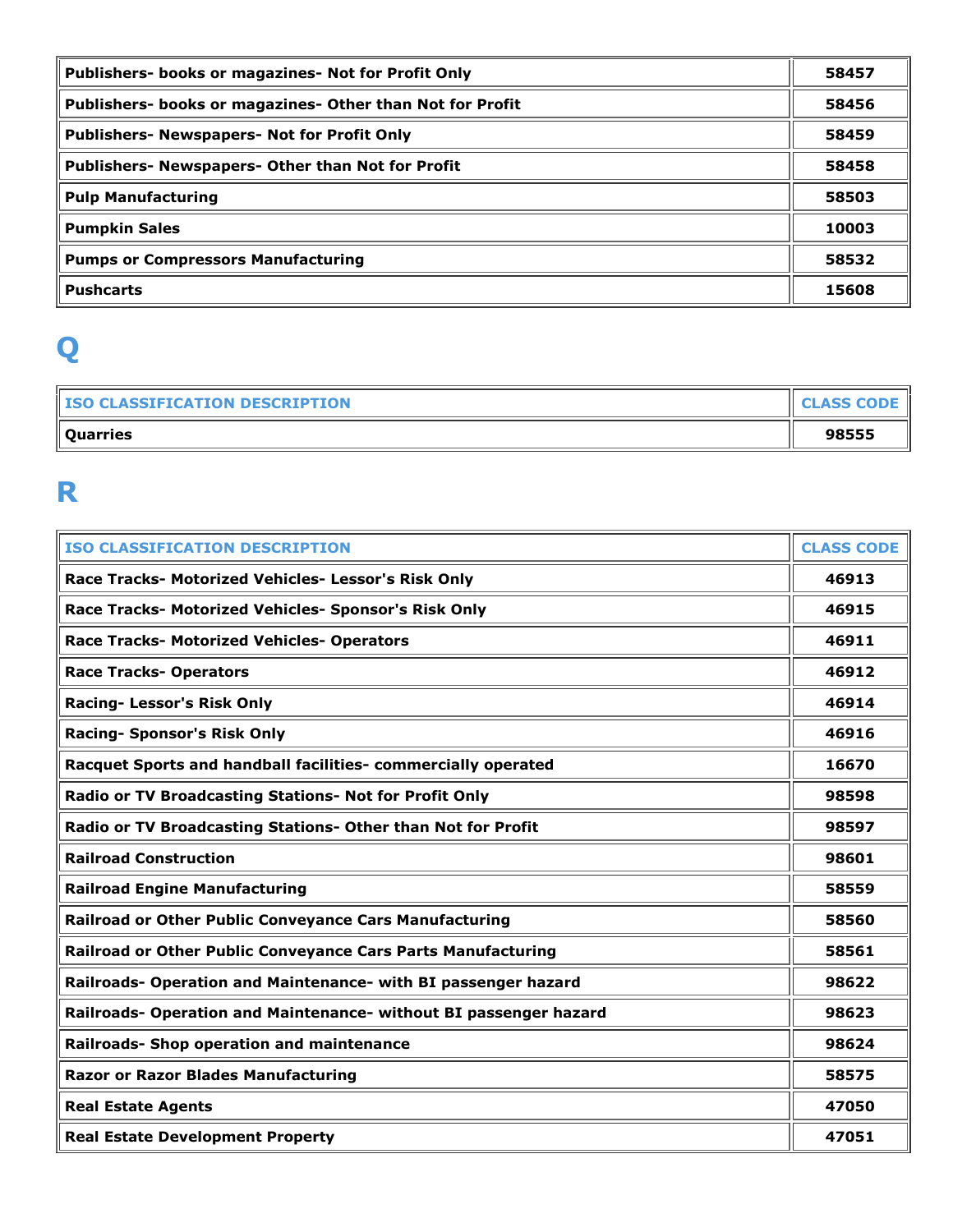| <b>Real Estate Property Managed</b>                                                                                                                           | 47052 |
|---------------------------------------------------------------------------------------------------------------------------------------------------------------|-------|
| <b>Recording Studios</b>                                                                                                                                      | 47103 |
| Records or Tapes Manufacturing - pre-recorded                                                                                                                 | 58627 |
| <b>Records, Tapes &amp; Sheet Music Stores</b>                                                                                                                | 16676 |
| <b>Recreational Vehicle Dealers</b>                                                                                                                           | 16694 |
| Recycling Collection Centers- Not for Profit Only                                                                                                             | 47147 |
| Recycling Collection Centers- Other than Not for Profit                                                                                                       | 47146 |
| <b>Refrigeration Equipment Manufacturing</b>                                                                                                                  | 58663 |
| Refrigeration Equipment- Dealers and Distributors Only- Commercial                                                                                            | 16705 |
| Refrigeration Systems or Equipment- dealers and distributors and installation, servicing or<br>repair- Commercial                                             | 98636 |
| <b>Rendering Works</b>                                                                                                                                        | 58682 |
| Renovating- outside surfaces of building                                                                                                                      | 98640 |
| <b>Rental Stores</b>                                                                                                                                          | 16722 |
| Rental Stores- Machinery or equipment- rented to others on a long term basis                                                                                  | 16723 |
| Restaurants- Operated by concessionaires- Not for Profit Only                                                                                                 | 16820 |
| Restaurants- Operated by concessionaires- Other than Not for Profit                                                                                           | 16819 |
| Restaurants- Refreshment stands or drive-ins with tray service- Not for Profit Only                                                                           | 16822 |
| Restaurants- Refreshment stands or drive-ins with tray service- Other than Not for Profit                                                                     | 16821 |
| Restaurants- Self-service or self ordering- including cafeterias and smorgasbords- Not for<br><b>Profit Only</b>                                              | 16824 |
| Restaurants- Self-service or self ordering- including cafeterias and smorgasbords- Other<br>than Not for Profit                                               | 16823 |
| Restaurants- With No sale of alcoholic beverages- with dance floor                                                                                            | 16813 |
| Restaurants- With No sale of alcoholic beverages- without dance floor                                                                                         | 16814 |
| Restaurants- With No sale of alcoholic beverages- with Table Service                                                                                          | 16900 |
| Restaurants- With No sale of alcoholic beverages- without Table Service- with seating                                                                         | 16901 |
| Restaurants- With No sale of alcoholic beverages- without seating                                                                                             | 16902 |
| Restaurants- With sale of alcoholic beverages that are less than 30% of the total annual<br>receipts of the restaurant- With Table Service                    | 16910 |
| Restaurants- With sale of alcoholic beverages that are less than 30% of the total annual<br>receipts of the restaurant- without Table Service with seating    | 16911 |
| Restaurants- With sale of alcoholic beverages that are more than 30% but less than 75%<br>of the total annual receipts of the restaurant- With Dance Floor    | 16815 |
| Restaurants- With sale of alcoholic beverages that are more than 30% but less than 75%<br>of the total annual receipts of the restaurant- Without Dance Floor | 16816 |
| Restaurants- With sale of alcoholic beverages that are 30% or more but less than 75% of<br>the total annual receipts of the restaurant- With Dance Floor      | 16915 |
| Restaurants- With sale of alcoholic beverages that are 30% or more but less than 75% of<br>the total annual receipts of the restaurant- Without Dance Floor   | 16916 |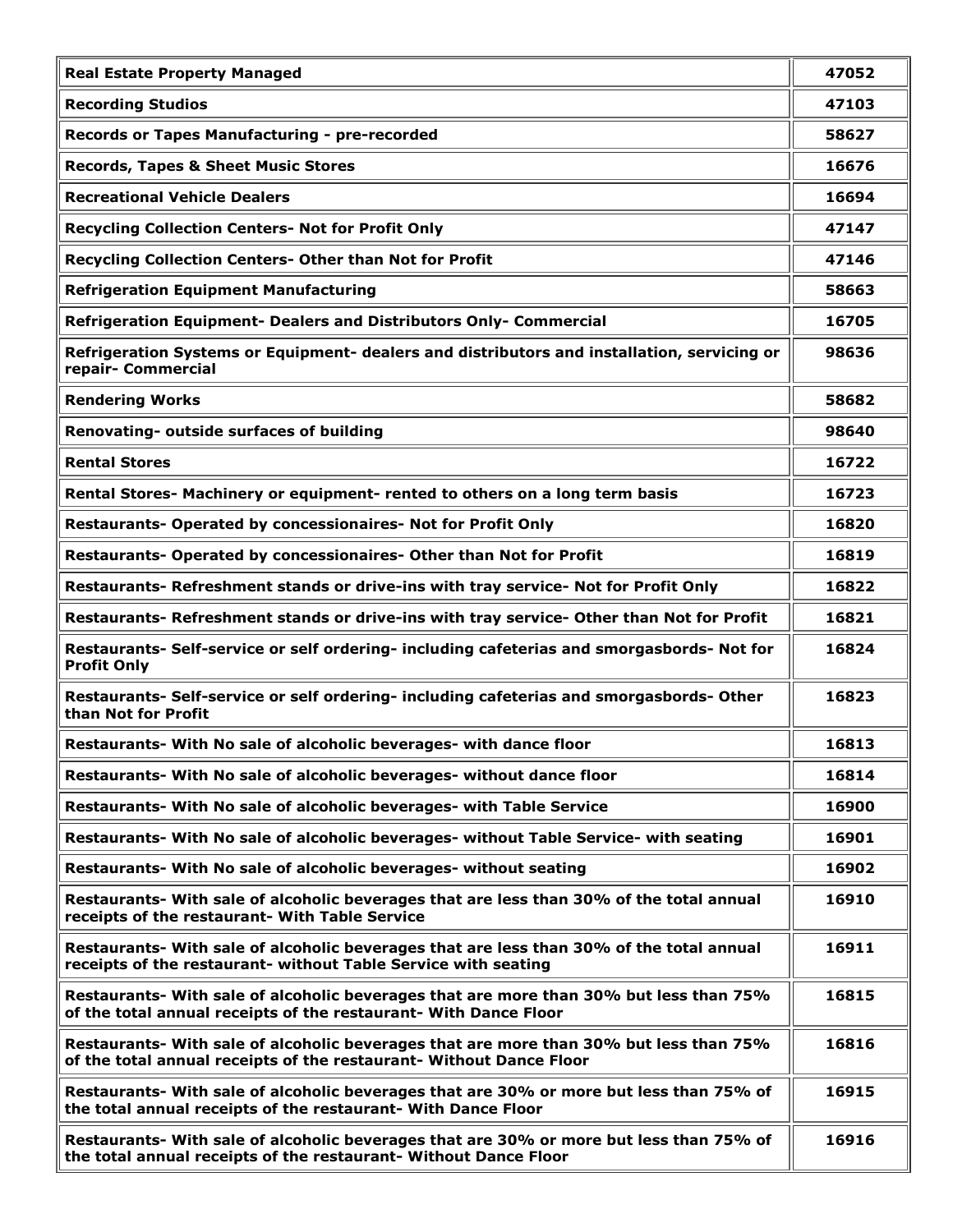| Restaurants- With sale of alcoholic beverages that are 75% or more of the total annual<br>receipts of the restaurant- With dance floor                                    | 16817 |
|---------------------------------------------------------------------------------------------------------------------------------------------------------------------------|-------|
| Restaurants- With sale of alcoholic beverages that are 75% or more of the total annual<br>receipts of the restaurant- Without dance floor                                 | 16818 |
| Restaurants- With sale of alcoholic beverages that are 75% or more of the total annual<br>receipts of the restaurant- With tables and dance floor- with table service     | 16920 |
| Restaurants- With sale of alcoholic beverages that are 75% or more of the total annual<br>receipts of the restaurant- With tables and dance floor- NO table service       | 16921 |
| Restaurants- With sale of alcoholic beverages that are 75% or more of the total annual<br>receipts of the restaurant- With tables without dance floor- with table service | 16930 |
| Restaurants- With sale of alcoholic beverages that are 75% or more of the total annual<br>receipts of the restaurant- With tables without dance floor- NO table service   | 16931 |
| Restaurants- With sale of alcoholic beverages that are 75% or more of the total annual<br>receipts of the restaurant- bar service only/ no tables- WITH dance floor       | 16940 |
| Restaurants- With sale of alcoholic beverages that are 75% or more of the total annual<br>receipts of the restaurant- bar service only/ no tables- WITHOUT dance floor    | 16941 |
| <b>Riding Academies</b>                                                                                                                                                   | 47221 |
| <b>Rifle or Pistol Ranges</b>                                                                                                                                             | 47254 |
| <b>Rifle or Pistol Ranges-indoor</b>                                                                                                                                      | 47253 |
| Rigging- Not ship or boat                                                                                                                                                 | 98658 |
| Rigging- Ship or boat                                                                                                                                                     | 98659 |
| <b>Rodeos</b>                                                                                                                                                             | 47318 |
| Rolling Mills- Cold or hot process                                                                                                                                        | 58713 |
| <b>Roofing- Commercial</b>                                                                                                                                                | 98677 |
| <b>Roofing- Residential</b>                                                                                                                                               | 98678 |
| <b>Rope Manufacturing</b>                                                                                                                                                 | 58737 |
| <b>Rubber Manufacturing</b>                                                                                                                                               | 58756 |
| <b>Rubber Reclaiming</b>                                                                                                                                                  | 58757 |
| Rubber Reclaiming- Optional Premium Basis                                                                                                                                 | 58758 |
| <b>Rubber Stamp Manufacturing Or Assembling</b>                                                                                                                           | 58759 |

#### **S**

| <b>ISO CLASSIFICATION DESCRIPTION</b>                   | <b>CLASS CODE</b> |
|---------------------------------------------------------|-------------------|
| Saddles, Harnesses or Horses Furnishings Manufacturing  | 58802             |
| <b>Safes or Safe Vaults Manufacturing</b>               | 58813             |
| <b>Sail Making</b>                                      | 58822             |
| <b>Sales or Service Organizations</b>                   | 47367             |
| Salt, Borax, Potash or Phosphate- Producing or refining | 58837             |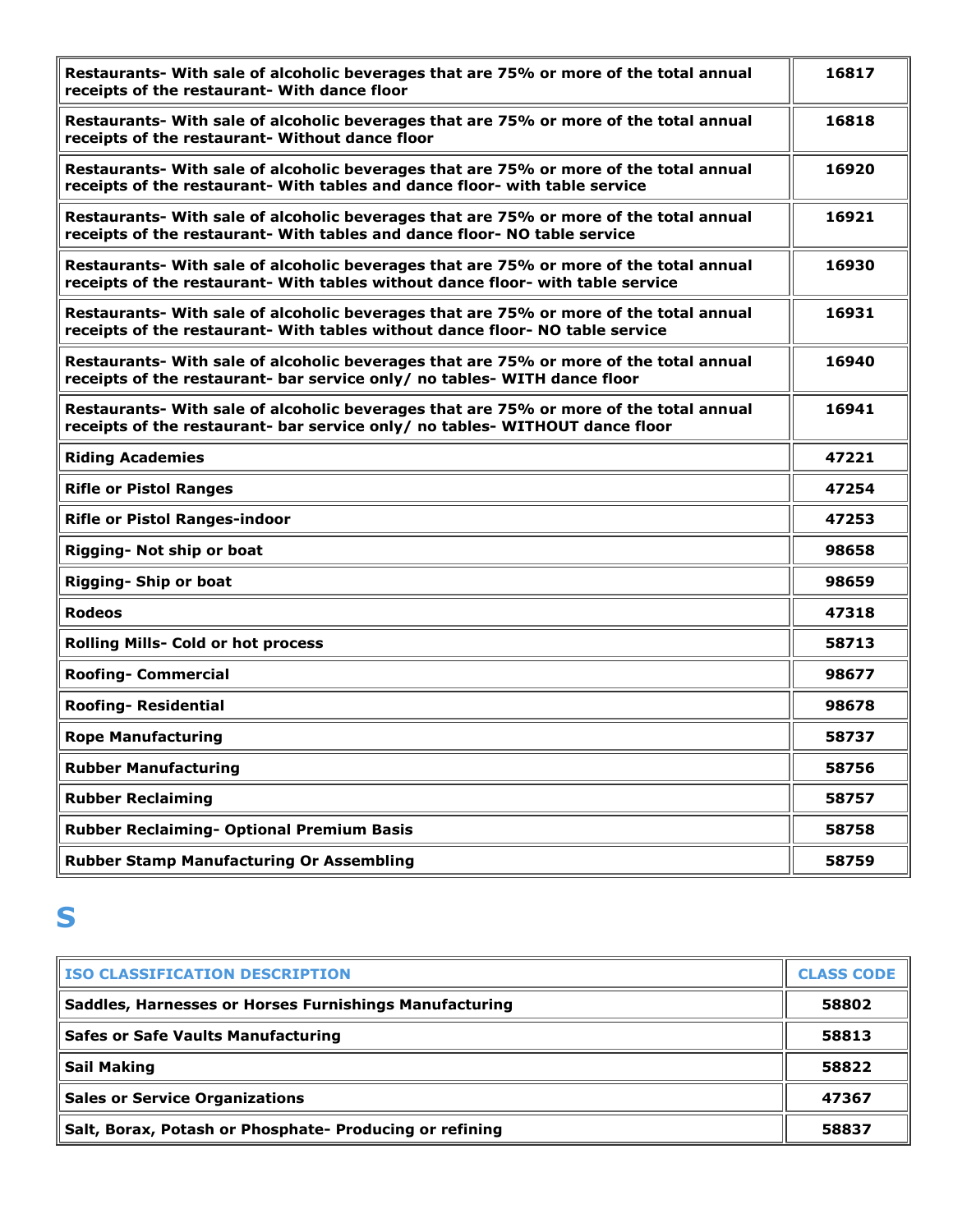| <b>Salt Manufacturing</b>                                                                                                                                        | 58840 |
|------------------------------------------------------------------------------------------------------------------------------------------------------------------|-------|
| <b>Salvage Operations</b>                                                                                                                                        | 98698 |
| Salvage Operations- Removing, sorting, reconditioning and distributing of merchandise in<br>damaged buildings and incidental operations away from such buildings | 98699 |
| <b>Sand or Gravel digging</b>                                                                                                                                    | 98710 |
| Sandblasting                                                                                                                                                     | 98705 |
| <b>Saunas and Baths- Public</b>                                                                                                                                  | 47420 |
| <b>Saw Mills or Planing Mills</b>                                                                                                                                | 58873 |
| Saw Mills - Optional premium basis                                                                                                                               | 58874 |
| <b>Schools- Not for Profit Only</b>                                                                                                                              | 67513 |
| <b>Schools- Other than Not for Profit</b>                                                                                                                        | 67512 |
| Schools- Colleges, universities, junior colleges or college preparatory- Not for Profit Only                                                                     | 67509 |
| Schools- Colleges, universities, junior colleges or college preparatory- Other than Not for<br><b>Profit</b>                                                     | 67508 |
| <b>Schools- Correspondence</b>                                                                                                                                   | 47468 |
| Schools- Residence Hall facilities- Not for Profit Only                                                                                                          | 67511 |
| Schools- Residence Hall facilities- Other than Not for Profit                                                                                                    | 67510 |
| Schools- Faculty liability for corporal punishment of students                                                                                                   | 47469 |
| Schools- Private- elementary, kindergarten or junior high- Not for profit only                                                                                   | 47476 |
| Schools- Private- elementary, kindergarten or junior high- Other than Not for profit only                                                                        | 47475 |
| Schools- Public- elementary, kindergarten or junior high                                                                                                         | 47471 |
| Schools- Private- High- Not for Profit Only                                                                                                                      | 47478 |
| Schools- Private- High- Other than Not for Profit                                                                                                                | 47477 |
| <b>Schools- Public- High</b>                                                                                                                                     | 47473 |
| <b>Schools- Trade or Vocational</b>                                                                                                                              | 47474 |
| Secondhand or salvage dealers and distributors                                                                                                                   | 16881 |
| <b>Security and Patrol Agencies</b>                                                                                                                              | 98751 |
| Seed merchants- Excluding erroneous delivery, error in mixture and germination failure                                                                           | 16890 |
| Seed merchants- Erroneous delivery, error in mixture and resulting germination failure                                                                           | 16891 |
| Seed merchants- Erroneous delivery, and error in mixture (excluding germination failure)                                                                         | 16892 |
| <b>Septic Tank Systems- Cleaning</b>                                                                                                                             | 98805 |
| Septic Tank Systems- Installation, servicing or repair                                                                                                           | 98806 |
| <b>Sewage Disposal- Plant Operations</b>                                                                                                                         | 98810 |
| <b>Sewer Cleaning</b>                                                                                                                                            | 98813 |
| <b>Sewer Mains or Connections construction</b>                                                                                                                   | 98820 |
| <b>Sewers</b>                                                                                                                                                    | 48039 |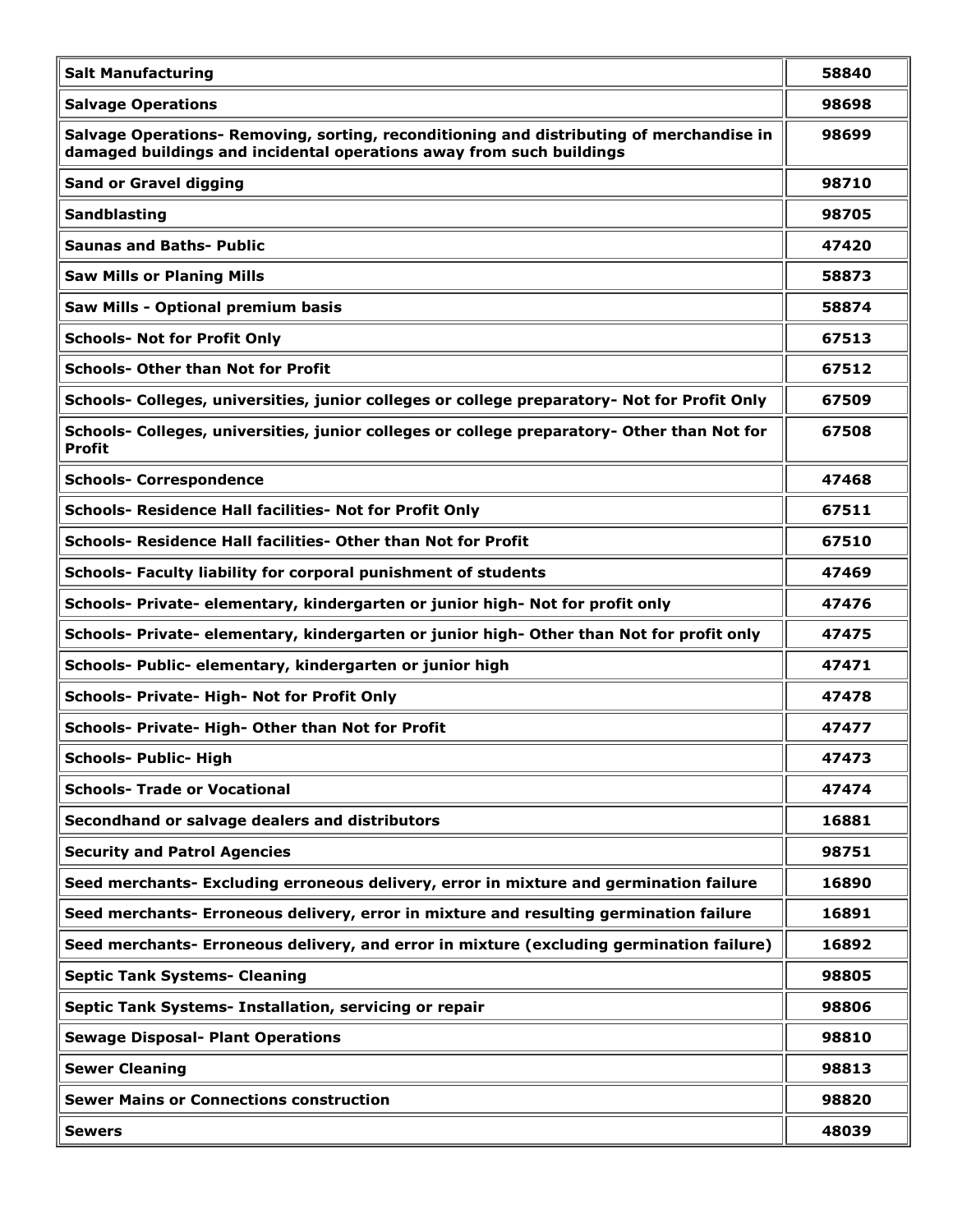| <b>Sewing Machines Manufacturing- commercial</b>                                                               | 58903 |
|----------------------------------------------------------------------------------------------------------------|-------|
| Sewing Machines Manufacturing- household                                                                       | 58904 |
| <b>Shaft Sinking</b>                                                                                           | 98871 |
| <b>Sheet Metal Work- Outside</b>                                                                               | 98884 |
| <b>Sheet Metal Work- Shop Only</b>                                                                             | 58922 |
| <b>Shelters for Battered Women</b>                                                                             | 90504 |
| Shelters, Mission, Settlement or Halfway House- Not Church or Office Building                                  | 67017 |
| <b>Ship Ceiling or Scaling</b>                                                                                 | 98914 |
| <b>Ship Chandler Stores</b>                                                                                    | 18078 |
| <b>Ship Repair or Conversion</b>                                                                               | 98949 |
| <b>Shoe, Boot or Slipper Manufacturing</b>                                                                     | 59005 |
| <b>Shoe Repair Shops</b>                                                                                       | 18109 |
| <b>Shoe Stores</b>                                                                                             | 18110 |
| Shopping Centers- Buildings or premises not occupied by the insured (Lessor's Risk Only)                       | 67635 |
| Shopping Centers- Indoor malls- building or premises not occupied by the insured<br>(Lessor's Risk Only)       | 67634 |
| <b>Siding Installation</b>                                                                                     | 98967 |
| Sign Erection, Installation or Repair                                                                          | 98993 |
| <b>Sign Manufacturing- Electrical</b>                                                                          | 59057 |
| Sign Manufacturing- Other than Electrical                                                                      | 59058 |
| Sign Painting or Lettering- Inside of buildings                                                                | 99003 |
| Sign Painting or Lettering- On buildings or structures                                                         | 99004 |
| <b>Skating Rinks- Ice</b>                                                                                      | 48177 |
| <b>Skating Rinks- Roller</b>                                                                                   | 48178 |
| <b>Skeet Shooting or Trap Shooting Ranges</b>                                                                  | 48206 |
| Ski, Lifts, Tows or Runs                                                                                       | 48252 |
| <b>Slate Milling</b>                                                                                           | 59188 |
| <b>Slate splitting or Slate Roofing Manufacturing</b>                                                          | 59189 |
| <b>Soap Box Derbies</b>                                                                                        | 48441 |
| <b>Soap Manufacturing</b>                                                                                      | 59223 |
| Social Gatherings & Meetings- On premises not owned or operated by the insured- Not for<br><b>Profit Only</b>  | 48558 |
| Social Gatherings & Meetings- On premises not owned or operated by the insured- Other<br><b>Not for Profit</b> | 48557 |
| Social Services- Consulting Services only-operated by the private sector                                       | 48600 |
| <b>Solar Energy Contractors</b>                                                                                | 99080 |
| <b>Spas or Personal Enhancement Facilities</b>                                                                 | 18200 |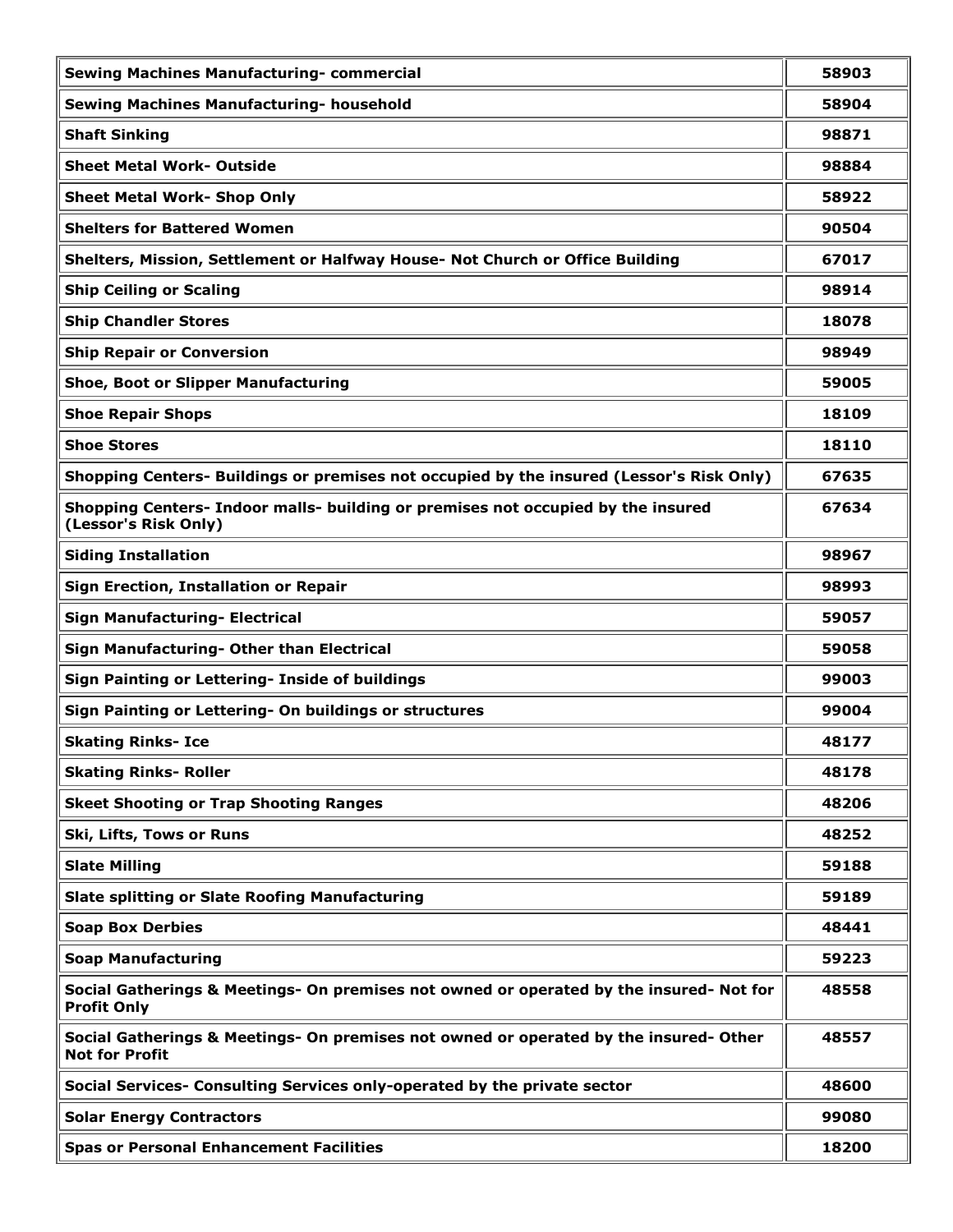| <b>Sponge Processing</b>                                                             | 59257 |
|--------------------------------------------------------------------------------------|-------|
| <b>Sports or Outdoor Activities- commercially operated</b>                           | 48610 |
| <b>Sporting Goods or Athletic Equipment Distributors</b>                             | 18205 |
| <b>Sporting Goods or Athletic Equipment Manufacturing</b>                            | 59306 |
| <b>Sporting Goods or Athletic Equipment Stores</b>                                   | 18206 |
| Stables- boarding, livery or racing                                                  | 99111 |
| Stadiums- Operated by insured- Not for Profit Only                                   | 48638 |
| Stadiums- Operated by insured- Other than Not for Profit                             | 48637 |
| <b>Stationary or Paper Products Stores</b>                                           | 18335 |
| <b>Steam Heating or Steam Power Companies</b>                                        | 99160 |
| <b>Steam Mains or Connections Construction</b>                                       | 99163 |
| <b>Steam Pipe or Boiler Insulation</b>                                               | 99165 |
| <b>Steal Wool or Wire Wool Manufacturing</b>                                         | 59387 |
| <b>Stevedoring</b>                                                                   | 99222 |
| Stevedoring- by hand or by means of hand trucks exclusively- no hoisting of cargo    | 99220 |
| Stevedoring- handling explosives or ammunition- under contract                       | 99221 |
| Stevedoring- tallyers or checking clerks engaged in connection with stevedoring work | 99223 |
| <b>Stockyards</b>                                                                    | 48636 |
| <b>Stone Crushing</b>                                                                | 59481 |
| <b>Stone Cutting or Polishing</b>                                                    | 59482 |
| Stores- Food or Drink- Not for Profit Only                                           | 18436 |
| Stores- Food or Drink- Other than Not for Profit                                     | 18435 |
| Stores- NO Food or Drink- Not for Profit Only                                        | 18438 |
| Stores- NO Food or Drink- Other than Not for Profit                                  | 18437 |
| <b>Street Cleaning</b>                                                               | 99303 |
| Streets, Roads, Highways or Bridges- existence and maintenance hazard only           | 48727 |
| <b>Street or Road Construction or Reconstruction</b>                                 | 99315 |
| Street or Road Paving or Repaving, Surfacing or Resurfacing or Scraping              | 99321 |
| <b>Subway Construction</b>                                                           | 99445 |
| <b>Sugar Refining</b>                                                                | 59537 |
| <b>Sun Tanning Salons</b>                                                            | 48808 |
| <b>Supermarkets</b>                                                                  | 18501 |
| Surveyors- Land- Not engaged in actual construction                                  | 99471 |
| <b>Swap Meets- Open Air</b>                                                          | 15123 |
| <b>Swap Meets- Not Open Air</b>                                                      | 15119 |
| <b>Swimming Instructors</b>                                                          | 82993 |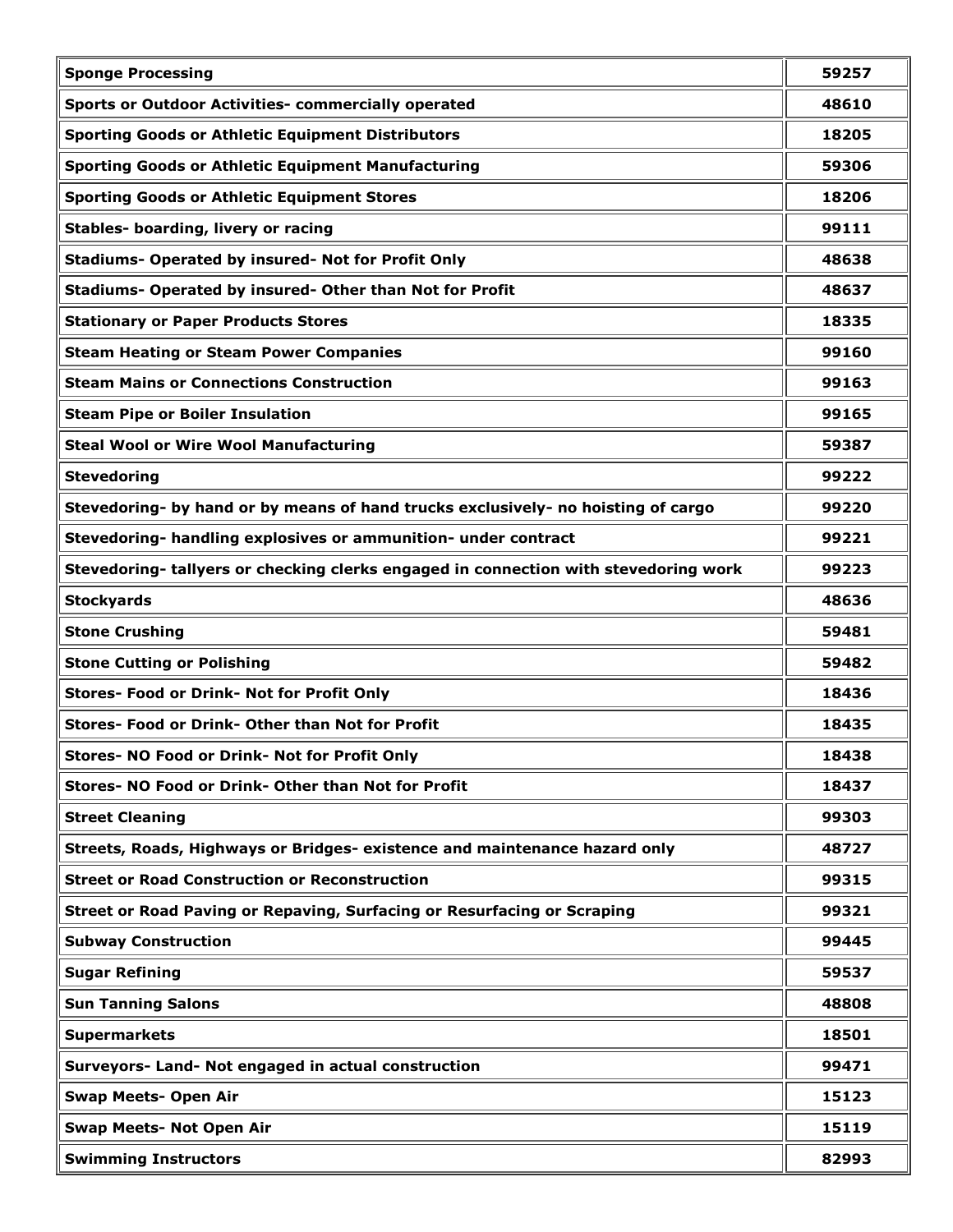| <b>Swimming Pools</b>                                                              | 48925 |
|------------------------------------------------------------------------------------|-------|
| Swimming Pools- written in conjunction with specific other company classifications | 90512 |
| <b>Swimming Pools- commercially operated</b>                                       | 48924 |
| Swimming Pools- installation servicing or repair- above ground                     | 99506 |
| Swimming Pools- Installation servicing or repair- below ground                     | 99507 |
| <b>Swimming Pools or Accessories Manufacturing</b>                                 | 59601 |
| <b>Swimming Pool Servicing</b>                                                     | 99505 |
| Syrups or Molasses- Refining, blending or Manufacturing                            | 59647 |

#### **T**

| <b>ISO CLASSIFICATION DESCRIPTION</b>                                                                       | <b>CLASS CODE</b> |
|-------------------------------------------------------------------------------------------------------------|-------------------|
| <b>Tailor Merchants- men or boys</b>                                                                        | 18506             |
| Tailoring or Dressmaking Establishments- custom                                                             | 18507             |
| Tank Building or Manufacturing- Metal- Not Pressurized                                                      | 59660             |
| Tank Building or Manufacturing- Metal- Pressurized                                                          | 59661             |
| Tank Construction, Installation, Erection or Repair- Metal Not Pressurized                                  | 99570             |
| Tank Construction, Installation, Erection or Repair- Metal Not Pressurized- within<br>buildings exclusively | 99572             |
| Tank Construction, Installation, Erection or Repair- Metal- Pressurized                                     | 99571             |
| Tank Construction, Installation, Erection or Repair- Metal- Pressurized- within buildings<br>exclusively    | 99573             |
| <b>Tanning- Animal Hides</b>                                                                                | 59693             |
| <b>Tattoo Parlors</b>                                                                                       | 18570             |
| <b>Taxicab Companies</b>                                                                                    | 68001             |
| <b>Taxidermists</b>                                                                                         | 49005             |
| <b>Telecommunication Equipment Manufacturing</b>                                                            | 59695             |
| <b>Telecommunication Equipment Providers</b>                                                                | 18575             |
| <b>Telecommunication Service Providers</b>                                                                  | 99600             |
| <b>Telegraph Companies</b>                                                                                  | 99614             |
| Telephone, Telegraph or Cable Television line construction                                                  | 99613             |
| <b>Teleproduction Studios</b>                                                                               | 99620             |
| Television or Radio Receiving Set Installation or Repair                                                    | 99650             |
| <b>Television Picture Tube Manufacturing</b>                                                                | 59701             |
| <b>Tent or Canopy Manufacturing</b>                                                                         | 59713             |
| Tent or Canvas Goods- Erection, removal or repair- away from shop                                           | 99709             |
| Tents or Canopies- loaned or rented to others                                                               | 49111             |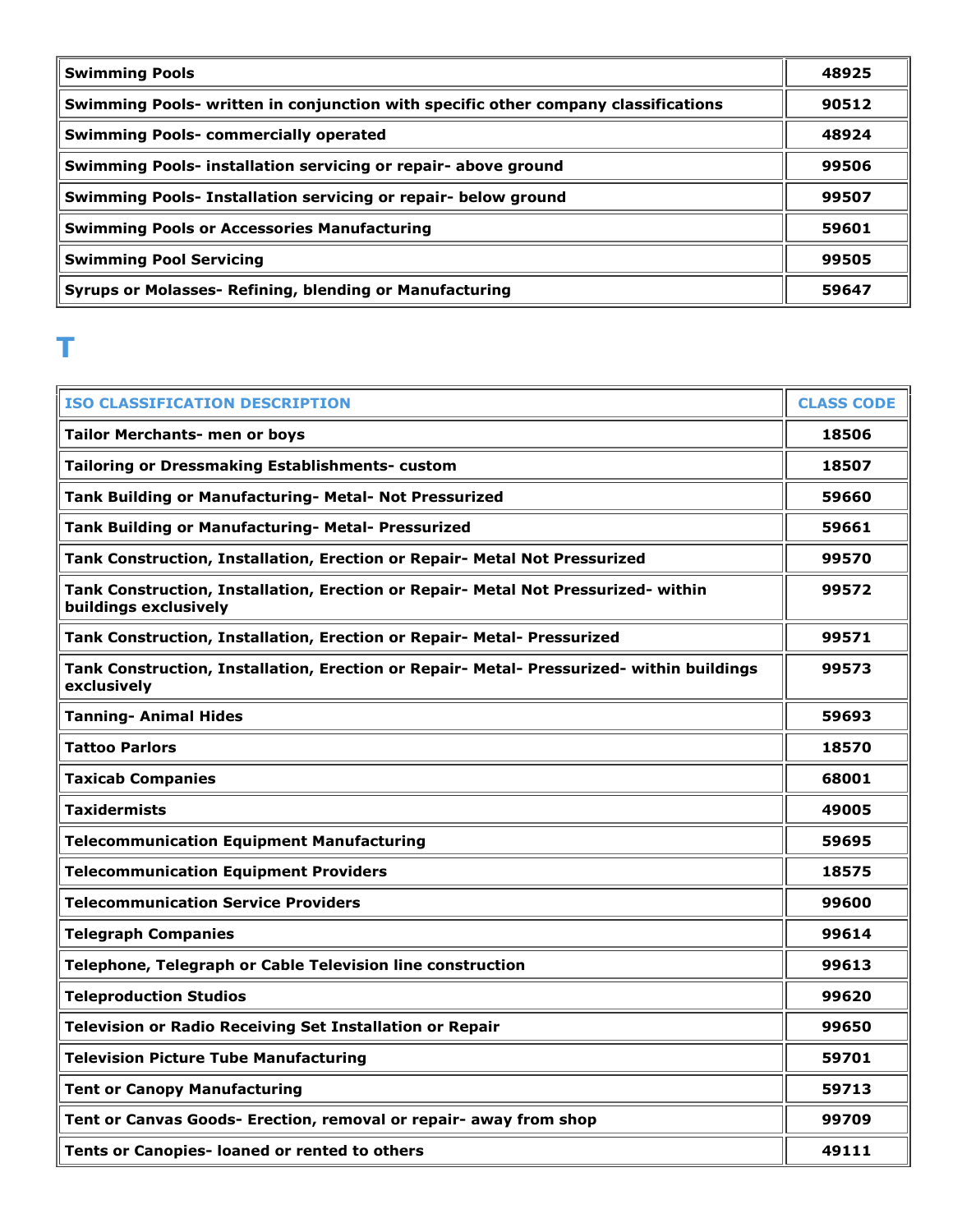| Textile Bleaching, Dyeing, Mercerizing, Printing, Finishing or Silk Screening- new goods | 59722 |
|------------------------------------------------------------------------------------------|-------|
| <b>Textile Coating or Impregnating</b>                                                   | 59723 |
| Textile Manufacturing- Impregnated or coated                                             | 59724 |
| <b>Textile Products Manufacturing- Fabricated</b>                                        | 59725 |
| Textile spinning, Weaving or Knitting mills                                              | 59726 |
| <b>Theaters- Not for Profit Only</b>                                                     | 49185 |
| Theaters- Other than Not for Profit - NOC                                                | 49184 |
| <b>Theaters- Drive In</b>                                                                | 49181 |
| <b>Theaters- Motion Picture</b>                                                          | 49183 |
| <b>Theatrical Companies- Traveling</b>                                                   | 99718 |
| <b>Ticket Agencies</b>                                                                   | 68439 |
| Tie, Post or Pole Yard                                                                   | 59738 |
| Tile, Stone, Marble, Mosaic or Terrazzo Work- interior construction                      | 99746 |
| <b>Tire Dealers</b>                                                                      | 18616 |
| Tire Manufacturing- Auto, Bus or Truck                                                   | 59750 |
| Tire Manufacturing- No Auto, Bus or Truck                                                | 59751 |
| Tire- Rethreading or recapping                                                           | 49239 |
| <b>Tobacco Products Distributors</b>                                                     | 18707 |
| <b>Tobacco Products Manufacturing- Cigars or Cigarettes</b>                              | 59773 |
| Tobacco Products Manufacturing- Plug or snuff                                            | 59775 |
| <b>Tobacco Products Manufacturing- Other</b>                                             | 59774 |
| <b>Tobacco Products Stores</b>                                                           | 18708 |
| <b>Tobacco Re-handling or Warehousing</b>                                                | 99760 |
| <b>Toll Bridges</b>                                                                      | 49292 |
| <b>Tool Manufacturing- Accessories</b>                                                   | 59781 |
| Tool Manufacturing- hand type- not powered                                               | 59782 |
| Tool Manufacturing- hand type- powered                                                   | 59783 |
| Tool Manufacturing- power equipment- household type- outdoor or workshop                 | 59784 |
| <b>Townhouses or Similar Associations (Associations Risk Only)</b>                       | 68500 |
| <b>Toy Distributors</b>                                                                  | 18833 |
| <b>Toy Stores</b>                                                                        | 18834 |
| <b>Toys or Games Manufacturing</b>                                                       | 59790 |
| <b>Trailer Dealers</b>                                                                   | 19795 |
| <b>Trailer Rental Agencies</b>                                                           | 19796 |
| <b>Trailers Manufacturing</b>                                                            | 59798 |
| <b>Travel Agency Tours</b>                                                               | 49333 |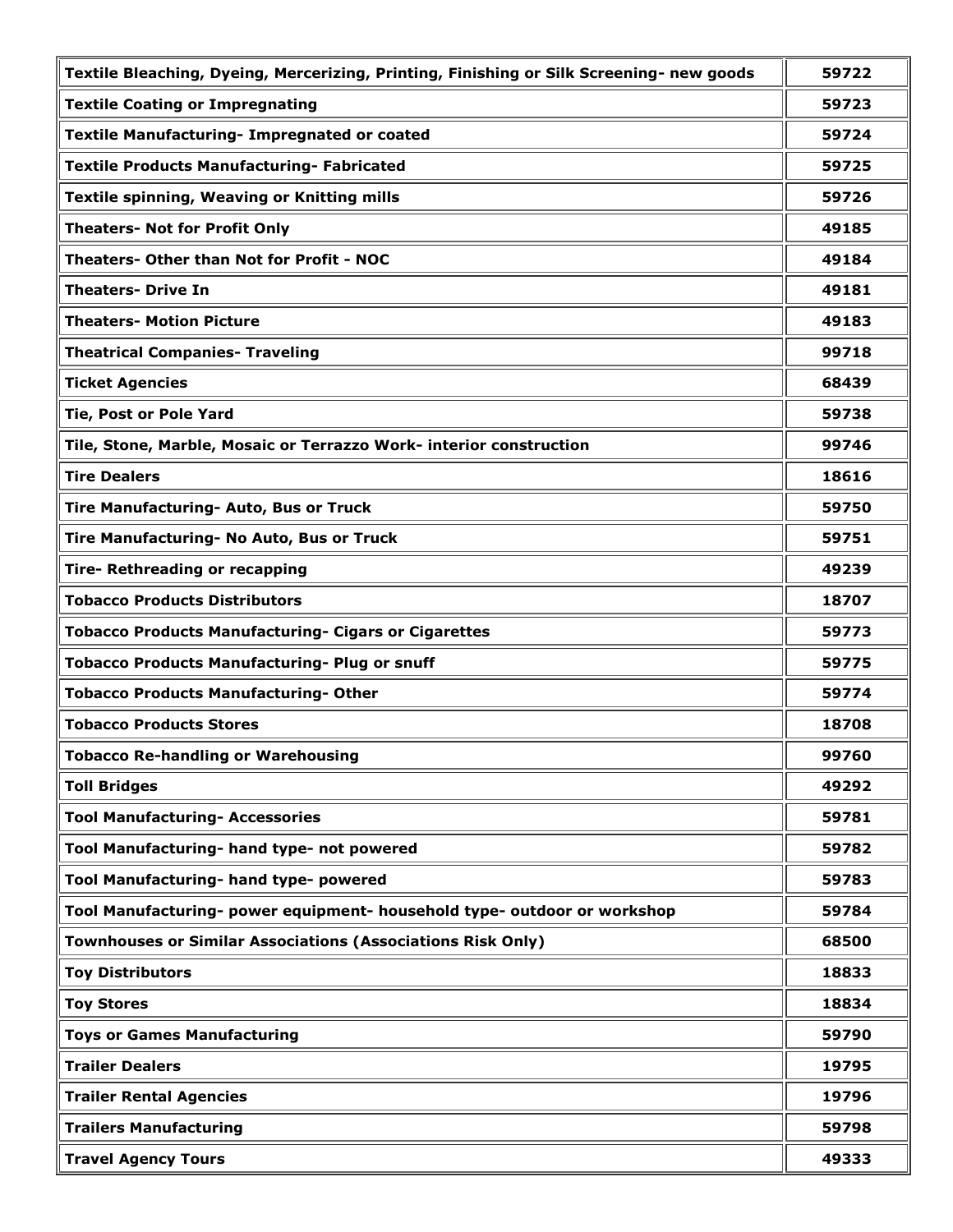| Tree Pruning, Dusting, Spraying, Repairing, Trimming or Fumigating | 99777 |
|--------------------------------------------------------------------|-------|
| <b>Truck Manufacturing Or Assembling</b>                           | 59806 |
| <b>Truckers</b>                                                    | 99793 |
| <b>Tunneling</b>                                                   | 99798 |
| <b>Turpentine or Resin Manufacturing</b>                           | 59867 |
| <b>Twine or Cordage Manufacturing</b>                              | 59886 |

## **U**

| <b>ISO CLASSIFICATION DESCRIPTION</b>       | <b>CLASS CODE</b> |
|---------------------------------------------|-------------------|
| <b>Umbrella or Cane Manufacturing</b>       | 59889             |
| <b>Underpinning Buildings or Structures</b> | 99803             |
| <b>Upholstering</b>                         | 99826             |
| <b>Upholstering- Shop only</b>              | 99827             |

#### **V**

| <b>ISO CLASSIFICATION DESCRIPTION</b>                        | <b>CLASS CODE</b> |
|--------------------------------------------------------------|-------------------|
| <b>Vacant Buildings- factories</b>                           | 68604             |
| Vacant Buildings- not factories- Not for Profit Only         | 68607             |
| Vacant Buildings- not factories- Other than Not for Profit   | 68606             |
| <b>Vacant Land- Not for Profit Only</b>                      | 49452             |
| Vacant Land- Other than Not for Profit                       | 49451             |
| <b>Valves Manufacturing</b>                                  | 59892             |
| <b>Variety Stores- Not for Profit Only</b>                   | 18912             |
| Variety Stores- Other than Not for Profit                    | 18911             |
| <b>Vegetable Oil Manufacturing</b>                           | 59905             |
| Vegetable Oil Manufacturing- by solvent extracting           | 59904             |
| <b>Vending Machine Operations</b>                            | 49619             |
| Vending Machine Operations- Confection food, beverage or ice | 49617             |
| <b>Vending Machine Operations- tobacco products</b>          | 49618             |
| <b>Vending Machines Manufacturing</b>                        | 59915             |
| <b>Venetian Blinds Manufacturing Or Assembling</b>           | 59917             |
| Veterinarian or Veterinary Hospitals                         | 99851             |
| <b>Video Stores</b>                                          | 18920             |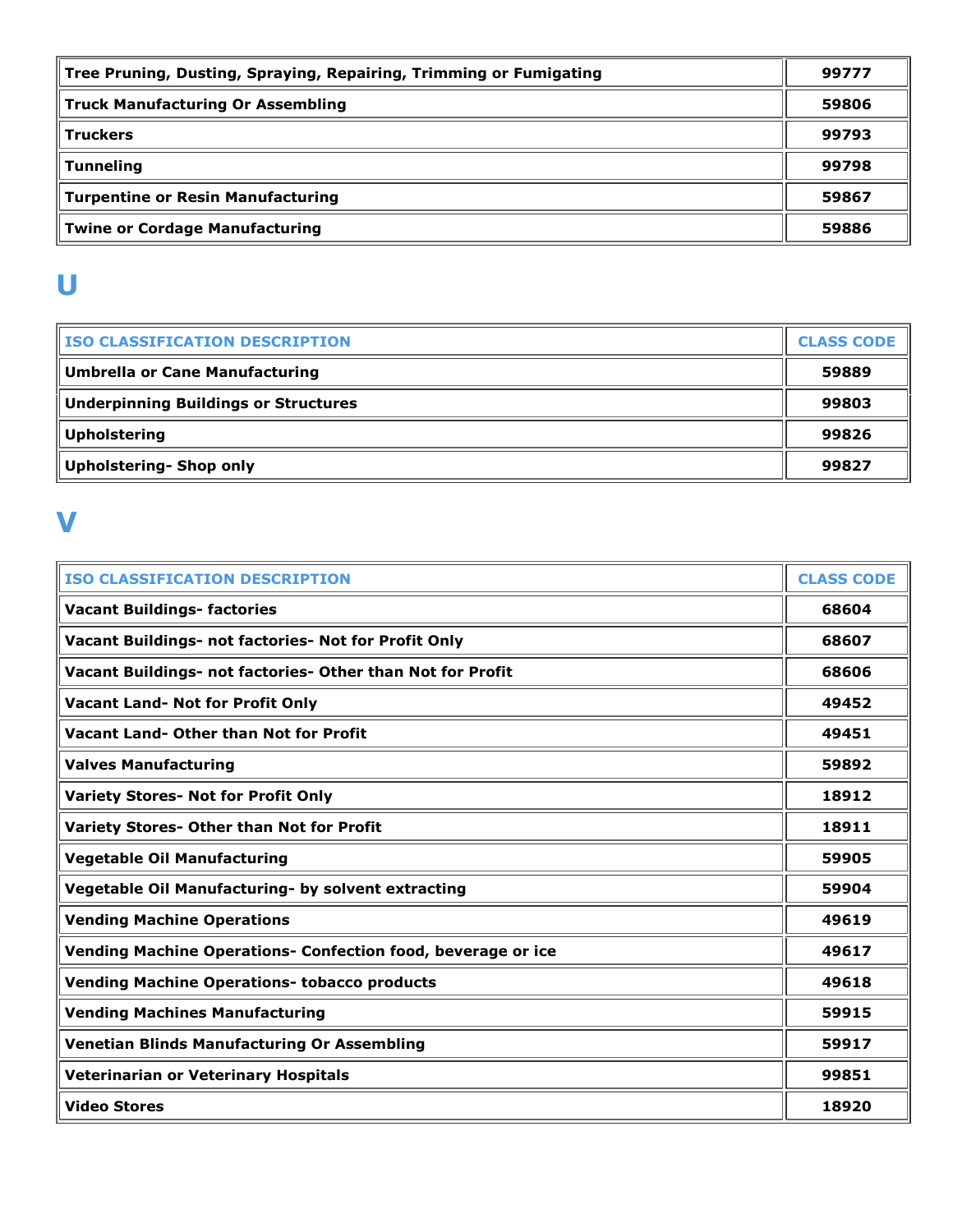| <b>ISO CLASSIFICATION DESCRIPTION</b>                                                                         | <b>CLASS CODE</b> |
|---------------------------------------------------------------------------------------------------------------|-------------------|
| Warehouses- Cold individual storage lockers                                                                   | 49763             |
| Warehouses- Cold storage- public                                                                              | 99917             |
| <b>Warehouses</b>                                                                                             | 99938             |
| Warehouses- Occupied by multiple interests (Lessor's Risk Only)                                               | 68702             |
| Warehouses- Occupied by a single interest (Lessor's Risk Only)                                                | 68703             |
| <b>Warehouses- Mini-warehouses</b>                                                                            | 18991             |
| <b>Warehouses- Private- Not for Profit Only</b>                                                               | 68707             |
| <b>Warehouses- Private- Other than Not for Profit</b>                                                         | 68706             |
| Washing machines, Dryers or Ironers- coin meter type                                                          | 19007             |
| <b>Watch or Watch Case Manufacturing</b>                                                                      | 59923             |
| <b>Water Bottling</b>                                                                                         | 59925             |
| Water Bottling- Spring or well- Not sparkling or carbonated                                                   | 59926             |
| Water Bottling- Spring or well- Sparkling or carbonated                                                       | 59927             |
| <b>Water Companies</b>                                                                                        | 99943             |
| <b>Water Mains or Connections Construction</b>                                                                | 99946             |
| Water Softening Equipment- Installation, servicing or repair                                                  | 99948             |
| <b>Water Softening Equipment- Rented to others</b>                                                            | 19051             |
| Waterproofing                                                                                                 | 99955             |
| Waterproofing- by pressure apparatus                                                                          | 99952             |
| Waterproofing- by trowel- exterior                                                                            | 99953             |
| Waterproofing- by trowel- interior or insulation work                                                         | 99954             |
| <b>Wax or Wax Products Manufacturing</b>                                                                      | 59931             |
| Wax or Wax Products or Polish Manufacturing- Floor                                                            | 59932             |
| <b>Website Designers</b>                                                                                      | 96930             |
| Weighers, Samplers or Inspectors of merchandise- on vessels or docks or at railroad<br>stations or warehouses | 99963             |
| <b>Welding or Cutting</b>                                                                                     | 99969             |
| Wharf and Waterfront Property- ferry docks or terminals                                                       | 49800             |
| Wharf and Waterfront Property- not occupied by the insured (Lessor's Risk Only)                               | 49802             |
| Wharf and Waterfront Property- Occupied by the insured for both freight and passenger<br>purposes             | 49801             |
| Wharf and Waterfront Property- Occupied by the insured for freight purposes exclusively                       | 49803             |
| <b>Wheel Manufacturing</b>                                                                                    | 59941             |
| Wicker, Rattan, Willow or Twisted Fiber Products Manufacturing                                                | 59947             |